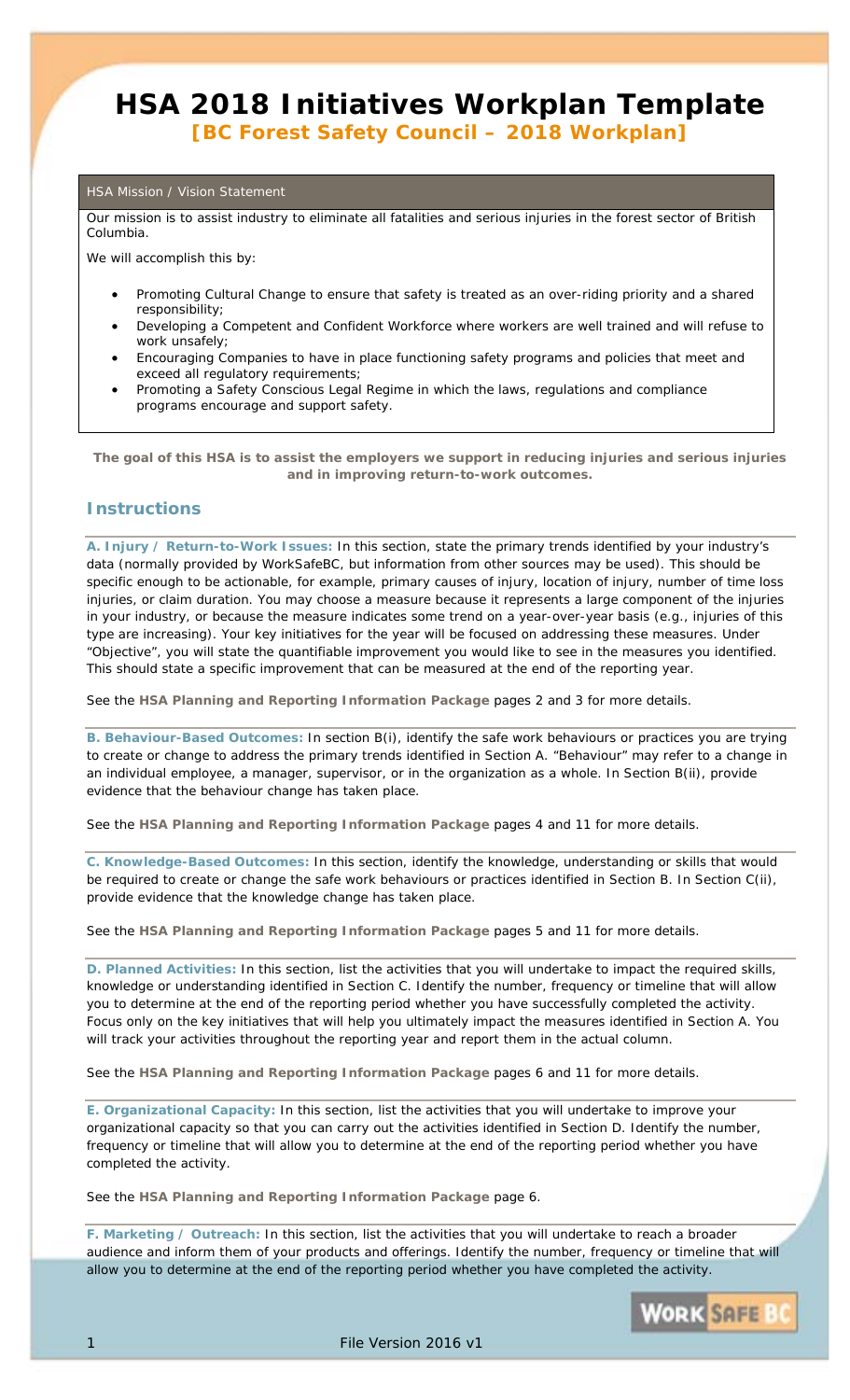See the **HSA Planning and Reporting Information Package** page 6.

# **COR and SAFE Companies Initiative #1: COR and SAFE Companies Program Certifications**

# **Project Goal/Expectation:**

*BCFSC will develop and deliver quality Occupational Health and Safety (OHS) and COR training and education services including the provision and management of the COR program and industry pre-qualification certification.* 

### **COR and SAFE Companies Program Certifications**

| <b>Activity</b>                                | <b>Inputs</b>                                      | <b>Budget</b> | <b>Time</b><br>Frame        | <b>Responsible</b>                         | <b>Anticipated</b><br><b>Outputs</b>                                                                                                                   | <b>Progress</b><br><b>Reporting</b> |
|------------------------------------------------|----------------------------------------------------|---------------|-----------------------------|--------------------------------------------|--------------------------------------------------------------------------------------------------------------------------------------------------------|-------------------------------------|
| Engage<br>employers to<br>become<br>certified. | Program<br>٠<br>funding<br>$\cdot$ COR<br>Advisors |               | Jan-Dec<br>'18<br>(ongoing) | COR Admin.<br>staff and<br><b>Advisors</b> | New COR and SAFE<br>Companies<br>Certifications:<br>o 35 Individual<br><b>Owner Operators</b><br>$\circ$ 100 Small<br>Employers<br>o 5 Large Employers |                                     |

# **Measurement and Evaluation**

| <b>Outcome Indicators</b>                                                                   | <b>Data Collection</b>                                        | <b>Time Lines</b>        | <b>Evaluation Results</b> |
|---------------------------------------------------------------------------------------------|---------------------------------------------------------------|--------------------------|---------------------------|
| Net increase of 140<br>companies participating<br>in the COR and SAFE<br>Companies Program. | Number of new COR<br>and SAFE<br>Companies<br>certifications. | Jan-Dec '18<br>(ongoing) |                           |

### **COR and SAFE Companies Initiative #2: Quality Assurance**

| <b>COR and SAFE Companies (Quality Assurance)</b>                                                                                                                                                                     |                                                                                        |               |                             |                                     |                                                                                                                                                                                                                    |                                     |  |  |  |  |
|-----------------------------------------------------------------------------------------------------------------------------------------------------------------------------------------------------------------------|----------------------------------------------------------------------------------------|---------------|-----------------------------|-------------------------------------|--------------------------------------------------------------------------------------------------------------------------------------------------------------------------------------------------------------------|-------------------------------------|--|--|--|--|
| <b>Activity</b>                                                                                                                                                                                                       | <b>Inputs</b>                                                                          | <b>Budget</b> | <b>Time</b><br>Frame        | <b>Responsible</b>                  | <b>Anticipated</b><br><b>Outputs</b>                                                                                                                                                                               | <b>Progress</b><br><b>Reporting</b> |  |  |  |  |
| Complete<br>desktop<br>audit reviews<br>and conduct<br>onsite<br>verification<br>audits, in<br>accordance<br>with the COR<br>Program<br><b>Standards</b><br>and<br>Guidelines<br>and SAFE<br>Companies<br>Guidelines. | • Program<br>funding<br>$\cdot$ COR<br>Advisors<br>• Consultants<br>WorkSafeBC<br>data |               | Jan-Dec<br>'18<br>(ongoing) | COR Admin.<br>staff and<br>Advisors | $•*350$<br>Verification<br>Audits<br>completed of<br>COR and SAFE<br>Certified<br>Companies<br>including:<br><b>WIVA Audits as</b><br>$\bullet$<br>determined by<br>WorkSafeBC<br>* COR and HSA<br>shared activity |                                     |  |  |  |  |

**WORK SAFE BC**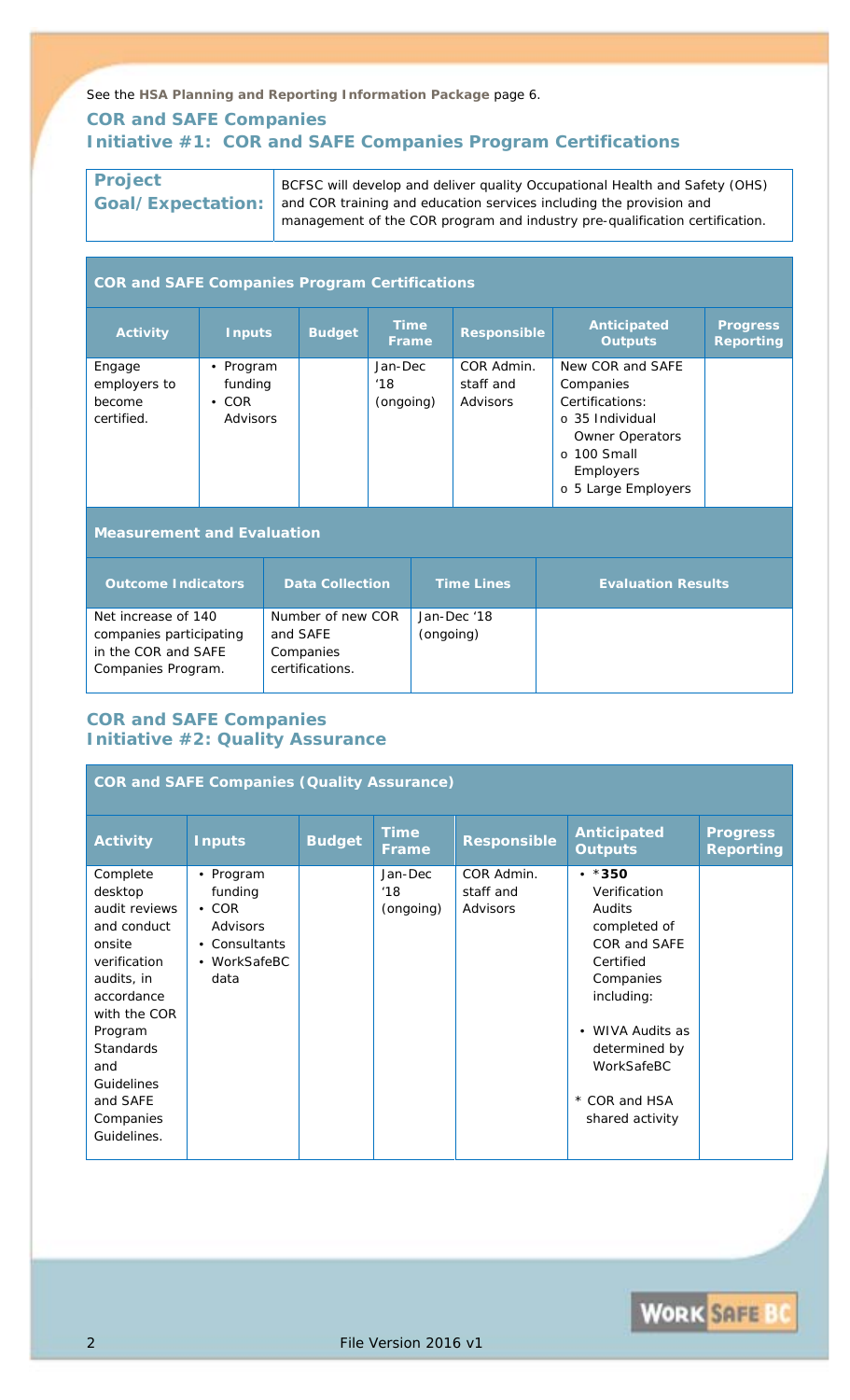### **Measurement and Evaluation**

| <b>Outcome Indicators</b>                                                   | <b>Data Collection</b>                 | <b>Time Lines</b> | <b>Evaluation Results</b> |
|-----------------------------------------------------------------------------|----------------------------------------|-------------------|---------------------------|
| • Successful employer                                                       | Number of                              | Jan-Dec '18       |                           |
| interactions as determined by<br>subjective evaluation of safety<br>advisor | verification<br>audits                 | (ongoing)         |                           |
| • Increased adoption of OHS<br>practices by selected<br>employers           | Turnaround<br>time for audit<br>review |                   |                           |

# **COR and SAFE Companies Initiative #3: Auditor (Initial Certification) Training**

| <b>COR &amp; SAFE Companies Auditor (Initial Certification) Training</b>                                                              |                                                                                                                                            |               |                             |                     |                                                                                                                                                                                                                                                                    |                                     |  |  |  |  |
|---------------------------------------------------------------------------------------------------------------------------------------|--------------------------------------------------------------------------------------------------------------------------------------------|---------------|-----------------------------|---------------------|--------------------------------------------------------------------------------------------------------------------------------------------------------------------------------------------------------------------------------------------------------------------|-------------------------------------|--|--|--|--|
| <b>Activity</b>                                                                                                                       | <b>Inputs</b>                                                                                                                              | <b>Budget</b> | <b>Time</b><br>Frame        | <b>Responsible</b>  | <b>Anticipated</b><br><b>Outputs</b>                                                                                                                                                                                                                               | <b>Progress</b><br><b>Reporting</b> |  |  |  |  |
| • Deliver<br>initial COR<br>and SAFE<br>Companies<br>Auditor<br>Certification<br>training for<br>external<br>and internal<br>auditors | • Program<br>funding<br>• COR Advisor<br>$\bullet$ SAFE<br>Companies<br>Advisory<br>Committee<br>(SCAC)<br>• Consultant<br><b>Trainers</b> |               | Jan-Dec<br>'18<br>(ongoing) | Training<br>Manager | $\bullet$ 27 (Large<br>Employer)<br>Trained &<br>Certified as<br>Internal<br>Auditors for<br><b>300</b> (Small<br>$\bullet$<br>Employer /<br>Owner<br>Operator)<br>Certified as<br>Internal<br>Auditors<br><b>5</b> External<br>$\bullet$<br>Auditors<br>Certified |                                     |  |  |  |  |

# **Measurement and Evaluation**

| <b>Outcome Indicators</b>                                                                                                                                                                                                                                                                                                 | <b>Data Collection</b>                                                        | <b>Time Lines</b>        | <b>Evaluation Results</b> |
|---------------------------------------------------------------------------------------------------------------------------------------------------------------------------------------------------------------------------------------------------------------------------------------------------------------------------|-------------------------------------------------------------------------------|--------------------------|---------------------------|
| • Increased<br>understanding of COR<br>and SAFE Companies<br>audit tools and policy<br>and procedures related<br>to the audit process<br>• Improved auditor<br>performance<br>• Consistent application<br>of COR and SAFE<br>Companies auditing<br>tools, policies and<br>procedures across<br>participating<br>employers | • Number of<br>participants<br>• Post-class / online<br>course survey<br>data | Jan-Dec '18<br>(ongoing) |                           |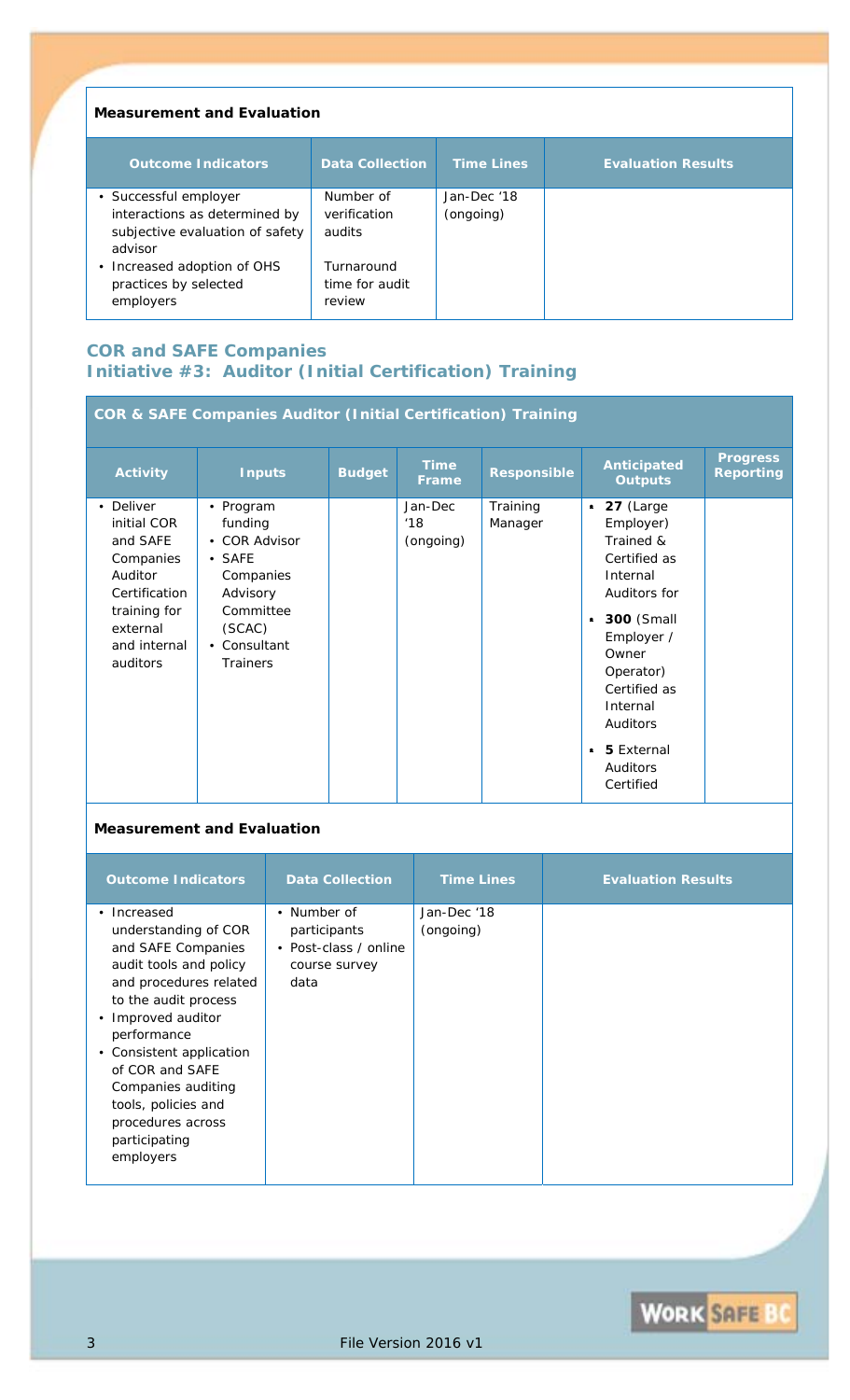# **COR and SAFE Companies Initiative #4: COR Auditor (Refresher/Recertification) Training**

| <b>COR Auditor (Refresher/Recertification) Training</b>                                                                                                                             |                                                   |               |                          |                     |                                                                                                             |                                     |  |  |  |  |
|-------------------------------------------------------------------------------------------------------------------------------------------------------------------------------------|---------------------------------------------------|---------------|--------------------------|---------------------|-------------------------------------------------------------------------------------------------------------|-------------------------------------|--|--|--|--|
| <b>Activity</b>                                                                                                                                                                     | <b>Inputs</b>                                     | <b>Budget</b> | <b>Time Frame</b>        | <b>Responsible</b>  | Anticipated<br><b>Outputs</b>                                                                               | <b>Progress</b><br><b>Reporting</b> |  |  |  |  |
| COR<br>$\bullet$<br>refresher<br>training to<br>enable<br>auditors to<br>maintain<br>their<br>certification<br>in<br>accordance<br>with the<br>COR<br>Standard<br>and<br>Guidelines | • COR Advisors<br>$\bullet$ SCAC<br>• Consultants |               | Jan-Dec '18<br>(ongoing) | Training<br>Manager | • 175 (Small<br>Employer /<br>Owner<br>Operator)<br>Internal<br><b>Auditors</b><br>trained &<br>recertified |                                     |  |  |  |  |
|                                                                                                                                                                                     |                                                   |               |                          |                     |                                                                                                             |                                     |  |  |  |  |

### **Measurement and Evaluation**

| <b>Outcome Indicators</b>                                                           | <b>Data Collection</b>                  | <b>Time Lines</b>        | <b>Evaluation Results</b> |
|-------------------------------------------------------------------------------------|-----------------------------------------|--------------------------|---------------------------|
| • Auditors keep current<br>on auditing quality<br>standards and audit<br>instrument | Number of<br>auditors re-<br>certifying | Jan-Dec '18<br>(ongoing) |                           |

## **COR and SAFE Companies Initiative #5: COR Auditor (Refresher/Recertification Training Enhancement)**

| <b>COR Auditor (Refresher/Recertification Training Enhancement)</b> |                |                    |                   |                        |                                      |                                     |  |  |  |  |
|---------------------------------------------------------------------|----------------|--------------------|-------------------|------------------------|--------------------------------------|-------------------------------------|--|--|--|--|
| <b>Activity</b>                                                     | <b>Inputs</b>  | <b>Budg</b><br>et. | <b>Time Frame</b> | <b>Responsibl</b><br>e | <b>Anticipated</b><br><b>Outputs</b> | <b>Progress</b><br><b>Reporting</b> |  |  |  |  |
| Develop online                                                      | $\cdot$ COR    |                    | Jan-Dec '18       | Director,              | • Hybrid                             |                                     |  |  |  |  |
| <i>BASE</i>                                                         | Advisors       |                    | (ongoing)         | SAFE                   | Auditor                              |                                     |  |  |  |  |
| <i>SAFE/COR</i>                                                     | $\bullet$ SCAC |                    |                   | Companies              | course                               |                                     |  |  |  |  |
| Auditor                                                             | Consultants    |                    |                   |                        | developed                            |                                     |  |  |  |  |
| training to                                                         |                |                    |                   |                        | with online                          |                                     |  |  |  |  |
| deliver within                                                      |                |                    |                   |                        | component                            |                                     |  |  |  |  |
| BCFSC's                                                             |                |                    |                   |                        | developed                            |                                     |  |  |  |  |
| Learning                                                            |                |                    |                   |                        | for internal                         |                                     |  |  |  |  |
| Management                                                          |                |                    |                   |                        | and external                         |                                     |  |  |  |  |
| System (LMS)                                                        |                |                    |                   |                        | auditor                              |                                     |  |  |  |  |

# **Measurement and Evaluation**

| <b>Outcome Indicators</b>                                                                                            | <b>Data Collection</b>                           | <b>Time Lines</b>        | <b>Evaluation Results</b> |
|----------------------------------------------------------------------------------------------------------------------|--------------------------------------------------|--------------------------|---------------------------|
| • Auditors able to keep<br>current on auditing<br>quality standards and<br>audit instrument<br>through online system | • Number of<br>auditors taking<br>courses online | Jan-Dec '18<br>(ongoing) |                           |

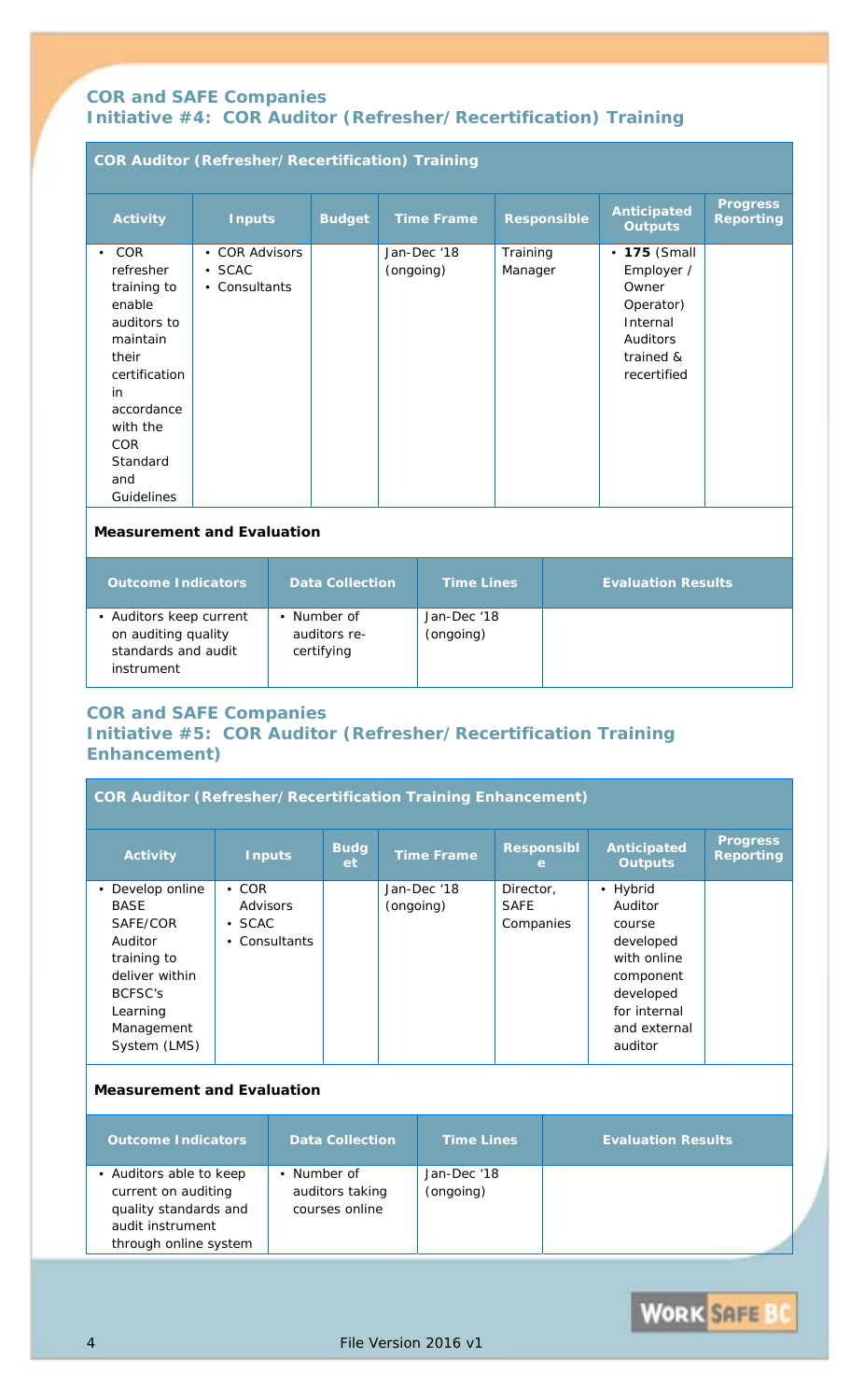## **COR and SAFE Companies Initiative #6: COR and SAFE Companies (Process Efficiency Improvements)**

| <b>COR and SAFE Companies (Process Efficiency Improvements)</b>                                               |                               |                                             |                   |                             |                                  |                           |                                                                                                    |                                     |  |  |
|---------------------------------------------------------------------------------------------------------------|-------------------------------|---------------------------------------------|-------------------|-----------------------------|----------------------------------|---------------------------|----------------------------------------------------------------------------------------------------|-------------------------------------|--|--|
| <b>Activity</b>                                                                                               |                               | <b>Inputs</b>                               | <b>Budget</b>     | <b>Time</b><br><b>Frame</b> | <b>Responsible</b>               |                           | <b>Anticipated</b><br><b>Outputs</b>                                                               | <b>Progress</b><br><b>Reporting</b> |  |  |
| • Design,<br>develop, and<br>implement<br>online SAFE<br>Companies/<br><b>COR Audit</b><br>submission<br>tool | • COR Advisors<br>• HSA Staff | • Program funding                           | <b>TBD</b>        | Jan-Dec<br>'18<br>(ongoing) | • Director,<br>SAFE<br>Companies |                           | • Reduced<br>average<br>turnaround<br>time for audit<br>review by 15%<br>for online<br>submissions |                                     |  |  |
| <b>Measurement and Evaluation</b>                                                                             |                               |                                             |                   |                             |                                  |                           |                                                                                                    |                                     |  |  |
| <b>Outcome Indicators</b>                                                                                     |                               | <b>Data Collection</b><br><b>Time Lines</b> |                   |                             |                                  | <b>Evaluation Results</b> |                                                                                                    |                                     |  |  |
| Streamlined audit<br>submission process and                                                                   |                               | • Average Audit                             | review times from | Jan-Dec'18<br>(ongoing)     |                                  |                           |                                                                                                    |                                     |  |  |

# **COR and SAFE Companies Initiative #7: Auditor Management**

*submission to completion* 

*enhanced systems to resulting in reduction in audit turnaround times*

#### **COR and SAFE Companies (Auditor Management) Activity** Inputs Budget Time **Frame Responsible Anticipated Outputs Progress Reporting** *• Design, develop, and implement online SAFE Companies/ COR Auditor Code of Ethics program requirements and course*  • *Program funding*  • *COR Advisors*  • *HSA Staff \$5k Jan-Dec '18 (ongoing)*  • *Director, SAFE Companies • Internal Auditor and External Auditors take online course* **Measurement and Evaluation**

#### **Outcome Indicators | Data Collection | Time Lines | Evaluation Results** • *Better understanding of*  • *Completion of Code of Ethics and conflict of interest course requirements through BCFSC LMS Jan-Dec '18 (ongoing)*

**WORK SAFE BC**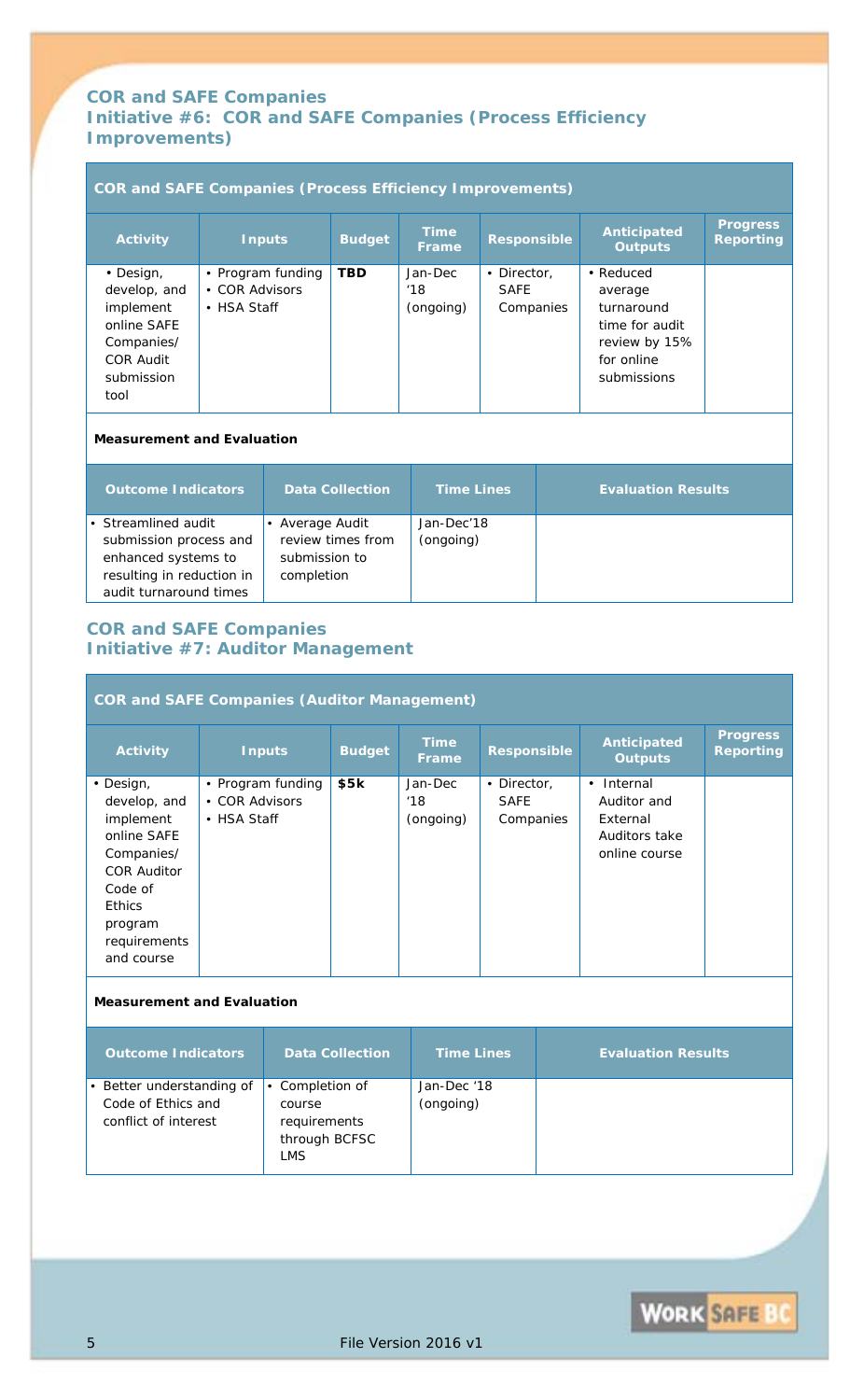# **COR and SAFE Companies Initiative #8: Market and Outreach (Regional SAFE Companies meeting)**

# **Market and Outreach (Regional SAFE Companies meeting)**

| <b>Activity</b>                                                                     | <b>Inputs</b>                                                              | <b>Budget</b> | <b>Time</b><br><b>Frame</b> | <b>Responsible</b>                                 | <b>Anticipated</b><br><b>Outputs</b>                                      | <b>Progress</b><br><b>Reporting</b> |
|-------------------------------------------------------------------------------------|----------------------------------------------------------------------------|---------------|-----------------------------|----------------------------------------------------|---------------------------------------------------------------------------|-------------------------------------|
| Regional<br>$\bullet$<br>COR and<br><b>SAFE</b><br>Companies<br>meeting<br>pilot to | • Program<br>funding<br>• BCFS Safety<br>Advisors<br>Internal<br>$\bullet$ | \$4k          | Jan-Dec<br>'18<br>(ongoing) | Director,<br>$\bullet$<br><b>SAFE</b><br>Companies | • 4 regional<br>meetings<br>facilitated<br>by SAFE<br>Companies<br>Safety |                                     |
| have more<br>regional<br>representa<br>tion                                         | marketing<br>resources                                                     |               |                             |                                                    | Advisors to<br>get regional<br>safety<br>concerns/<br>input               |                                     |

### **Measurement and Evaluation**

| <b>Outcome Indicators</b>                                                                          | <b>Data Collection</b>                                                       | <b>Time Lines</b>        | <b>Evaluation Results</b> |
|----------------------------------------------------------------------------------------------------|------------------------------------------------------------------------------|--------------------------|---------------------------|
| • Increased stakeholder<br>engagement<br>• Increased face-to face<br>interactions with<br>industry | • $\#$ of meetings<br>conducted<br>• $\#$ of people<br>attending<br>meetings | Jan-Dec '18<br>(ongoing) |                           |

# **COR and SAFE Companies Initiative #9: Forest Industry Forum**

### **Forest Industry Forum**

| <b>Activity</b>                                                                                                                                                      | <b>Inputs</b>                                                                     | <b>Budg</b><br>et | <b>Time</b><br><b>Frame</b>        | <b>Responsible</b>                           | Anticipated<br><b>Outputs</b>                                                                                                                                     | <b>Progress</b><br><b>Reporting</b> |
|----------------------------------------------------------------------------------------------------------------------------------------------------------------------|-----------------------------------------------------------------------------------|-------------------|------------------------------------|----------------------------------------------|-------------------------------------------------------------------------------------------------------------------------------------------------------------------|-------------------------------------|
| Provide<br>governance<br>and support for<br>Forestry<br>Industry<br>Forum and<br>Working<br>Groups for<br>Manufacturing<br>(MAG) and<br>Harvesting<br><b>Sectors</b> | • Program funding<br>• BCFSC Staff<br>WSBC Staff<br>• Industry<br>Representatives | \$5k              | <i>Jan-Dec</i><br>18'<br>(ongoing) | CEO.<br>Director<br><i>SAFE</i><br>Companies | 4 Quarterly<br>$\bullet$<br>meetings for<br>Manufacturing<br>and Harvesting,<br>Working groups:<br>1 Harvesting<br>$\circ$<br>Forum,<br>1 MAG<br>$\circ$<br>Forum |                                     |

### **Measurement and Evaluation**

| <b>Outcome Indicators</b>                                                                                                                     | <b>Data Collection</b>                                                    | <b>Time Lines</b>        | <b>Evaluation Results</b> |
|-----------------------------------------------------------------------------------------------------------------------------------------------|---------------------------------------------------------------------------|--------------------------|---------------------------|
| • Increased stakeholder<br>engagement<br>• Improved<br>collaboration and<br>consultations for<br>policy development<br>and high risk strategy | • $\#$ of meetings<br>conducted<br>$#$ of people<br>attending<br>meetings | Jan-Dec '18<br>(ongoing) |                           |
| between industry and<br><b>WSBC</b>                                                                                                           |                                                                           |                          |                           |

**WORK SAFE BC**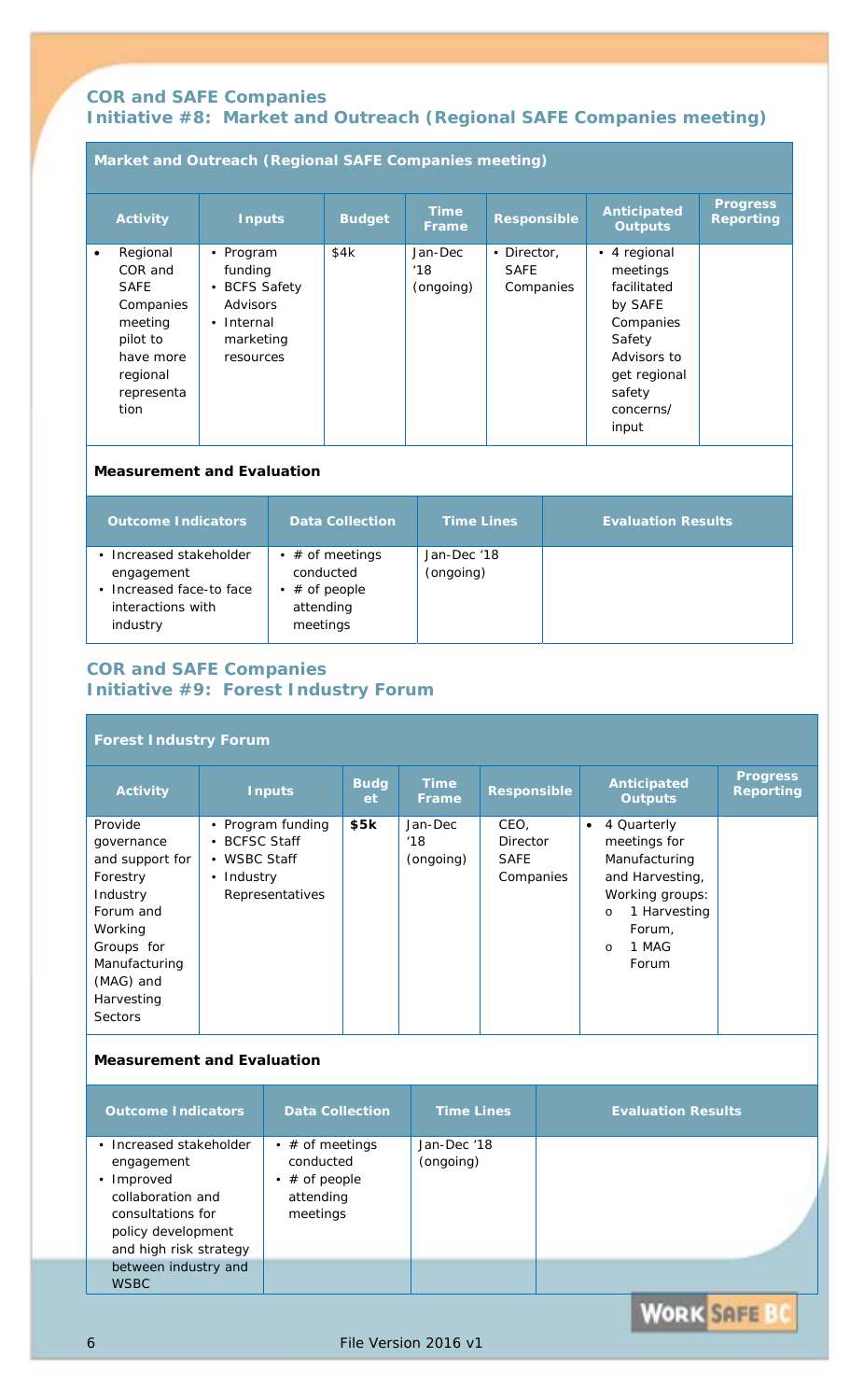# **Training and Program Development Initiative #1:** *[Support Implementation of Competency Based Guidelines and Standards]*

**A. Injury / Return-to-Work Issues** (**HSA Planning and Reporting Information Package** pages 2 and 3)

| A. Using data and information from the industry, we have identified the primary trends within our industry<br>and set the following objectives:                                                                                                                                                                                                                                                                                        |                                                                               |  |  |  |
|----------------------------------------------------------------------------------------------------------------------------------------------------------------------------------------------------------------------------------------------------------------------------------------------------------------------------------------------------------------------------------------------------------------------------------------|-------------------------------------------------------------------------------|--|--|--|
| The forestry subsector (7030) serious injury rate for 2016 was<br>1.2.                                                                                                                                                                                                                                                                                                                                                                 | Implement programs to reduce the annual<br>serious injury rate by 5% to 1.14. |  |  |  |
| The injury rates can be improved by developing and<br>implementing occupational standards, guidelines and training<br>materials for forestry related occupations. External funding<br>will be applied for to develop additional standards and<br>guidelines, and this initiative is included in this Workplan to<br>implement all competency standards and guidelines as they<br>will have a positive effect in reducing injury rates. |                                                                               |  |  |  |

**B. Behaviour-Based Outcomes** (**HSA Planning and Reporting Information Package** pages 4 and 11)

| B (i) To meet those objectives, workplace health<br>safety behaviours and/or return-to-work<br>and<br>practices need to change in the following ways:                                                                                                                                                | Many forest industry occupations currently do not have<br>documented guidelines or training resources for the<br>development of new qualified workers. The standards<br>and guidelines and supporting materials will be available<br>in print and online to provide supervisors and workers<br>the guidance on what knowledge and skills are required<br>to become a qualified worker.<br>The behavior that will change is that industry will now<br>rely on a well-researched standardized tool developed by<br>subject matter experts to train and develop their<br>workers rather than relying on out of date or non-<br>existent training materials. Developing competent and<br>safe workers for these forestry occupations will result in<br>a reduction in the serious injury rate. |
|------------------------------------------------------------------------------------------------------------------------------------------------------------------------------------------------------------------------------------------------------------------------------------------------------|--------------------------------------------------------------------------------------------------------------------------------------------------------------------------------------------------------------------------------------------------------------------------------------------------------------------------------------------------------------------------------------------------------------------------------------------------------------------------------------------------------------------------------------------------------------------------------------------------------------------------------------------------------------------------------------------------------------------------------------------------------------------------------------------|
| B (ii) [To be completed at the end of the reporting<br>year cycle]; Provide evidence that the changes<br>described in B(i) took place by the end of the<br>reporting year. This may be done through surveys,<br>job site visits, interviews, audits, or any other<br>method you feel is appropriate. | Click here to enter text.                                                                                                                                                                                                                                                                                                                                                                                                                                                                                                                                                                                                                                                                                                                                                                  |
| B (iii) [For WSBC use only]                                                                                                                                                                                                                                                                          |                                                                                                                                                                                                                                                                                                                                                                                                                                                                                                                                                                                                                                                                                                                                                                                            |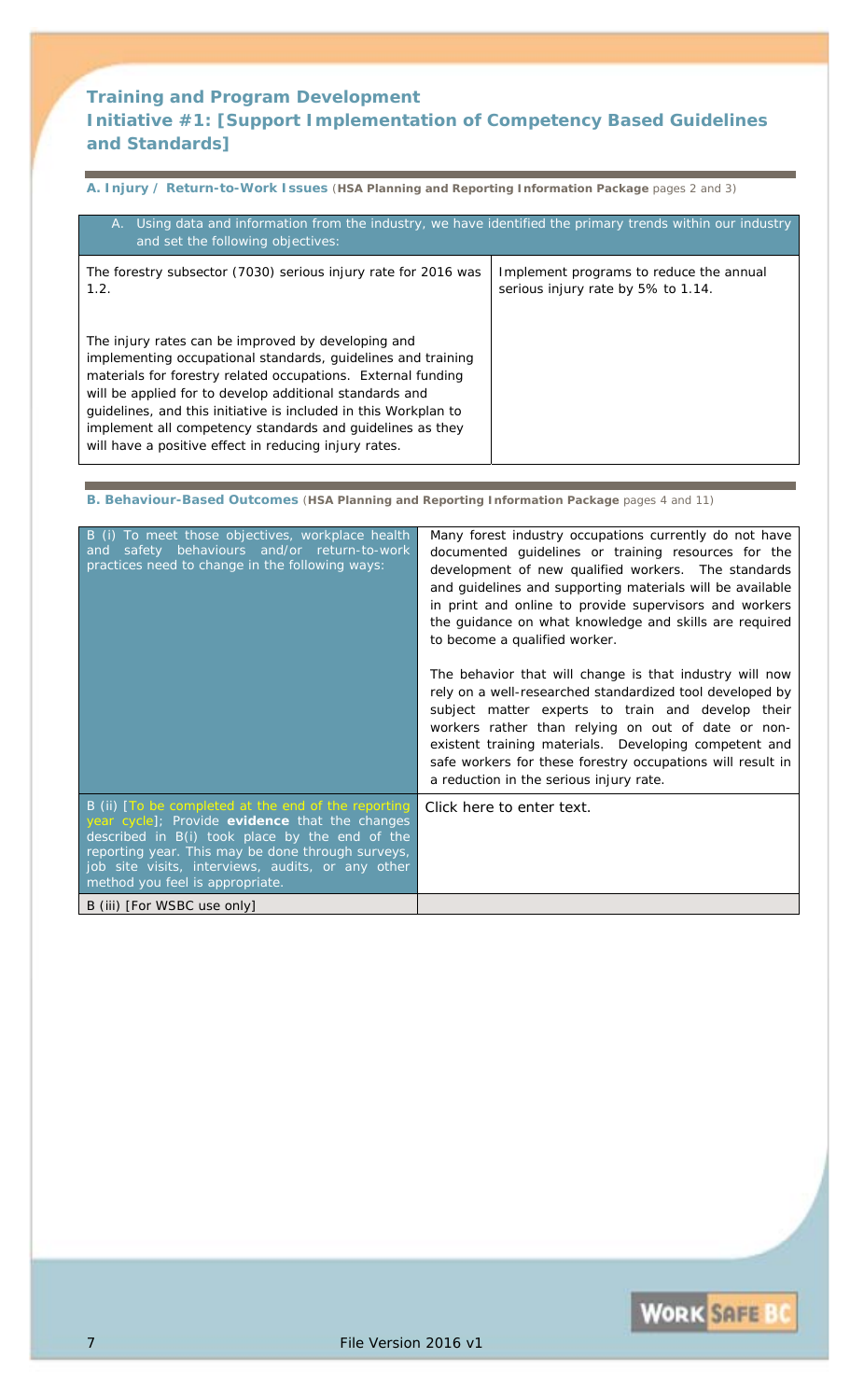**C. Knowledge-Based Outcomes** (**HSA Planning and Reporting Information Package** pages 5 and 11)

| C (i) This requires knowledge, understanding or<br>skills to be changed in the following ways:                                                                                                                                                                                                                  | These new standards, guidelines and educational<br>materials will provide companies with current information<br>on how to ensure their workers are competent and<br>qualified to do the work. Companies can use these tools<br>to develop new workers or to analyze current workers<br>and practices to identify gaps.                                                                                                                                                                            |
|-----------------------------------------------------------------------------------------------------------------------------------------------------------------------------------------------------------------------------------------------------------------------------------------------------------------|---------------------------------------------------------------------------------------------------------------------------------------------------------------------------------------------------------------------------------------------------------------------------------------------------------------------------------------------------------------------------------------------------------------------------------------------------------------------------------------------------|
|                                                                                                                                                                                                                                                                                                                 | Qualified assessors and trainers are also part of this<br>program. These are individuals who have been trained to<br>understand and apply these standards and guidelines at a<br>forestry workplace. The trainers are competent and<br>qualified to train and mentor new and existing workers so<br>they can meet the standard. Assessors are individuals<br>who are competent and qualified to compare workers<br>against the standard to determine if they meet the<br>program outcomes or not. |
| C (ii) [To be completed at the end of the reporting<br>year cycle]; Provide evidence that the changes<br>described in C(i) took place by the end of the<br>reporting year. This may be done through surveys,<br>post-session testing, focus groups, interviews, or<br>any other method you feel is appropriate. | Click here to enter text.                                                                                                                                                                                                                                                                                                                                                                                                                                                                         |
| C (iii) [For WSBC use only]                                                                                                                                                                                                                                                                                     |                                                                                                                                                                                                                                                                                                                                                                                                                                                                                                   |

**D. Planned Activities** (**HSA Planning and Reporting Information Package** pages 6 and 11)

| D (i) Therefore, we will undertake the following activities:                                                                                                                                                 |                                                                                                                             |                                      |                                              |  |  |
|--------------------------------------------------------------------------------------------------------------------------------------------------------------------------------------------------------------|-----------------------------------------------------------------------------------------------------------------------------|--------------------------------------|----------------------------------------------|--|--|
| Activity                                                                                                                                                                                                     | Description                                                                                                                 | Number / frequency / timeline        |                                              |  |  |
| Support Existing Falling Occupation<br>Standards and Cable Yarding<br>Guidelines                                                                                                                             | Conclude field testing and if<br>necessary update the standards,<br>guidelines and educational<br>materials.                | Planned<br>Completed<br>Dec 31, 2018 | D(ii) Actual<br>Click here to<br>enter text. |  |  |
| Develop units of competence<br>assessment tools and learning<br>resources for advanced falling<br>practices (Steep Slope / Wind Fall /<br><b>Advanced Techniques)</b>                                        | Work with small groups of industry<br>subject matter experts and<br>technical writers to develop the<br>materials.          | Completed<br>Dec 31, 2018            |                                              |  |  |
| Complete falling supervisor standard<br>assessment tools and learning<br>resources. Update falling supervisor<br>training course and rework the<br>Certified Falling Supervisor program                      | Work with small groups of industry<br>subject matter experts and<br>technical writers to develop the<br>materials.          | Completed<br>Dec 31, 2018            |                                              |  |  |
| Complete supporting learning<br>resources for mechanized harvesting,<br>road construction, log handling and<br>log transportation occupational<br>guidelines created in 2017.<br>Contingent on JTST funding. | Work with small groups of industry<br>subject matter experts and<br>technical writers to develop the<br>learning resources. | Completed<br>December 31,<br>2018    |                                              |  |  |
| Complete Guidelines for log yard,<br>silviculture and additional logging                                                                                                                                     | Work with small groups of industry<br>subject matter experts to develop                                                     | Completed<br>December 31,            |                                              |  |  |

**WORK SAFE**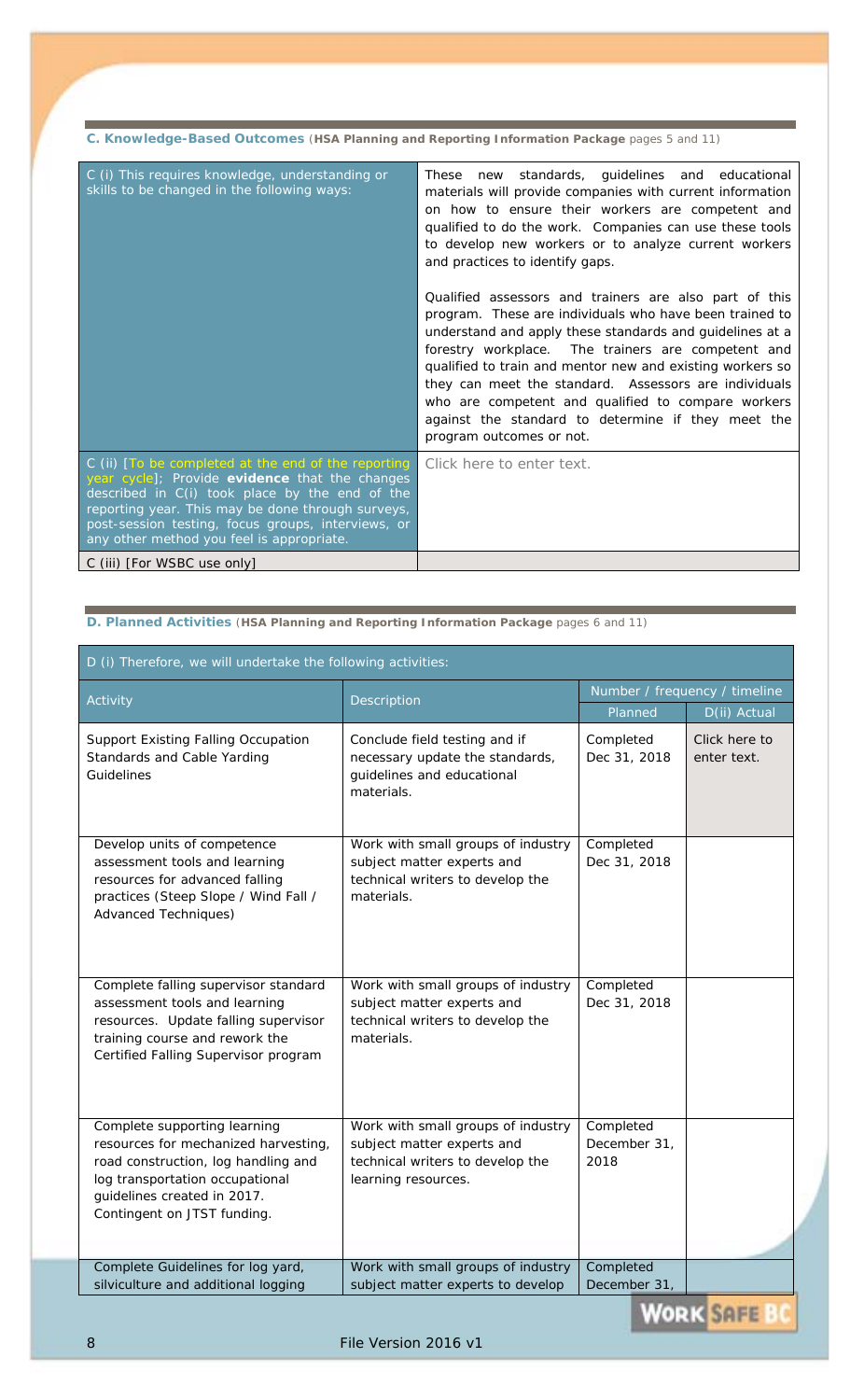| occupations. Contingent on JTST | the guidelines.                    | 2018 |  |
|---------------------------------|------------------------------------|------|--|
| funding.                        | Approximately 12 additional        |      |  |
|                                 | guidelines to be developed in 2018 |      |  |
|                                 |                                    |      |  |
|                                 | Engage subject matter experts to   |      |  |
|                                 | ensure the guidelines meet         |      |  |
|                                 | employer needs and are supported   |      |  |
|                                 | by industry.                       |      |  |
|                                 | # of guidelines developed          |      |  |
|                                 | Develop and validate assessment    |      |  |
|                                 | tools for each occupational        |      |  |
|                                 | guideline that is developed.       |      |  |
|                                 |                                    |      |  |
|                                 | # of assessment tools developed    |      |  |
| D (ii) [For WSBC use only]      |                                    |      |  |
| Click here to enter text.       |                                    |      |  |

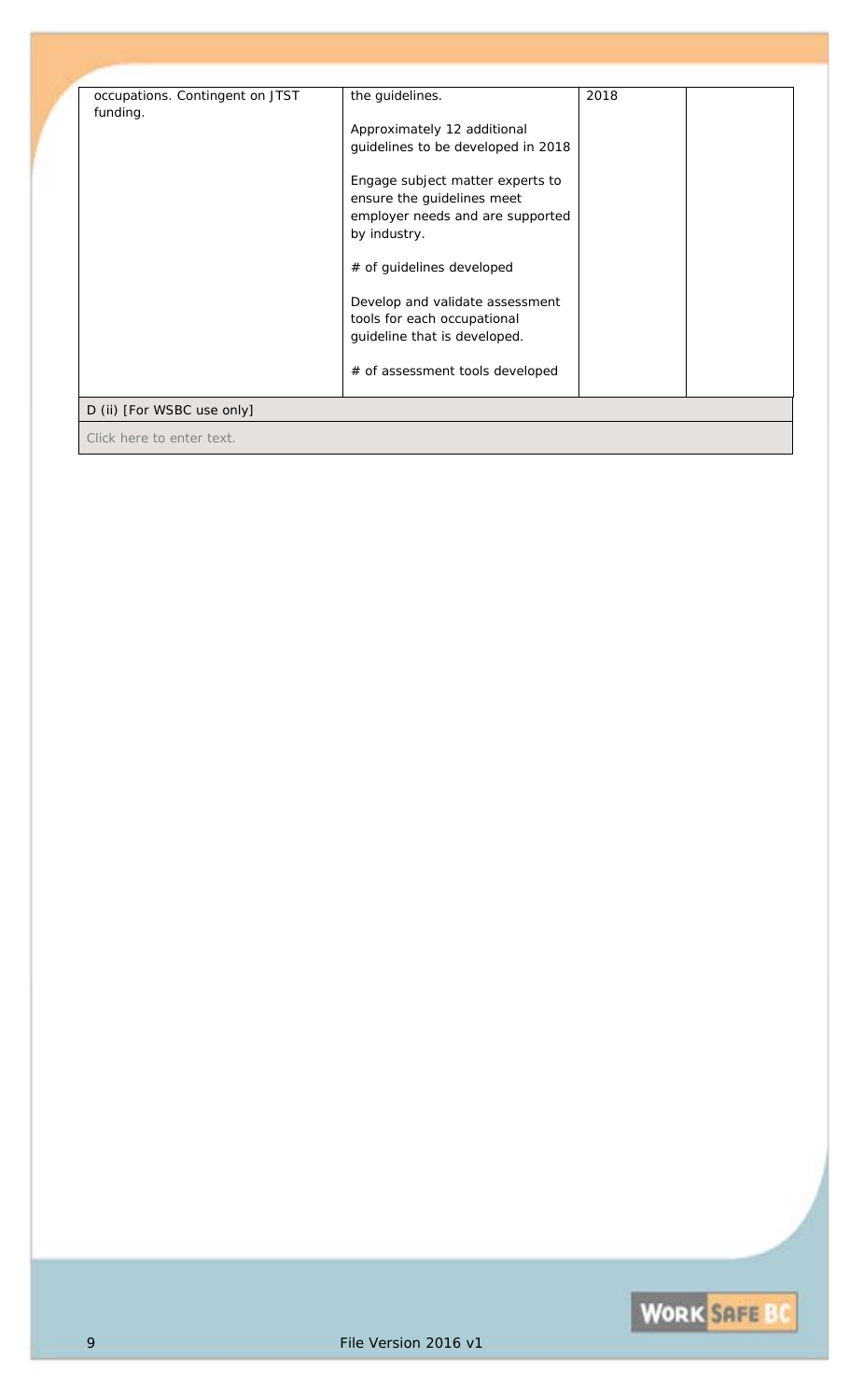# **Training and Program Development Initiative #2:** *[Training and Program Quality Assurance]*

# **A. Injury / Return-to-Work Issues** (**HSA Planning and Reporting Information Package** pages 2 and 3)

| A. Using data and information from the industry, we have identified the primary trends within our industry<br>and set the following objectives: |                                                 |  |  |
|-------------------------------------------------------------------------------------------------------------------------------------------------|-------------------------------------------------|--|--|
| In order to support a decrease in the injury rate in Forestry                                                                                   | Current and up to date training programs will   |  |  |
| Subsector (7030), effective training programs need to be in                                                                                     | create an informed industry that is better able |  |  |
| place for logging contractors, small businesses, supervisors                                                                                    | to prevent injuries and better manage injuries  |  |  |
| and incident investigators.                                                                                                                     | when they do occur.                             |  |  |
| The forestry subsector (7030) serious injury rate for 2016 was                                                                                  | The goal is a reduction in the annual number    |  |  |
| 1.2 compared to the provincial average of 0.30.                                                                                                 | of serious injury rate for the Forestry         |  |  |
| High quality training is achieved through excellent training<br>materials, instruction and administrative processes.                            | subsector from 1.2 to 1.14, a 5% reduction.     |  |  |

#### **B. Behaviour-Based Outcomes** (**HSA Planning and Reporting Information Package** pages 4 and 11)

| B (i) To meet those objectives, workplace health<br>and safety behaviours and/or return-to-work<br>practices need to change in the following ways:                                                                                                                                                                             | Increased access to training materials will be a focus of<br>2018. The industry will be able to train more people,<br>especially those in remote locations, as more training<br>and educational materials are available online. |
|--------------------------------------------------------------------------------------------------------------------------------------------------------------------------------------------------------------------------------------------------------------------------------------------------------------------------------|---------------------------------------------------------------------------------------------------------------------------------------------------------------------------------------------------------------------------------|
| B (ii) [To be completed at the end of the reporting Click here to enter text.<br>year cycle]; Provide evidence that the changes<br>described in B(i) took place by the end of the<br>reporting year. This may be done through surveys,<br>job site visits, interviews, audits, or any other<br>method you feel is appropriate. |                                                                                                                                                                                                                                 |
| B (iii) [ <i>For WSBC use only</i> ]                                                                                                                                                                                                                                                                                           |                                                                                                                                                                                                                                 |

#### **C. Knowledge-Based Outcomes** (**HSA Planning and Reporting Information Package** pages 5 and 11)

| C (i) This requires knowledge, understanding or<br>skills to be changed in the following ways:                                                                                                                                                                                                                  | Updates to the training materials and processes will<br><i>include:</i><br>updating content to reflect the latest industry best<br>practices and regulation changes<br>improving hazard identification and risk assessment<br>materials<br>support industry group initiatives with new training<br>updating and expanding current<br>supervisor<br>development programs |
|-----------------------------------------------------------------------------------------------------------------------------------------------------------------------------------------------------------------------------------------------------------------------------------------------------------------|-------------------------------------------------------------------------------------------------------------------------------------------------------------------------------------------------------------------------------------------------------------------------------------------------------------------------------------------------------------------------|
| C (ii) [To be completed at the end of the reporting<br>year cycle]; Provide evidence that the changes<br>described in C(i) took place by the end of the<br>reporting year. This may be done through surveys,<br>post-session testing, focus groups, interviews, or<br>any other method you feel is appropriate. | Click here to enter text.                                                                                                                                                                                                                                                                                                                                               |
| C (iii) [For WSBC use only]                                                                                                                                                                                                                                                                                     |                                                                                                                                                                                                                                                                                                                                                                         |

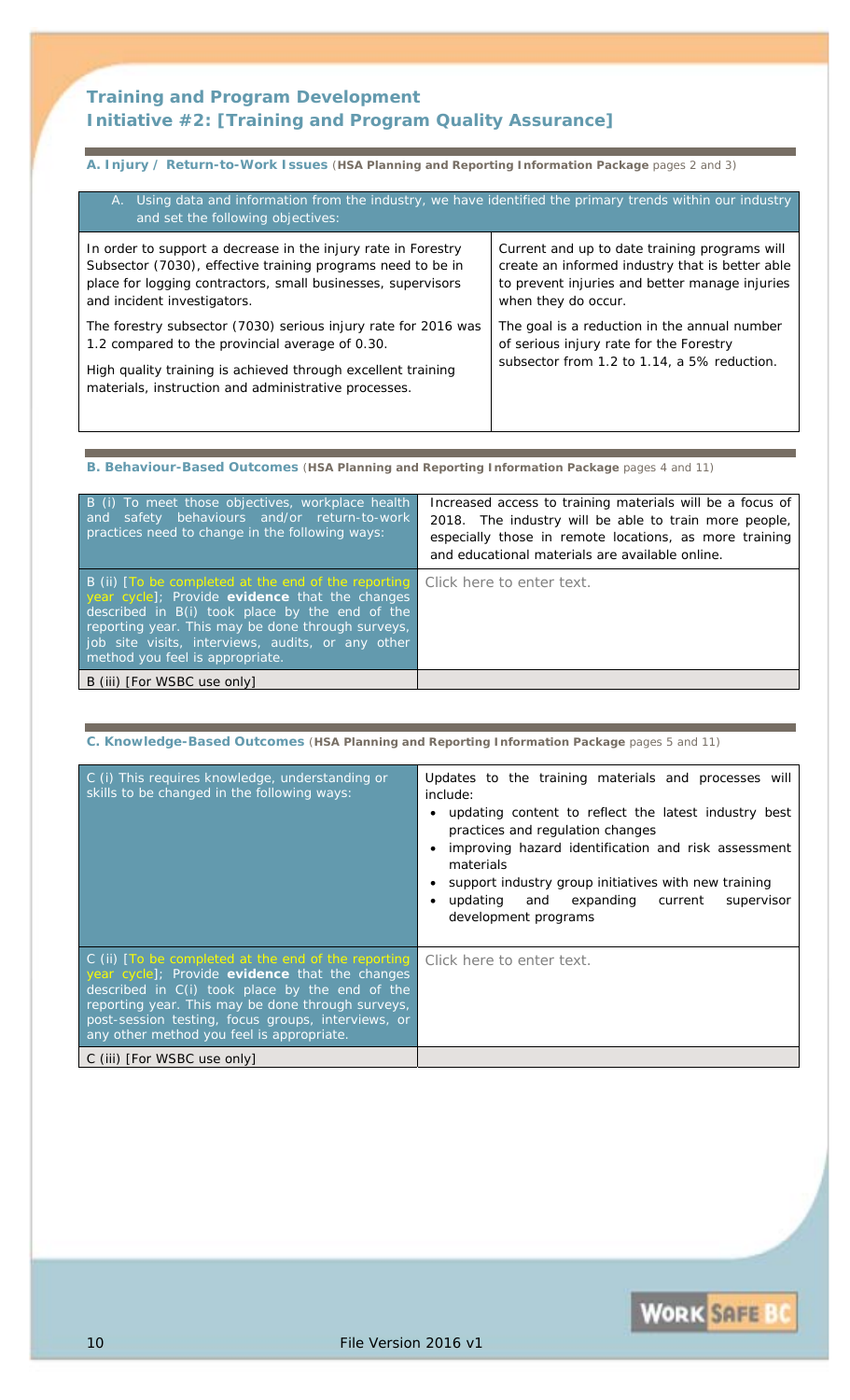**D. Planned Activities** (**HSA Planning and Reporting Information Package** pages 6 and 11)

| D (i) Therefore, we will undertake the following activities:                                                                  |                                                                                                                                                                                                                                               |                               |                              |  |  |
|-------------------------------------------------------------------------------------------------------------------------------|-----------------------------------------------------------------------------------------------------------------------------------------------------------------------------------------------------------------------------------------------|-------------------------------|------------------------------|--|--|
| Activity                                                                                                                      | Description                                                                                                                                                                                                                                   | Number / frequency / timeline |                              |  |  |
|                                                                                                                               |                                                                                                                                                                                                                                               | Planned                       | D(ii) Actual                 |  |  |
| Update and create training materials                                                                                          | Training materials to be developed<br>for the SAFE Companies program,<br>Joint Occupational Health and<br>Safety Committees and other<br>areas of industry focus such as<br>phase congestion.                                                 | Completed<br>Dec 31, 2018     | Click here to<br>enter text. |  |  |
| Update and expand current<br>supervisor development programs                                                                  | Update current falling supervisor<br>training into an online and<br>classroom blend learning format<br><b>Expand current Forest Supervisor</b><br>training program to include a<br>leadership and mentoring<br>component for new supervisors. | Completed<br>Dec 31, 2018     |                              |  |  |
| Continue work on BCFSC<br>administrative processes to meet ICE<br>1100 standard for assessment-based<br>certificate programs. | Internal administrative processes<br>to be created or updated to meet<br>the ICE 1100 standard.                                                                                                                                               | Completed<br>Dec 31, 2018     |                              |  |  |
| Deliver online training materials                                                                                             | Expand the use of the Learning<br>Management System (LMS) to<br>deliver occupational guidelines,<br>standards and other educational<br>materials.                                                                                             | Completed<br>Dec 31, 2018     |                              |  |  |
| D (ii) [For WSBC use only]                                                                                                    |                                                                                                                                                                                                                                               |                               |                              |  |  |
| Click here to enter text.                                                                                                     |                                                                                                                                                                                                                                               |                               |                              |  |  |

*Add additional initiatives as required using the same template.*

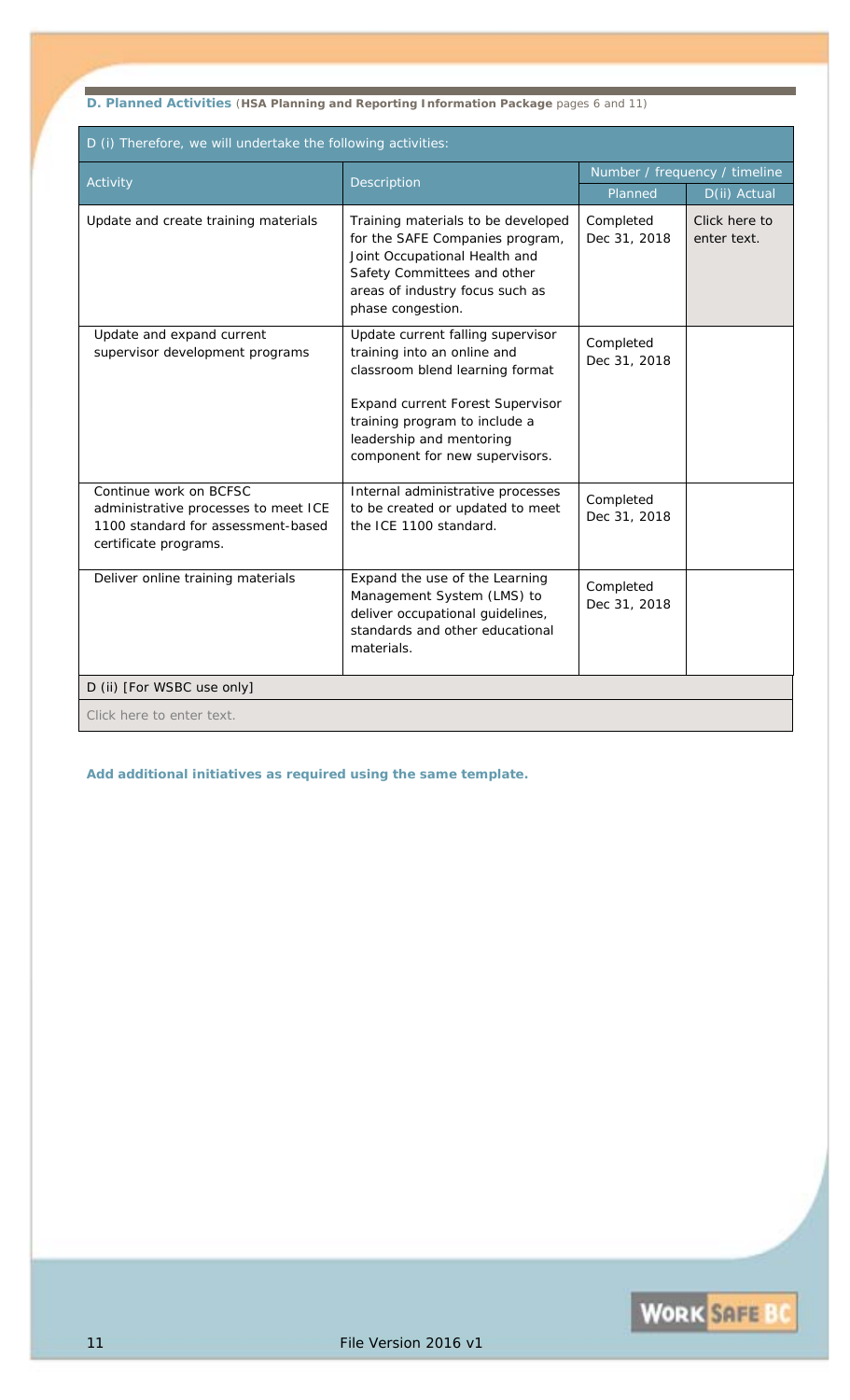**E. Organizational Capacity** (**HSA Planning and Reporting Information Package** page 7)

**To support us in providing the activities outlined in these initiatives, we will undertake the following activities designed to increase our organizational capacity:** 

| (E) Activity                                                                                                                           | Description                                                                                                                                                    | Number / frequency                       |
|----------------------------------------------------------------------------------------------------------------------------------------|----------------------------------------------------------------------------------------------------------------------------------------------------------------|------------------------------------------|
| To be determined once details are<br>gathered from stats research.                                                                     | Click here to enter text.                                                                                                                                      | Click here to enter text.                |
| Staff training plans to be developed to<br>allow personnel to effectively and<br>creatively use new technology to<br>provide training. | Continue staff training on the LMS and<br>related technology to maximize the<br>potential training benefits.                                                   | 2 staff training sessions<br>planned.    |
|                                                                                                                                        | Continue to develop staff and contract<br>instructors as course developers and<br>professional facilitators to maintain high<br>quality in classroom training. | 2 train the trainer<br>sessions planned. |

*(Add additional rows as required)* 

**F. Marketing / Outreach Activities** (**HSA Planning and Reporting Information Package** page 7)

**To reach a broader audience within our industry, we will undertake the following marketing / outreach activities:** 

| (F) Activity                                | Description                                                                          | Number / frequency                                                                                                        |
|---------------------------------------------|--------------------------------------------------------------------------------------|---------------------------------------------------------------------------------------------------------------------------|
| Continue marketing program for<br>training. | Build upon current marketing program<br>to promote online and classroom<br>training. | Online training calendar<br>is kept up to date and<br>notifications of course<br>offerings are sent out<br>when required. |

### *(Add additional rows as required)*

### F (ii) [For WSBC use only]

*Click here to enter text.*

#### **G. Overall Assessment**

### G (ii) [For WSBC use only]

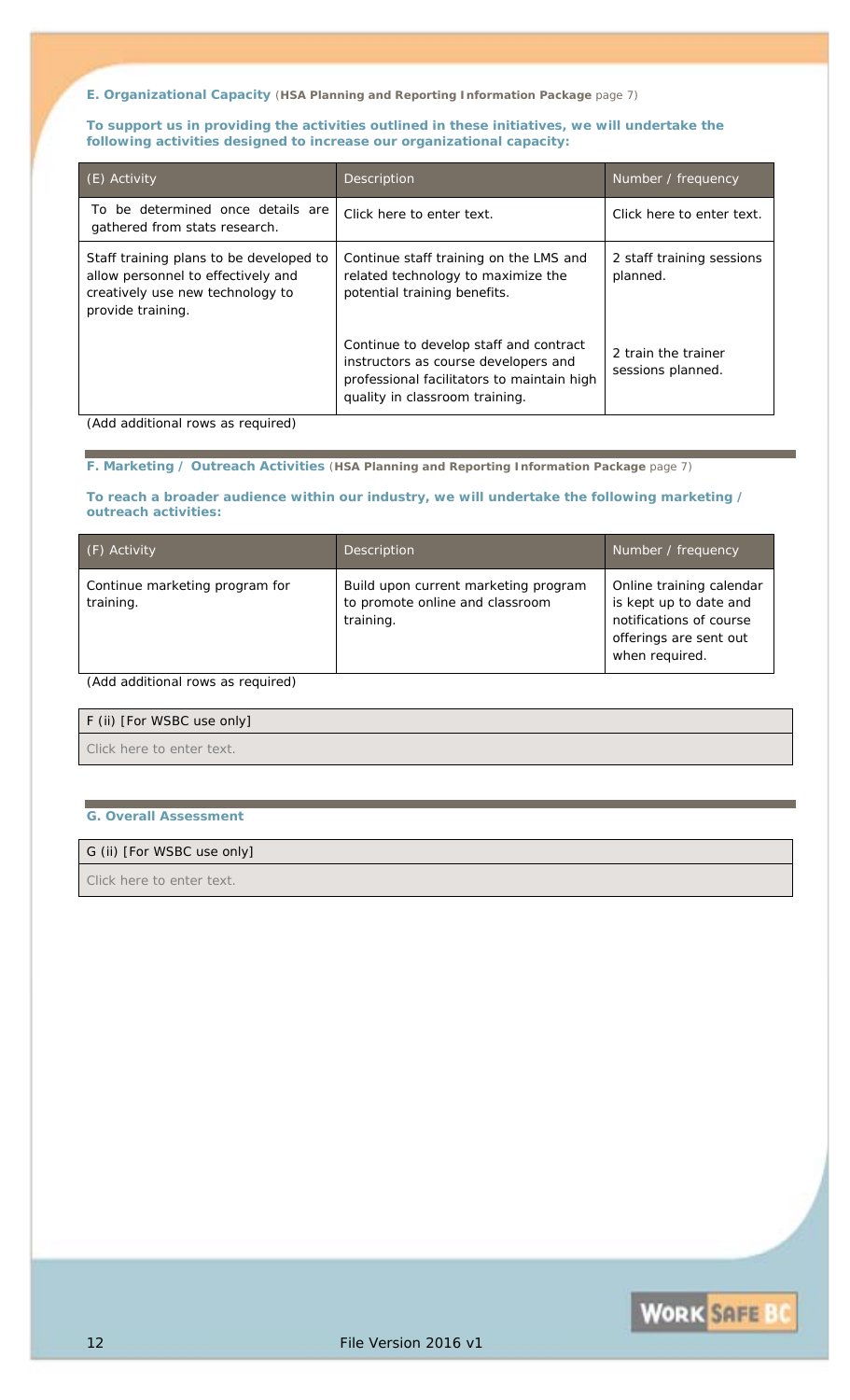# **Falling**

# **Initiative #1:** *Integration and Anchoring of the New Falling and Bucking Competency Based Standard*

**A. Injury / Return-to-Work Issues** (**HSA Planning and Reporting Information Package** pages 2 and 3)

| A. Using data and information from the industry, we have identified the primary trends within our industry and<br>set the following objectives:                                                                                 |                                                                                                       |
|---------------------------------------------------------------------------------------------------------------------------------------------------------------------------------------------------------------------------------|-------------------------------------------------------------------------------------------------------|
| Manual tree falling has historically been perceived as one of<br>the most dangerous occupations in British Columbia. One of<br>the recommendations from the Deloitte Report was to improve<br>the faller certification program. | Integrating and anchoring the new falling and<br>bucking competency based standard within<br>industry |

*(Add additional rows as required)* 

**B. Behaviour-Based Outcomes** (**HSA Planning and Reporting Information Package** pages 4 and 11)

| B (i) To meet those objectives, workplace health<br>and safety behaviours and/or return-to-work<br>practices need to change in the following ways:                                                                                                                                                     | A pilot of the competency based new faller training<br>standard will be conducted and feedback incorporated |
|--------------------------------------------------------------------------------------------------------------------------------------------------------------------------------------------------------------------------------------------------------------------------------------------------------|-------------------------------------------------------------------------------------------------------------|
| B (ii) [To be completed at the end of the reporting  <br>year cycle]; Provide evidence that the changes<br>described in B(i) took place by the end of the<br>reporting year. This may be done through surveys,<br>job site visits, interviews, audits, or any other<br>method you feel is appropriate. | Click here to enter text.                                                                                   |
| B (iii) [ <i>For WSBC use only</i> ]                                                                                                                                                                                                                                                                   |                                                                                                             |

**C. Knowledge-Based Outcomes** (**HSA Planning and Reporting Information Package** pages 5 and 11)

| C (i) This requires knowledge, understanding or<br>skills to be changed in the following ways:                                                                                                                                                                                                                  | Communicate to industry how the competency based<br>system will be implemented and used to determine<br>individual competency for qualification as a faller. |
|-----------------------------------------------------------------------------------------------------------------------------------------------------------------------------------------------------------------------------------------------------------------------------------------------------------------|--------------------------------------------------------------------------------------------------------------------------------------------------------------|
| C (ii) [To be completed at the end of the reporting<br>year cycle]; Provide evidence that the changes<br>described in C(i) took place by the end of the<br>reporting year. This may be done through surveys,<br>post-session testing, focus groups, interviews, or<br>any other method you feel is appropriate. | Click here to enter text.                                                                                                                                    |
| C (iii) [ <i>For WSBC use only</i> ]                                                                                                                                                                                                                                                                            |                                                                                                                                                              |

**D. Planned Activities** (**HSA Planning and Reporting Information Package** pages 6 and 11)

| D (i) Therefore, we will undertake the following activities:                                                                                                         |                                                                                                                        |                               |                              |
|----------------------------------------------------------------------------------------------------------------------------------------------------------------------|------------------------------------------------------------------------------------------------------------------------|-------------------------------|------------------------------|
| Activity                                                                                                                                                             | <b>Description</b>                                                                                                     | Number / frequency / timeline |                              |
|                                                                                                                                                                      |                                                                                                                        | Planned                       | D(ii) Actual                 |
| Engage industry partner(s) to pilot the<br>New Falling and Bucking Competency<br><b>Based Standard</b>                                                               | Work with industry training<br>partner(s) to conduct a pilot using<br>the new NFT curriculum and<br>learning materials | Completed<br>Dec '18          | Click here to<br>enter text. |
| Receive and process feedback received<br>during pilot                                                                                                                | Review any feedback received and<br>determine how to move it forward.                                                  | Completed<br>Dec '18          |                              |
| Implement a new learning<br>management system (LMS) to work in<br>conjunction with New Falling and<br><b>Bucking Competency Based Standard -</b><br><b>NFT Pilot</b> | Set up and support industry in<br>using the new LMS during the Pilot                                                   | Completed<br>Dec '18          |                              |

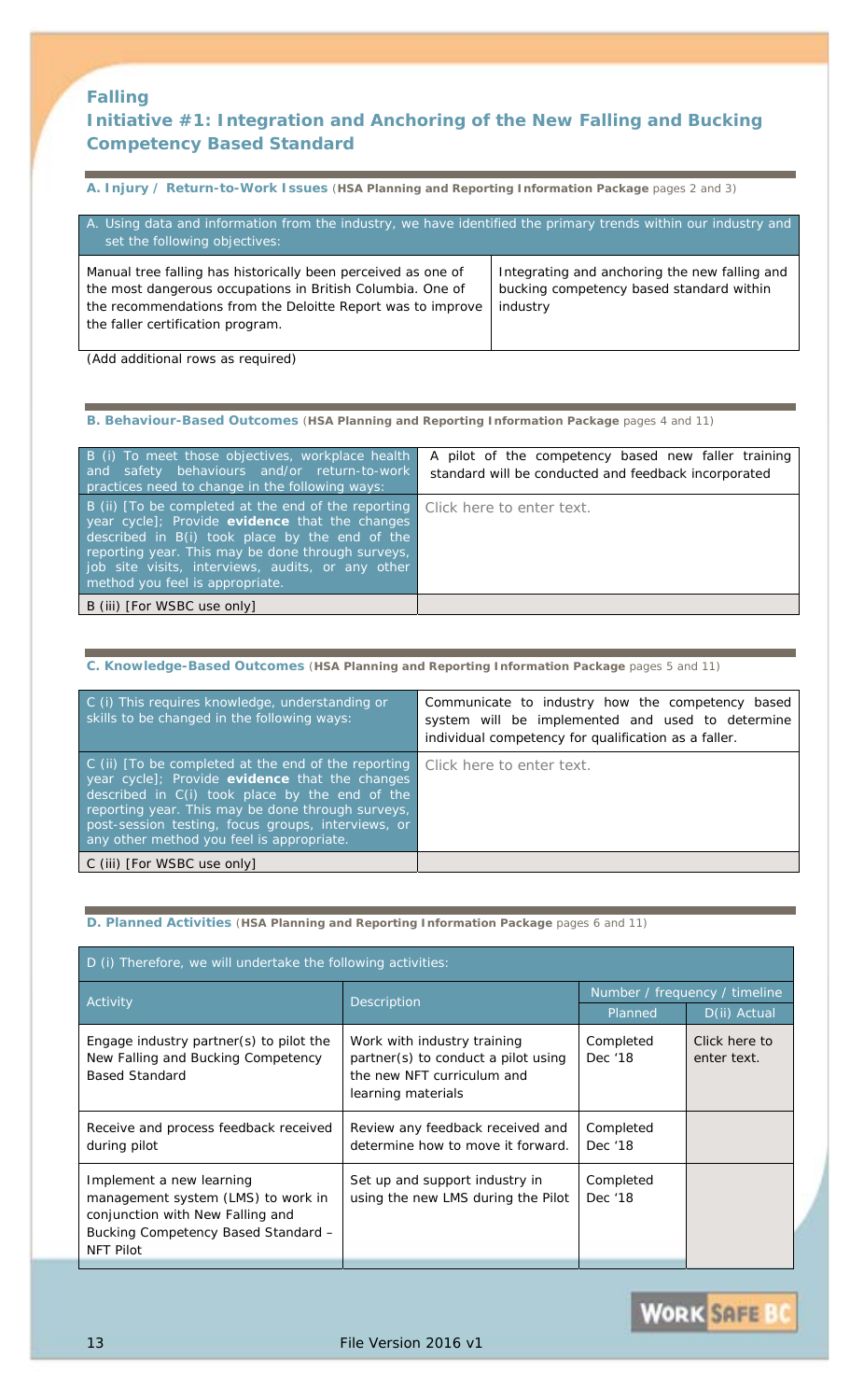| Review internal Falling Department<br>processes and update as required to<br>support the New Falling and Bucking<br>Competency Based Standard and LMS. | Review current internal BCFSC<br>processes and update as required<br>to support the move to the new<br>LMS and updated standard | Completed<br>Dec '18 |  |
|--------------------------------------------------------------------------------------------------------------------------------------------------------|---------------------------------------------------------------------------------------------------------------------------------|----------------------|--|
| With input from industry (from Pilot)<br>finalize the New Falling and Bucking<br>Competency Based Standard and<br>submit to WorkSafeBC for approval    | Review inputs received during Pilot<br>and finalize submission to<br>WorkSafeBC as required.                                    | Completed<br>Dec '18 |  |
| (Add, additional runs on result)                                                                                                                       |                                                                                                                                 |                      |  |

*(Add additional rows as required)* 

D (iii) [For WSBC use only]

*Click here to enter text.*

**E. Organizational Capacity** (**HSA Planning and Reporting Information Package** page 7)

#### **To support us in providing the activities outlined in these initiatives, we will undertake the following activities designed to increase our organizational capacity:**

| (E) Activity                                 | Description                                                                                                                                       | Number / frequency        |
|----------------------------------------------|---------------------------------------------------------------------------------------------------------------------------------------------------|---------------------------|
| Engage a consultant to work with<br>Industry | Consultant to train, mentor and support<br>industry with the implementation of the<br>New Falling and Bucking Competency<br><b>Based Standard</b> | Click here to enter text. |

*(Add additional rows as required)* 

**F. Marketing / Outreach Activities** (**HSA Planning and Reporting Information Package** page 7)

#### **To reach a broader audience within our industry, we will undertake the following marketing / outreach activities:**

| (F) Activity | Description                                                                                                                  | Number / frequency        |
|--------------|------------------------------------------------------------------------------------------------------------------------------|---------------------------|
| Outreach     | Meetings with industry to communicate<br>the new Falling and Bucking<br>Competency Based Standard and<br>evaluation process. | Click here to enter text. |

*(Add additional rows as required)* 

| F (ii) [For WSBC use only] |  |
|----------------------------|--|
| Click here to enter text.  |  |

#### **G. Overall Assessment**

### G (ii) [For WSBC use only]

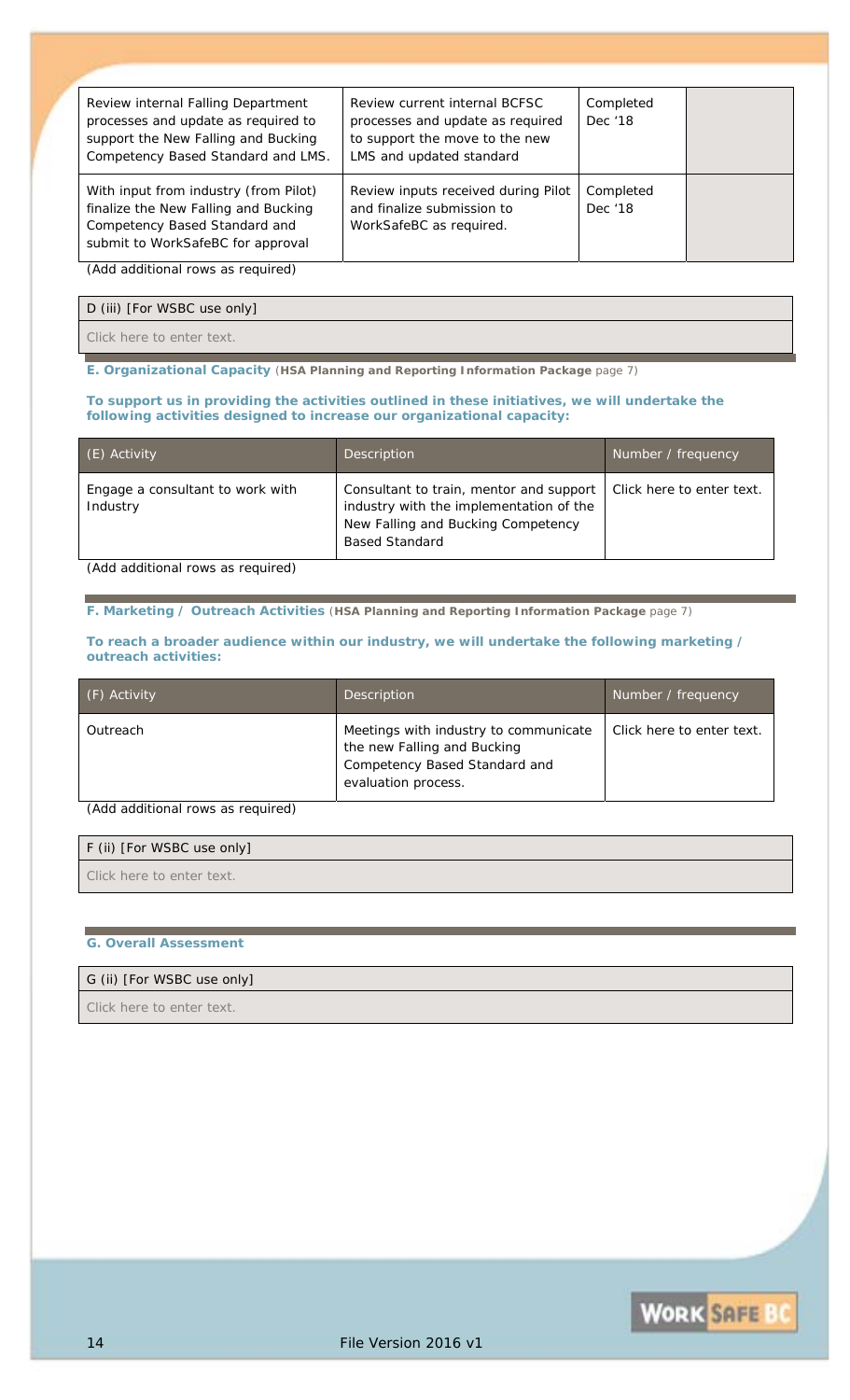# **Falling Initiative #2: Develop the Framework for Requalification of Certified Fallers**

**A. Injury / Return-to-Work Issues** (**HSA Planning and Reporting Information Package** pages 2 and 3)

| B. Using data and information from the industry, we have identified the primary trends within our industry and<br>set the following objectives:                |                                                                        |  |
|----------------------------------------------------------------------------------------------------------------------------------------------------------------|------------------------------------------------------------------------|--|
| The BCFSC Faller Certification program needs to have a means<br>in place to ensure that certified fallers maintain annual<br>currency for their certification. | To establish a process for annually<br>requalifying certified fallers. |  |

**B. Behaviour-Based Outcomes** (**HSA Planning and Reporting Information Package** pages 4 and 11)

| B (i) To meet those objectives, workplace health<br>and safety behaviours and/or return-to-work<br>practices need to change in the following ways:                                                                                                                                                   | With feedback from industry develop an annual<br>requalification process for BCFSC certified fallers. |
|------------------------------------------------------------------------------------------------------------------------------------------------------------------------------------------------------------------------------------------------------------------------------------------------------|-------------------------------------------------------------------------------------------------------|
| B (ii) [To be completed at the end of the reporting<br>year cycle]; Provide evidence that the changes<br>described in B(i) took place by the end of the<br>reporting year. This may be done through surveys,<br>job site visits, interviews, audits, or any other<br>method you feel is appropriate. | Click here to enter text.                                                                             |
| B (iii) [ <i>For WSBC use only</i> ]                                                                                                                                                                                                                                                                 |                                                                                                       |

**C. Knowledge-Based Outcomes** (**HSA Planning and Reporting Information Package** pages 5 and 11)

| C (i) This requires knowledge, understanding or<br>skills to be changed in the following ways:                                                                                                                                                                                                                    | Communicate to industry the need for creating a process<br>to annually requalify certified fallers. |
|-------------------------------------------------------------------------------------------------------------------------------------------------------------------------------------------------------------------------------------------------------------------------------------------------------------------|-----------------------------------------------------------------------------------------------------|
| C (ii) [To be completed at the end of the reporting  <br>year cycle]; Provide evidence that the changes<br>described in C(i) took place by the end of the<br>reporting year. This may be done through surveys,<br>post-session testing, focus groups, interviews, or<br>any other method you feel is appropriate. | Click here to enter text.                                                                           |
| C (iii) [ <i>For WSBC use only</i> ]                                                                                                                                                                                                                                                                              |                                                                                                     |

**D. Planned Activities** (**HSA Planning and Reporting Information Package** pages 6 and 11)

| D (i) Therefore, we will undertake the following activities:                                      |                                                                                                                                                     |                               |                              |
|---------------------------------------------------------------------------------------------------|-----------------------------------------------------------------------------------------------------------------------------------------------------|-------------------------------|------------------------------|
|                                                                                                   | Description                                                                                                                                         | Number / frequency / timeline |                              |
| Activity                                                                                          |                                                                                                                                                     | Planned                       | D(ii) Actual                 |
| Consult with industry to develop the<br>framework for the requalification of<br>certified fallers | Meet with industry to receive input<br>for consideration in the<br>development of the framework for<br>the requalification of certified<br>fallers. | Completed<br>Dec '18          | Click here to<br>enter text. |

*(Add additional rows as required)* 

| D (iii) [For WSBC use only] |  |
|-----------------------------|--|
| Click here to enter text.   |  |

*Add additional initiatives as required using the same template.* 

**WORK SAFE BC**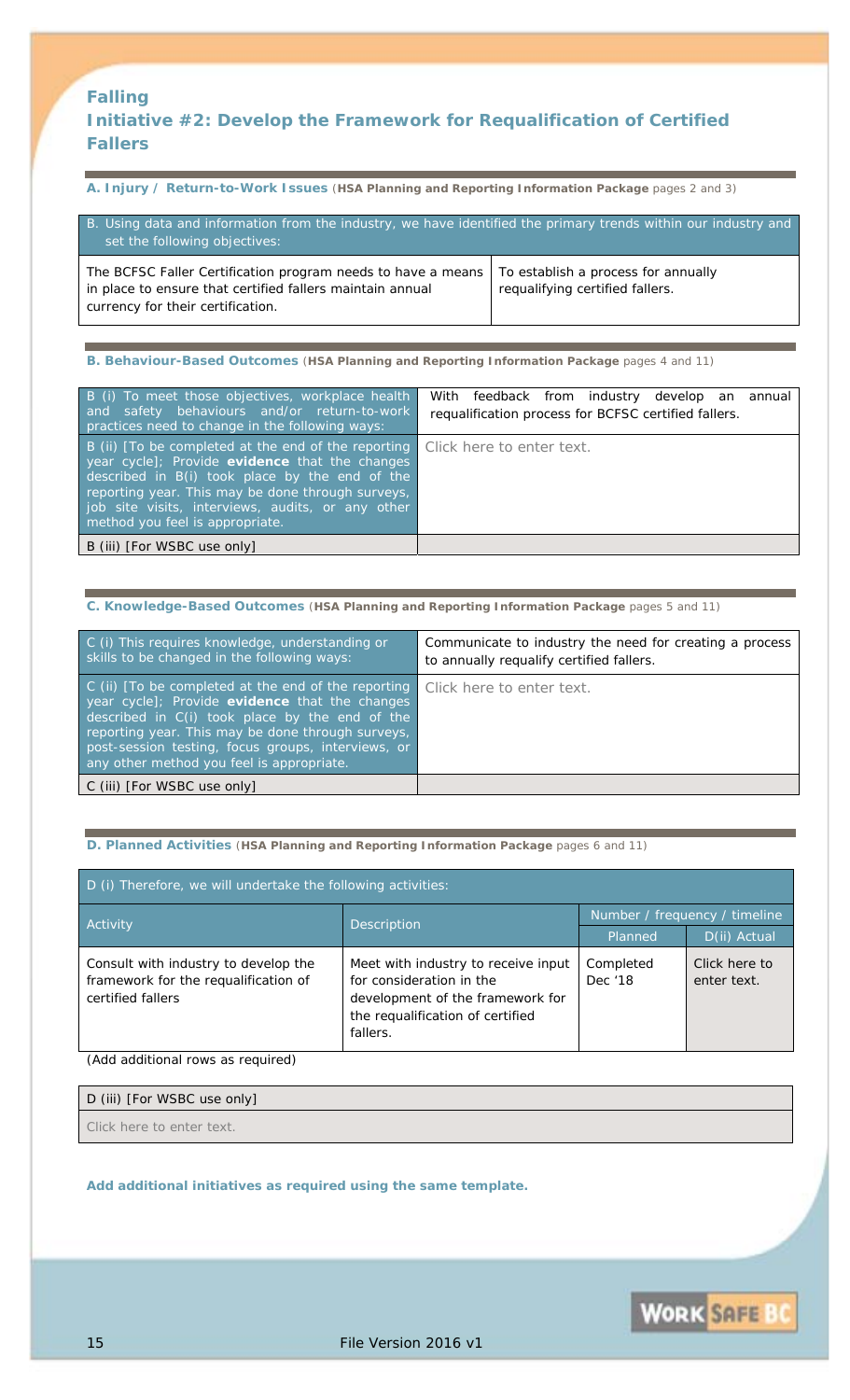**E. Organizational Capacity** (**HSA Planning and Reporting Information Package** page 7)

**To support us in providing the activities outlined in these initiatives, we will undertake the following activities designed to increase our organizational capacity:** 

| (E) Activity                                 | Description                                                                                                                                      | Number / frequency        |
|----------------------------------------------|--------------------------------------------------------------------------------------------------------------------------------------------------|---------------------------|
| Engage a consultant to work with<br>industry | Work with industry to receive input for<br>consideration in the development of the<br>framework for the requalification of<br>certified fallers. | Click here to enter text. |

*(Add additional rows as required)* 

**F. Marketing / Outreach Activities** (**HSA Planning and Reporting Information Package** page 7)

#### **To reach a broader audience within our industry, we will undertake the following marketing / outreach activities:**

| (F) Activity | Description                                                                                                                      | Number / frequency        |
|--------------|----------------------------------------------------------------------------------------------------------------------------------|---------------------------|
| Outreach     | Meetings with industry to receive input<br>for the development of the framework<br>for the requalification of certified fallers. | Click here to enter text. |

*(Add additional rows as required)* 

| F (ii) [For WSBC use only] |  |
|----------------------------|--|
| Click here to enter text.  |  |

### **G. Overall Assessment**

G (ii) [For WSBC use only]

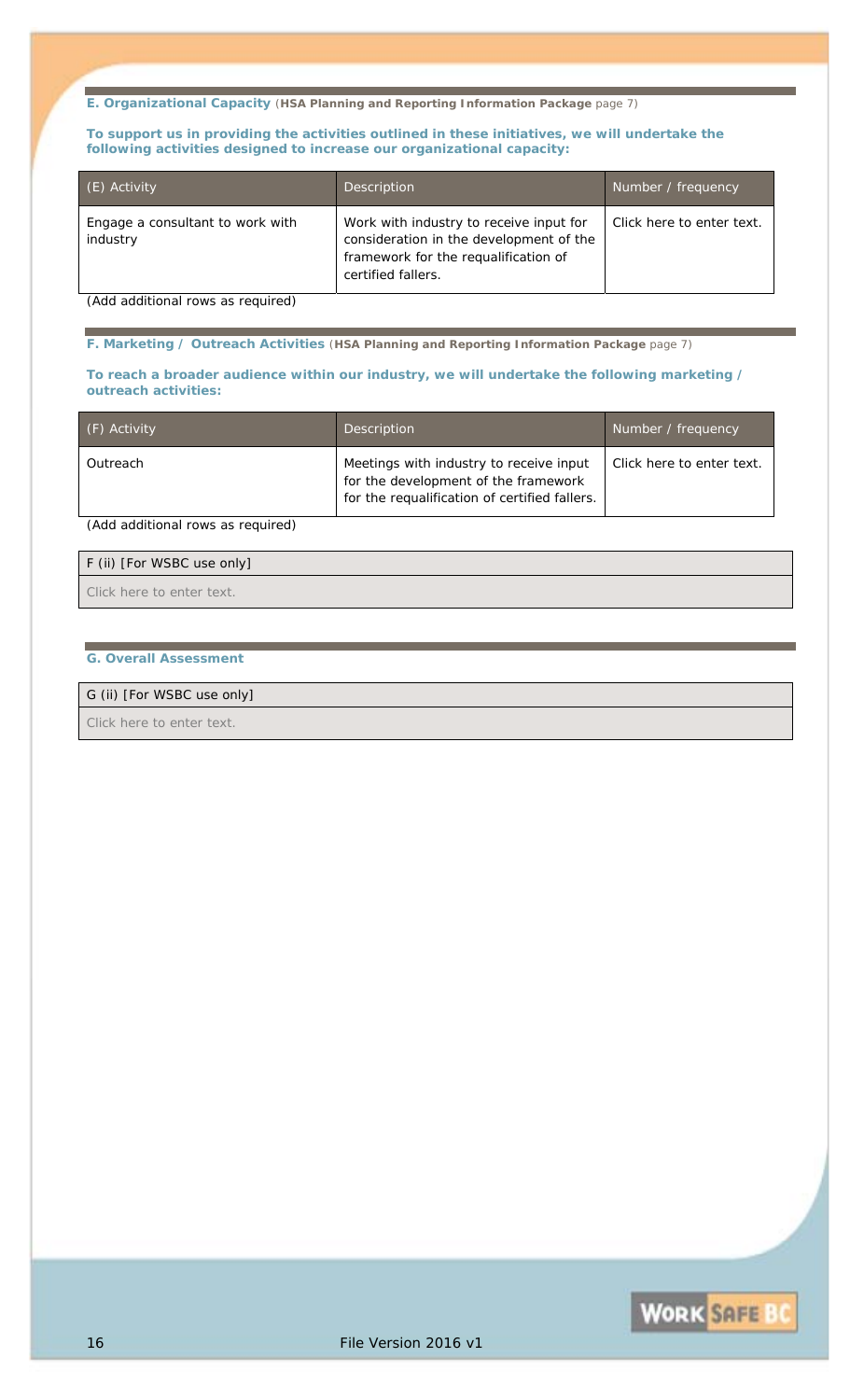# **Falling Initiative #3: Phase Congestion**

**A. Injury / Return-to-Work Issues** (**HSA Planning and Reporting Information Package** pages 2 and 3)

| C. Using data and information from the industry, we have identified the primary trends within our industry and<br>set the following objectives:                                                |                                                                                                                                                           |
|------------------------------------------------------------------------------------------------------------------------------------------------------------------------------------------------|-----------------------------------------------------------------------------------------------------------------------------------------------------------|
| The 2016 FTAC Faller Survey indicated that fallers are working<br>in increasingly distracted environments and are looking for<br>support in working with other phases safely and productively. | Ensure current resources on phase congestion<br>are effectively distributed to industry and<br>identify any gaps in resources that need to be<br>created. |

**B. Behaviour-Based Outcomes** (**HSA Planning and Reporting Information Package** pages 4 and 11)

| B (i) To meet those objectives, workplace health<br>safety behaviours and/or return-to-work<br>and<br>practices need to change in the following ways:                                                                                                                                                               | Increase faller awareness of the distractions within their<br>work environment.                                     |
|---------------------------------------------------------------------------------------------------------------------------------------------------------------------------------------------------------------------------------------------------------------------------------------------------------------------|---------------------------------------------------------------------------------------------------------------------|
|                                                                                                                                                                                                                                                                                                                     | Increase faller awareness of their work environment and<br>their role with respect to interacting with other phase. |
| B (ii) [To be completed at the end of the reporting<br><i>year cycle</i> ]; Provide <b>evidence</b> that the changes<br>described in B(i) took place by the end of the<br>reporting year. This may be done through surveys,<br>job site visits, interviews, audits, or any other<br>method you feel is appropriate. | Click here to enter text.                                                                                           |
| B (iii) [ <i>For WSBC use only</i> ]                                                                                                                                                                                                                                                                                |                                                                                                                     |

**C. Knowledge-Based Outcomes** (**HSA Planning and Reporting Information Package** pages 5 and 11)

| C (i) This requires knowledge, understanding or<br>skills to be changed in the following ways:                                                                                                                                                                                                                  | Increase faller knowledge on phase congestion and the<br>resources that are available. |
|-----------------------------------------------------------------------------------------------------------------------------------------------------------------------------------------------------------------------------------------------------------------------------------------------------------------|----------------------------------------------------------------------------------------|
| C (ii) [To be completed at the end of the reporting<br>year cycle]; Provide evidence that the changes<br>described in C(i) took place by the end of the<br>reporting year. This may be done through surveys,<br>post-session testing, focus groups, interviews, or<br>any other method you feel is appropriate. | Click here to enter text.                                                              |
| C (iii) [For WSBC use only]                                                                                                                                                                                                                                                                                     |                                                                                        |

**D. Planned Activities** (**HSA Planning and Reporting Information Package** pages 6 and 11)

| D (i) Therefore, we will undertake the following activities:                                                                                                                                                |                                                                                                                                                 |                               |                              |
|-------------------------------------------------------------------------------------------------------------------------------------------------------------------------------------------------------------|-------------------------------------------------------------------------------------------------------------------------------------------------|-------------------------------|------------------------------|
| Activity                                                                                                                                                                                                    | Description                                                                                                                                     | Number / frequency / timeline |                              |
|                                                                                                                                                                                                             |                                                                                                                                                 | Planned                       | D(ii) Actual                 |
| Review and follow up on<br>recommendations from the BC Forest<br>Safety Ombudsman on how to best<br>make use of the current resources<br>available to industry on phase<br>congestion in a forestry setting | Review report by BC Forest Safety<br>Ombudsman to see what<br>resources are available and how<br>effectively they have been used in<br>industry | Completed<br>Dec '18          | Click here to<br>enter text. |
| Support industry in distributing<br>available phase congestions resources                                                                                                                                   | Work with industry to make<br><i>identified materials readily</i><br>available and useable by all                                               | Completed<br>Dec '18          |                              |
| Consider any gaps in resources as<br>identified by the BC Forest Safety<br>Ombudsman and discuss with industry<br>what is required to fill those gaps                                                       | Work with industry to fill identified<br>gaps in resources                                                                                      | Completed<br>Dec '18          |                              |

*(Add additional rows as required)* 

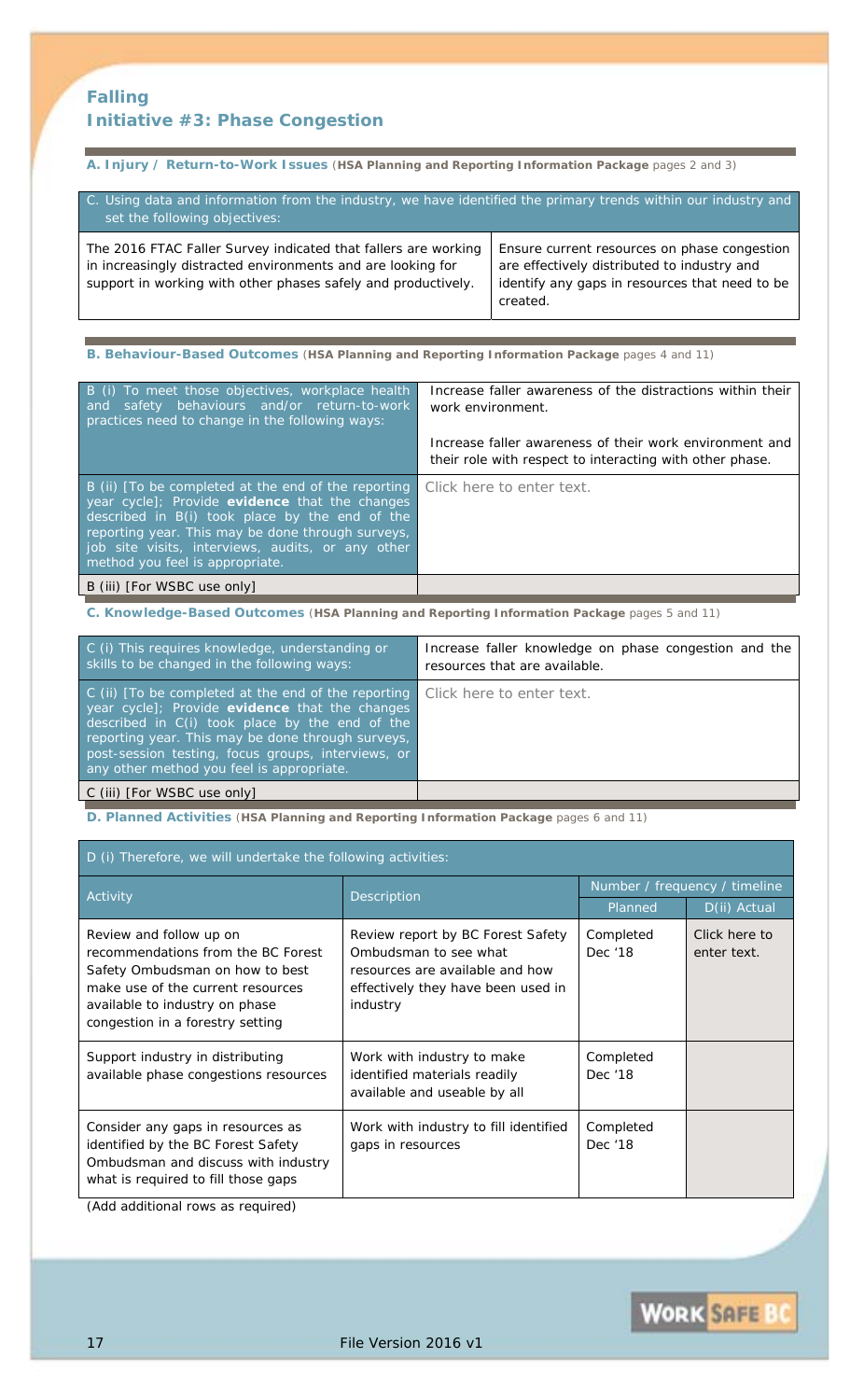D (iii) [For WSBC use only]

*Click here to enter text.*

*Add additional initiatives as required using the same template.* 

#### **E. Organizational Capacity** (**HSA Planning and Reporting Information Package** page 7)

#### **To support us in providing the activities outlined in these initiatives, we will undertake the following activities designed to increase our organizational capacity:**

| (E) Activity | <b>Description</b>                                                                         | Number / frequency        |
|--------------|--------------------------------------------------------------------------------------------|---------------------------|
| Staffing     | Engage facilitator to work with industry<br>working groups<br>Utilize existing BCFSC staff | Click here to enter text. |

**F. Marketing / Outreach Activities** (**HSA Planning and Reporting Information Package** page 7)

#### **To reach a broader audience within our industry, we will undertake the following marketing / outreach activities:**

| (F) Activity | Description                                                                                                                               | Number / frequency        |
|--------------|-------------------------------------------------------------------------------------------------------------------------------------------|---------------------------|
| Outreach     | Communicate BC Forest Safety<br>Ombudsman report recommendations<br>to industry groups and determine how<br>best to fill gaps identified. | Click here to enter text. |

### *(Add additional rows as required)*

| F (ii) [For WSBC use only] |  |
|----------------------------|--|
| Click here to enter text.  |  |

#### **G. Overall Assessment**

### G (ii) [For WSBC use only]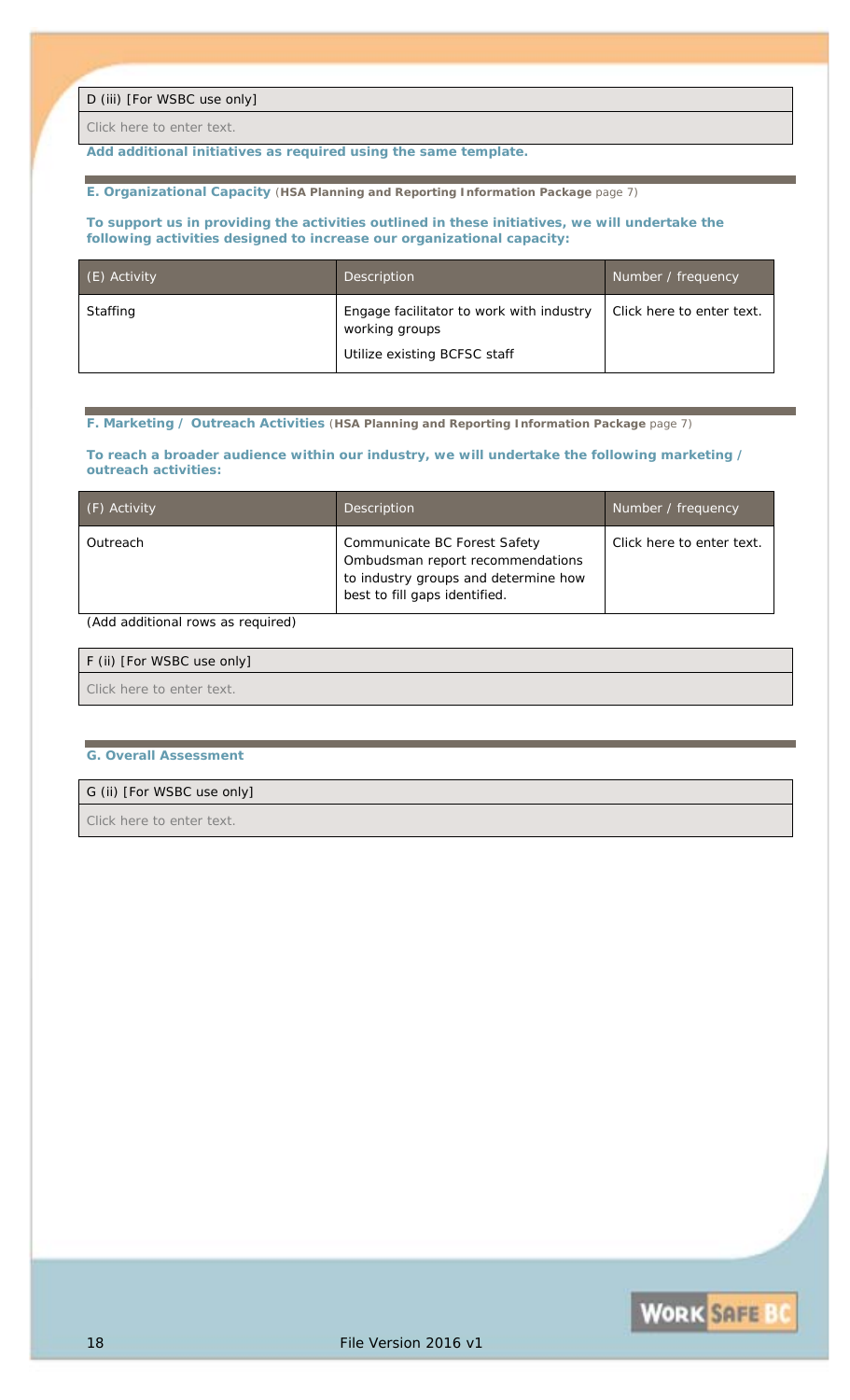# **Initiative #1:** *Air Carrier Safety Working Group (ACSWG)*

**Injury / Return-to-Work Issues** (**HSA Planning and Reporting Information Package** pages 2 and 3)

| D. Using data and information from the industry, we have identified the primary trends within our industry and<br>set the following objectives:                                                                                                                 |                                                                                                                                                                                                                                           |  |  |
|-----------------------------------------------------------------------------------------------------------------------------------------------------------------------------------------------------------------------------------------------------------------|-------------------------------------------------------------------------------------------------------------------------------------------------------------------------------------------------------------------------------------------|--|--|
| There have been 38 serious injuries and 18 fatal incidents<br>within the BC air taxi sector between 2011 and 2015. Air taxi<br>services are used extensively by the forest industry to access<br>and develop timber resources, particularly on the coast of BC. | Identify key safety issues facing providers<br>and users of air taxi services and develop<br>initiatives to improve air taxi safety within the<br>forest sector.<br>Reduce serious injuries and fatalities within<br>the air taxi sector. |  |  |
|                                                                                                                                                                                                                                                                 |                                                                                                                                                                                                                                           |  |  |

*(Add additional rows as required)* 

### **B. Behaviour-Based Outcomes** (**HSA Planning and Reporting Information Package** pages 4 and 11)

| B (i) To meet those objectives, workplace health<br>and safety behaviours and/or return-to-work<br>practices need to change in the following ways:                                                                                                                                                   | Not applicable |
|------------------------------------------------------------------------------------------------------------------------------------------------------------------------------------------------------------------------------------------------------------------------------------------------------|----------------|
| B (ii) [To be completed at the end of the reporting<br>year cycle]; Provide evidence that the changes<br>described in B(i) took place by the end of the<br>reporting year. This may be done through surveys,<br>job site visits, interviews, audits, or any other<br>method you feel is appropriate. |                |
| B (iii) [For WSBC use only]                                                                                                                                                                                                                                                                          |                |

### **C. Knowledge-Based Outcomes** (**HSA Planning and Reporting Information Package** pages 5 and 11)

| C (i) This requires knowledge, understanding or<br>skills to be changed in the following ways:                                                                                                                                                                                                                  | Working group to review and analyze available data and<br>use current operator knowledge base to determine<br>current safety issues facing the industry. |
|-----------------------------------------------------------------------------------------------------------------------------------------------------------------------------------------------------------------------------------------------------------------------------------------------------------------|----------------------------------------------------------------------------------------------------------------------------------------------------------|
| C (ii) [To be completed at the end of the reporting<br>year cycle]; Provide evidence that the changes<br>described in C(i) took place by the end of the<br>reporting year. This may be done through surveys,<br>post-session testing, focus groups, interviews, or<br>any other method you feel is appropriate. | Click here to enter text.                                                                                                                                |
| C (iii) [ <i>For WSBC use only</i> ]                                                                                                                                                                                                                                                                            |                                                                                                                                                          |

### **D. Planned Activities** (**HSA Planning and Reporting Information Package** pages 6 and 11)

| D (i) Therefore, we will undertake the following activities:                                          |                                                                                                             |                               |                              |
|-------------------------------------------------------------------------------------------------------|-------------------------------------------------------------------------------------------------------------|-------------------------------|------------------------------|
| Activity                                                                                              | Description                                                                                                 | Number / frequency / timeline |                              |
|                                                                                                       |                                                                                                             | Planned                       | D(ii) Actual                 |
| Bi annual Meetings                                                                                    | Facilitate biannual meetings of<br>ACSWG to identify and act upon<br>key initiatives                        | 2/biannual/2018               | Click here to<br>enter text. |
| Update work plan                                                                                      | Work plan will identify and<br>prioritize key safety issues and<br>initiatives                              | Jan 2018                      |                              |
| Finalize and communicate<br>comprehensive air carrier standards<br>document to be adopted by industry | Standards will define standard/<br>safety requirements for air<br>transportation providers and end<br>users | Jan 2018                      |                              |

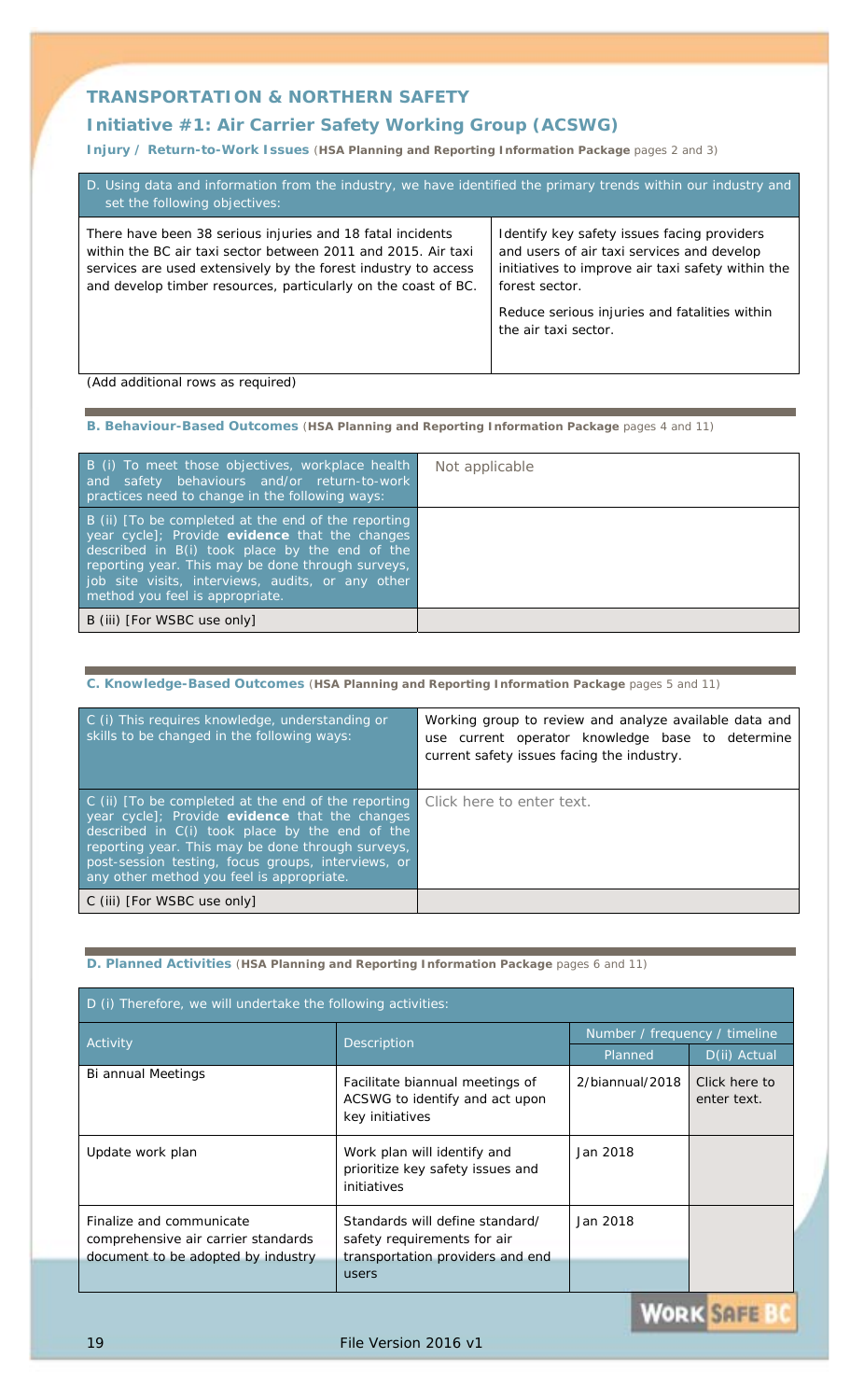| Finalize and promote air passenger<br>safety guide and awareness materials | Materials will be promoted to<br>improve end user<br>knowledge/awareness of safety<br>requirements, guidelines and<br>procedures. | Jan 2018        |  |
|----------------------------------------------------------------------------|-----------------------------------------------------------------------------------------------------------------------------------|-----------------|--|
| Update and maintain BCFSC air<br>transportation safety website             | Develop and expand website to<br>include ACSWG tools and<br>resources                                                             | ongoing $/2018$ |  |

*(Add additional rows as required)* 

D (ii) [For WSBC use only]

*Click here to enter text.*

*Add additional initiatives as required using the same template.* 

**E. Organizational Capacity** (**HSA Planning and Reporting Information Package** page 7)

#### **To support us in providing the activities outlined in these initiatives, we will undertake the following activities designed to increase our organizational capacity:**

| (E) Activity                      | Description               | Number / frequency        |
|-----------------------------------|---------------------------|---------------------------|
| Click here to enter text.         | Click here to enter text. | Click here to enter text. |
| (Add additional rows as required) |                           |                           |

**F. Marketing / Outreach Activities** (**HSA Planning and Reporting Information Package** page 7)

#### **To reach a broader audience within our industry, we will undertake the following marketing / outreach activities:**

| $(F)$ Activity                                          | <b>Description</b>                                                                                                   | Number / frequency |
|---------------------------------------------------------|----------------------------------------------------------------------------------------------------------------------|--------------------|
| Promote ACSWG developed resources                       | Promotion of awareness of group via<br>THAG, Coast Harvesting Advisory Group<br>members, and print and website media | Ongoing / 2018     |
| Publish articles regarding air<br>transportation safety | Publish articles regarding air<br>transportation safety in BCFSC<br>publications                                     | 2 / biannual       |

*(Add additional rows as required)* 

| F (ii) [For WSBC use only] |  |
|----------------------------|--|
| Click here to enter text.  |  |

#### **G. Overall Assessment**

### G (ii) [For WSBC use only]

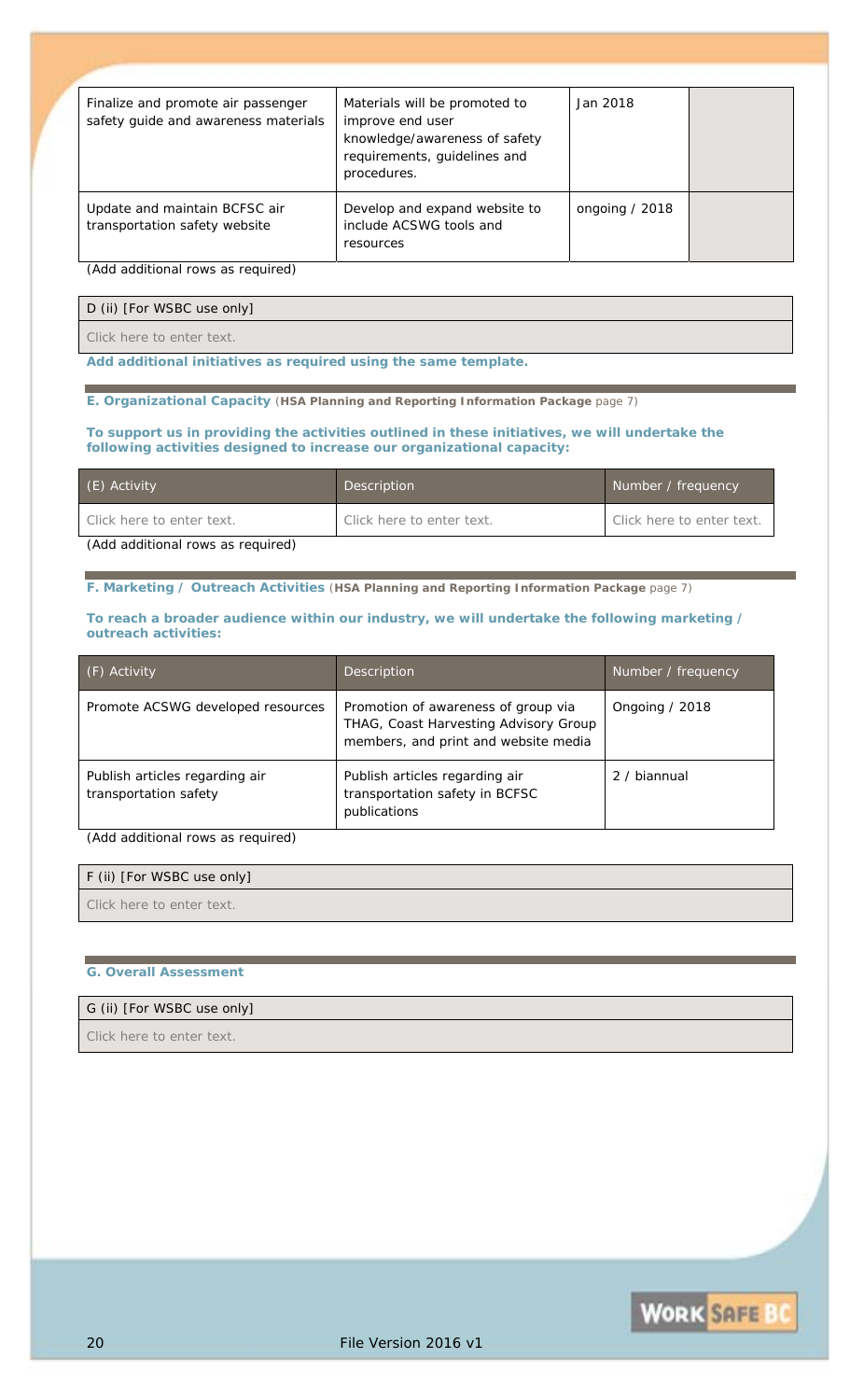## **Initiative #2:** *Construction Initiated Slides Working Group (CISWG)*

**Injury / Return-to-Work Issues** (**HSA Planning and Reporting Information Package** pages 2 and 3)

| E. Using data and information from the industry, we have identified the primary trends within our industry and<br>set the following objectives:                                                                                                                           |                                                                                  |
|---------------------------------------------------------------------------------------------------------------------------------------------------------------------------------------------------------------------------------------------------------------------------|----------------------------------------------------------------------------------|
| Road construction initiated landslides have been<br>a persistent issue on the coast and to a lesser<br>degree within other areas of the province.<br>According to recently collected data, there<br>have been 36 such incidents on the coast over<br>the last four years. | Decrease road construction initiated slides on<br>the coast of BC by 10% in 2018 |
| Many of these incidents involved excavators sliding<br>down the slope from the road prism during road<br>construction activities. The incidents have been<br>very serious in nature with considerable human,<br>environmental and operational costs.                      |                                                                                  |

### *(Add additional rows as required)*

**B. Behaviour-Based Outcomes** (**HSA Planning and Reporting Information Package** pages 4 and 11)

| B (i) To meet those objectives, workplace health<br>and safety behaviours and/or return-to-work<br>practices need to change in the following ways:                                                                                                                                                   |  |
|------------------------------------------------------------------------------------------------------------------------------------------------------------------------------------------------------------------------------------------------------------------------------------------------------|--|
| B (ii) [To be completed at the end of the reporting<br>year cycle]; Provide evidence that the changes<br>described in B(i) took place by the end of the<br>reporting year. This may be done through surveys,<br>job site visits, interviews, audits, or any other<br>method you feel is appropriate. |  |
| B (iii) [ <i>For WSBC use only</i> ]                                                                                                                                                                                                                                                                 |  |

#### **C. Knowledge-Based Outcomes** (**HSA Planning and Reporting Information Package** pages 5 and 11)

| C (i) This requires knowledge, understanding or<br>skills to be changed in the following ways:                                                                                                                                                                                                                          | Road crews and professionals involved with the planning<br>and development of forestry roads on the coast need to<br>be aware of the risks associated with slide events, key<br>site indicators, construction methods and actions that can<br>reduce the risk of a slide event. |
|-------------------------------------------------------------------------------------------------------------------------------------------------------------------------------------------------------------------------------------------------------------------------------------------------------------------------|---------------------------------------------------------------------------------------------------------------------------------------------------------------------------------------------------------------------------------------------------------------------------------|
| $\circ$ C (ii) [To be completed at the end of the reporting<br>year cycle]; Provide evidence that the changes<br>described in C(i) took place by the end of the<br>reporting year. This may be done through surveys,<br>post-session testing, focus groups, interviews, or<br>any other method you feel is appropriate. | State objective.                                                                                                                                                                                                                                                                |
| C (iii) [ <i>For WSBC use only</i> ]                                                                                                                                                                                                                                                                                    |                                                                                                                                                                                                                                                                                 |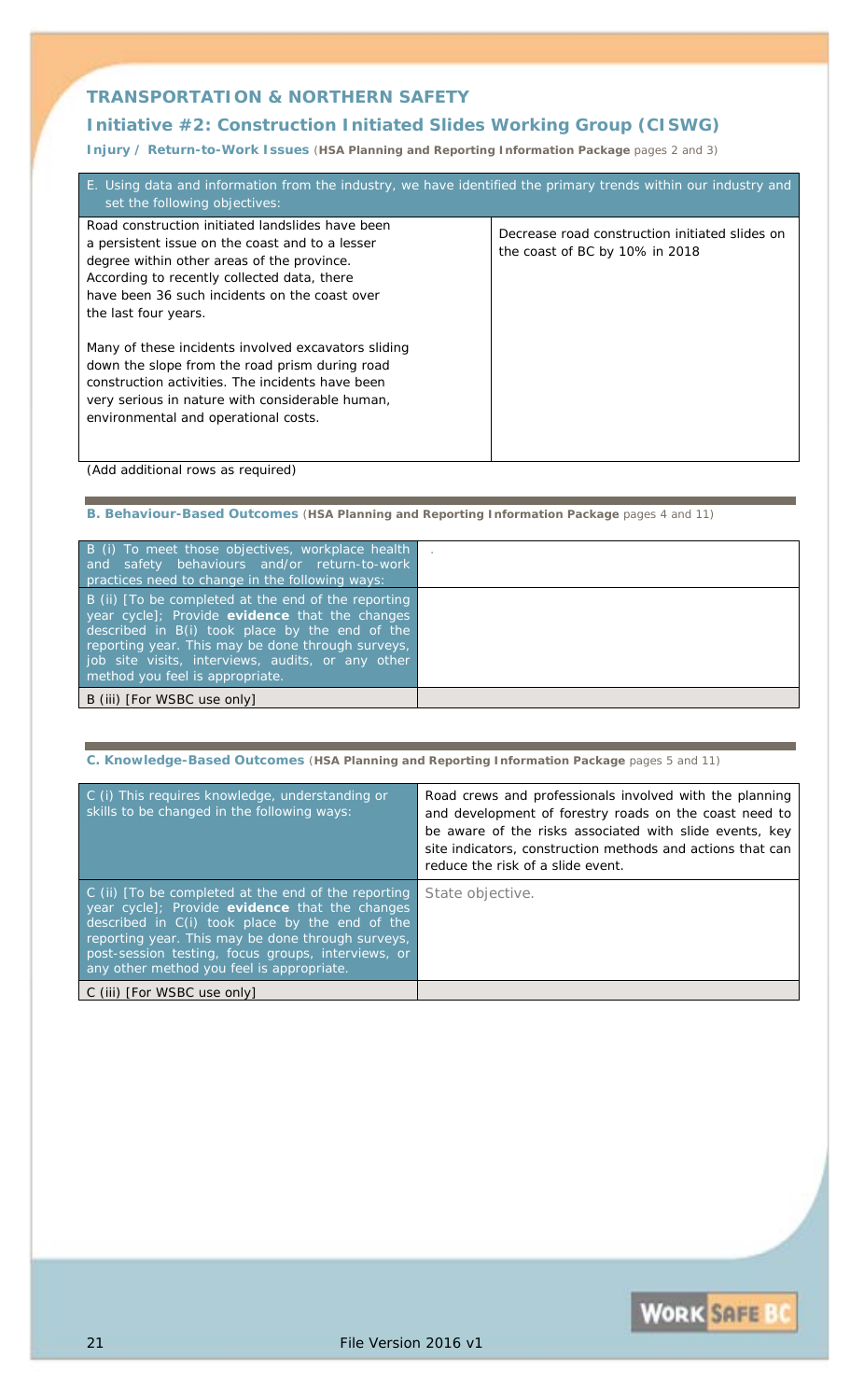**D. Planned Activities** (**HSA Planning and Reporting Information Package** pages 6 and 11)

| D (i) Therefore, we will undertake the following activities:                                                                                                                            |                                                                                                                                                     |                               |                              |  |
|-----------------------------------------------------------------------------------------------------------------------------------------------------------------------------------------|-----------------------------------------------------------------------------------------------------------------------------------------------------|-------------------------------|------------------------------|--|
| Activity                                                                                                                                                                                | Description                                                                                                                                         | Number / frequency / timeline |                              |  |
|                                                                                                                                                                                         |                                                                                                                                                     | Planned                       | D(ii) Actual                 |  |
| Promotion of an industry<br>awareness/training package for road<br>crews/construction contractors.                                                                                      | Promote the tools and resources<br>developed by the CISWG and<br>encourage usage by coastal<br>licencees, contractors and<br>training institutions. | Ongoing/N/A/2018              | Click here to<br>enter text. |  |
| Promotion of an industry<br>awareness/training package and<br>related sessions for professionals<br>involved with road planning, design<br>and construction.                            | Promote the tools and resources<br>developed by the CISWG and<br>encourage usage by coastal<br>licencees, contractors and<br>training institutions. | Ongoing/N/A/2018              |                              |  |
| Promotion of a safety awareness<br>video relating to road construction<br>initiated slides.                                                                                             | Promote video addressing typical<br>cause, risks, consequences and<br>actions to avoid construction<br>initiated slides.                            | Ongoing/N/A/2018              |                              |  |
| Development of recommendations<br>and resources related to practices<br>and procedures relating to road<br>construction, and incident<br>investigation/data collection for<br>industry. | Provide recommendations to<br>industry that aim to improve our<br>understanding of and<br>reduce/eliminate construction<br>initiated slides.        | Ongoing/N/A/2018              |                              |  |
| Further Improve data collection<br>process related to construction<br>initiated slides                                                                                                  | Develop tools/resources that<br>improve data reporting,<br>collection and analysis process.                                                         | Ongoing/N/A/2018              |                              |  |

*(Add additional rows as required)* 

### D (ii) [For WSBC use only]

*Click here to enter text.*

Ē

*Add additional initiatives as required using the same template.* 

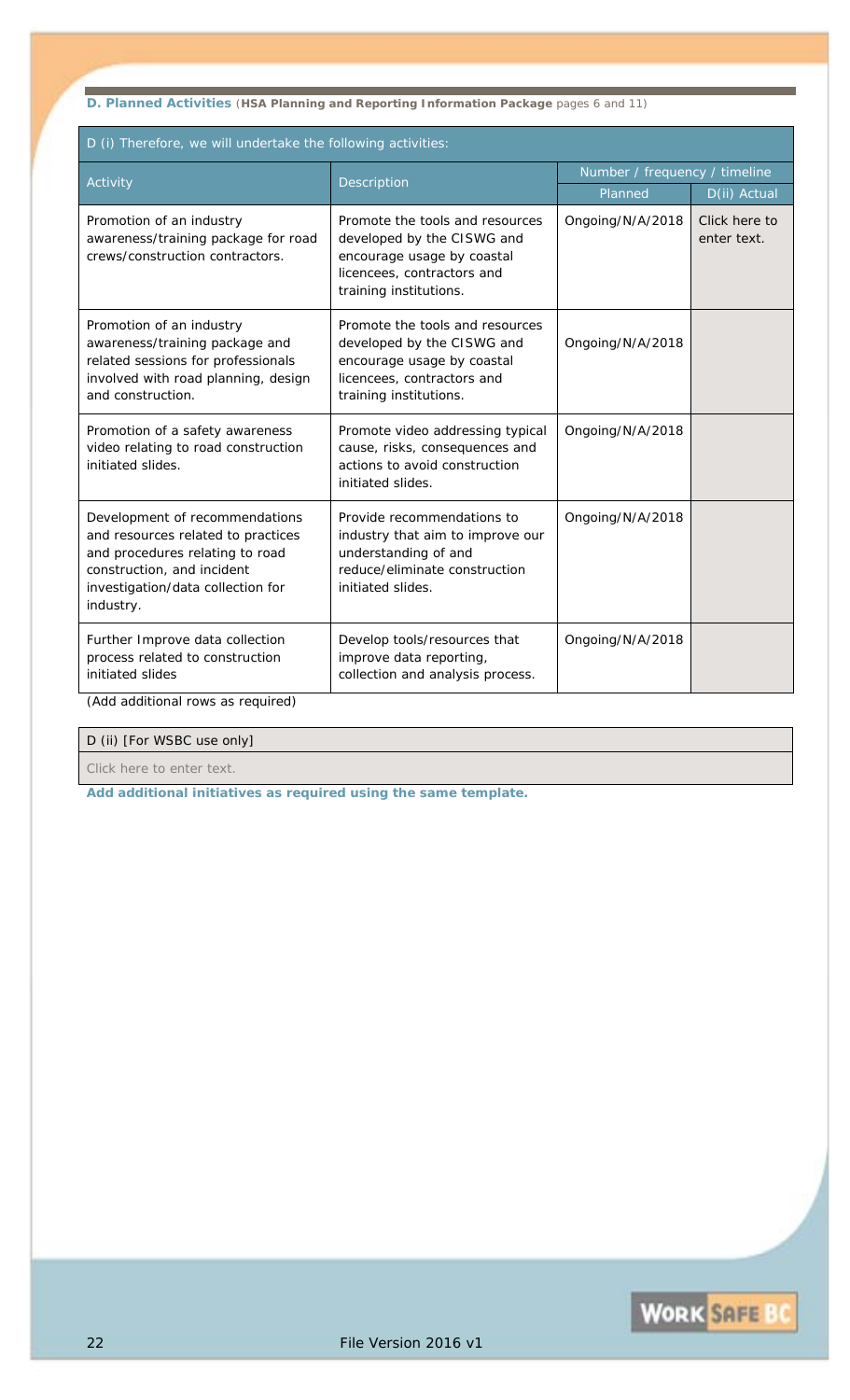**E. Organizational Capacity** (**HSA Planning and Reporting Information Package** page 7)

**To support us in providing the activities outlined in these initiatives, we will undertake the following activities designed to increase our organizational capacity:** 

| (E) Activity                       | Description               | Number / frequency               |
|------------------------------------|---------------------------|----------------------------------|
| Click here to enter text.          | Click here to enter text. | <i>Click here to enter text.</i> |
| (Add additional rouse as roquired) |                           |                                  |

*(Add additional rows as required)* 

**F. Marketing / Outreach Activities** (**HSA Planning and Reporting Information Package** page 7)

**To reach a broader audience within our industry, we will undertake the following marketing / outreach activities:** 

| $(F)$ Activity                                                                                                                                                                                                         | Description                                                                    | Number / frequency            |
|------------------------------------------------------------------------------------------------------------------------------------------------------------------------------------------------------------------------|--------------------------------------------------------------------------------|-------------------------------|
| Development and publication of<br>awareness articles relating to the<br>CISWG progress, tools and resources<br>developed for industry and the<br>current state of construction initiated<br>slide events on the coast. | Promotion to industry members via<br>print media                               | 2/biannual                    |
| Make related info, tools and resources<br>available on BCFSC website.                                                                                                                                                  | Promotion of CISWG, related<br>objectives, tools and resources via<br>website. | 4/Review, update<br>quarterly |

*(Add additional rows as required)* 

| F (ii) [For WSBC use only] |  |
|----------------------------|--|
| Click here to enter text.  |  |

#### **G. Overall Assessment**

### G (ii) [For WSBC use only]

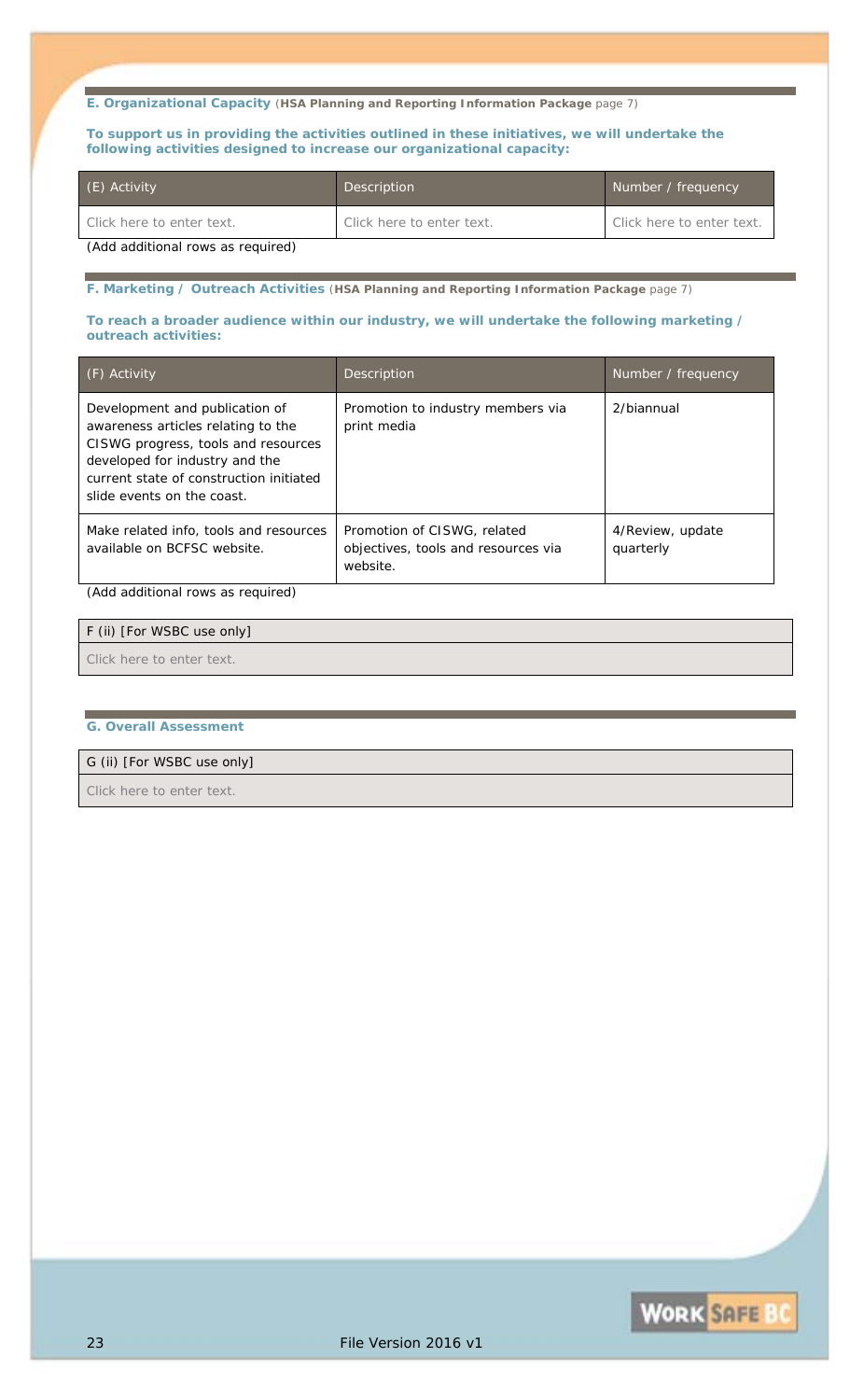### **Initiative #3:** *Communications*

**Injury / Return-to-Work Issues** (**HSA Planning and Reporting Information Package** pages 2 and 3)

| F. Using data and information from the industry, we have identified the primary trends within our industry and<br>set the following objectives: |                                                                                                                                                                                                                                                                                                                                                                                                     |
|-------------------------------------------------------------------------------------------------------------------------------------------------|-----------------------------------------------------------------------------------------------------------------------------------------------------------------------------------------------------------------------------------------------------------------------------------------------------------------------------------------------------------------------------------------------------|
| 8% of claims in the Integrated and Log Hauling classification<br>units are the result of Motor Vehicle Incidents.                               | Objective is to create awareness and increase<br>knowledge within the resource and public<br>sectors to effectively address key safety<br>issues in forestry transportation.<br>Communications will focus on industry and<br>public interface, health and wellness, safe<br>work practices, current and emerging<br>technology, existing safety tools and<br>resources and regulatory requirements. |
|                                                                                                                                                 |                                                                                                                                                                                                                                                                                                                                                                                                     |

*(Add additional rows as required)* 

### **B. Behaviour-Based Outcomes** (**HSA Planning and Reporting Information Package** pages 4 and 11)

| B (i) To meet those objectives, workplace health<br>and safety behaviours and/or return-to-work<br>practices need to change in the following ways:                                                                                                                                                   |  |
|------------------------------------------------------------------------------------------------------------------------------------------------------------------------------------------------------------------------------------------------------------------------------------------------------|--|
| B (ii) [To be completed at the end of the reporting<br>year cycle]; Provide evidence that the changes<br>described in B(i) took place by the end of the<br>reporting year. This may be done through surveys,<br>job site visits, interviews, audits, or any other<br>method you feel is appropriate. |  |
| B (iii) [ <i>For WSBC use only</i> ]                                                                                                                                                                                                                                                                 |  |

#### **C. Knowledge-Based Outcomes** (**HSA Planning and Reporting Information Package** pages 5 and 11)

| C (i) This requires knowledge, understanding or<br>skills to be changed in the following ways:                                                                                                                                                                                                                  | Expand resource road industry user's knowledge with<br>regards to best practices.<br>Expand public knowledge of resource road activities and<br>the associated risks. |
|-----------------------------------------------------------------------------------------------------------------------------------------------------------------------------------------------------------------------------------------------------------------------------------------------------------------|-----------------------------------------------------------------------------------------------------------------------------------------------------------------------|
| C (ii) [To be completed at the end of the reporting<br>year cycle]; Provide evidence that the changes<br>described in C(i) took place by the end of the<br>reporting year. This may be done through surveys,<br>post-session testing, focus groups, interviews, or<br>any other method you feel is appropriate. |                                                                                                                                                                       |
| C (iii) [ <i>For WSBC use only</i> ]                                                                                                                                                                                                                                                                            |                                                                                                                                                                       |

### **D. Planned Activities** (**HSA Planning and Reporting Information Package** pages 6 and 11)

| D (i) Therefore, we will undertake the following activities: |                                                                                                                             |                               |              |
|--------------------------------------------------------------|-----------------------------------------------------------------------------------------------------------------------------|-------------------------------|--------------|
| Activity                                                     | <b>Description</b>                                                                                                          | Number / frequency / timeline |              |
|                                                              |                                                                                                                             | Planned                       | D(ii) Actual |
| Newsletter publication                                       | Rumblings Newsletter identifying<br>key issues, and initiatives that<br>impact the harvesting and<br>transportation sector. | 5/bimonthly/2018              |              |
| Article publication                                          | Develop articles that are timely<br>and relevant to improving<br>transportation safety<br>performance.                      | 3/2018                        |              |

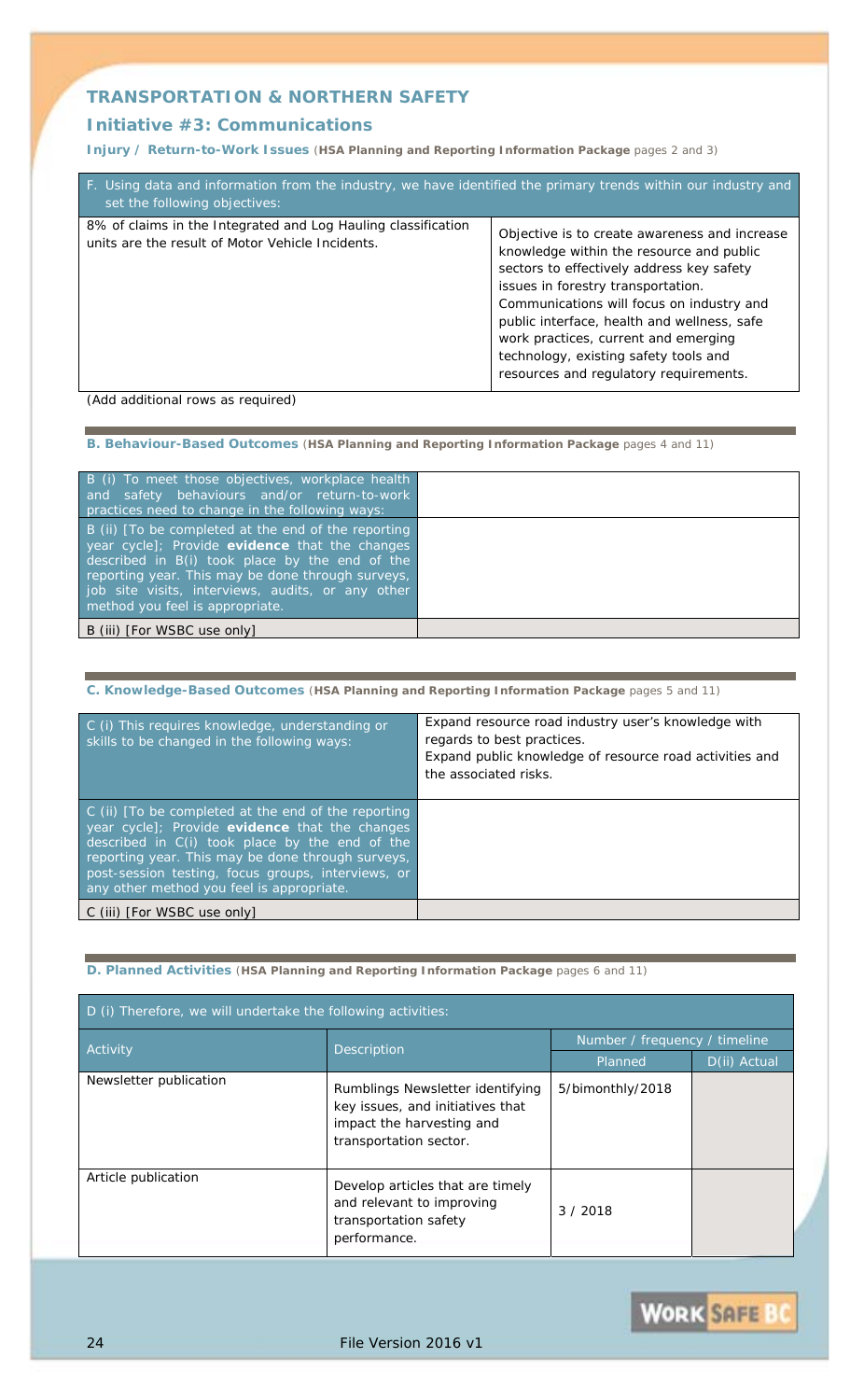| Promote Safe Work Practices | Participate with Road Safety<br>Management Groups                                        | TBD / 2018      |  |
|-----------------------------|------------------------------------------------------------------------------------------|-----------------|--|
|                             | Communicate with Industry and<br>the public as needed through the<br><b>BCFSC</b> office | Ongoing<br>2018 |  |

*(Add additional rows as required)* 

#### D (ii) [For WSBC use only]

*Click here to enter text.*

*Add additional initiatives as required using the same template.***E. Organizational Capacity** (**HSA Planning and Reporting Information Package** page 7)

#### **To support us in providing the activities outlined in these initiatives, we will undertake the following activities designed to increase our organizational capacity:**

| (E) Activity                      | Description               | Number / frequency        |
|-----------------------------------|---------------------------|---------------------------|
| Click here to enter text.         | Click here to enter text. | Click here to enter text. |
| (Add additional rows as required) |                           |                           |

# **F. Marketing / Outreach Activities** (**HSA Planning and Reporting Information Package** page 7)

#### **To reach a broader audience within our industry, we will undertake the following marketing / outreach activities:**

| (F) Activity                   | <b>Description</b>                                                                                                                           | Number / frequency        |
|--------------------------------|----------------------------------------------------------------------------------------------------------------------------------------------|---------------------------|
| See section D.                 |                                                                                                                                              | Click here to enter text. |
| Video development              | Develop a safety video for distribution<br>to industry targeting a key high risk<br>activity and appropriate safety<br>requirements/actions. | <i>1/N/A/2018</i>         |
| Electronic media via website   | Promote safe practices, tools and<br>resource availability via BCFSC website.                                                                | Ongoing/2018              |
| Trade and Industry Conferences | Provide a presence at industry and<br>trade conferences to promote safe work<br>practices, tools and resources available<br>via the BCFSC.   | <i>5/N/A/2018</i>         |

*(Add additional rows as required)* 

| F (ii) [For WSBC use only] |  |
|----------------------------|--|
| Click here to enter text.  |  |

**G. Overall Assessment** 

#### G (ii) [For WSBC use only]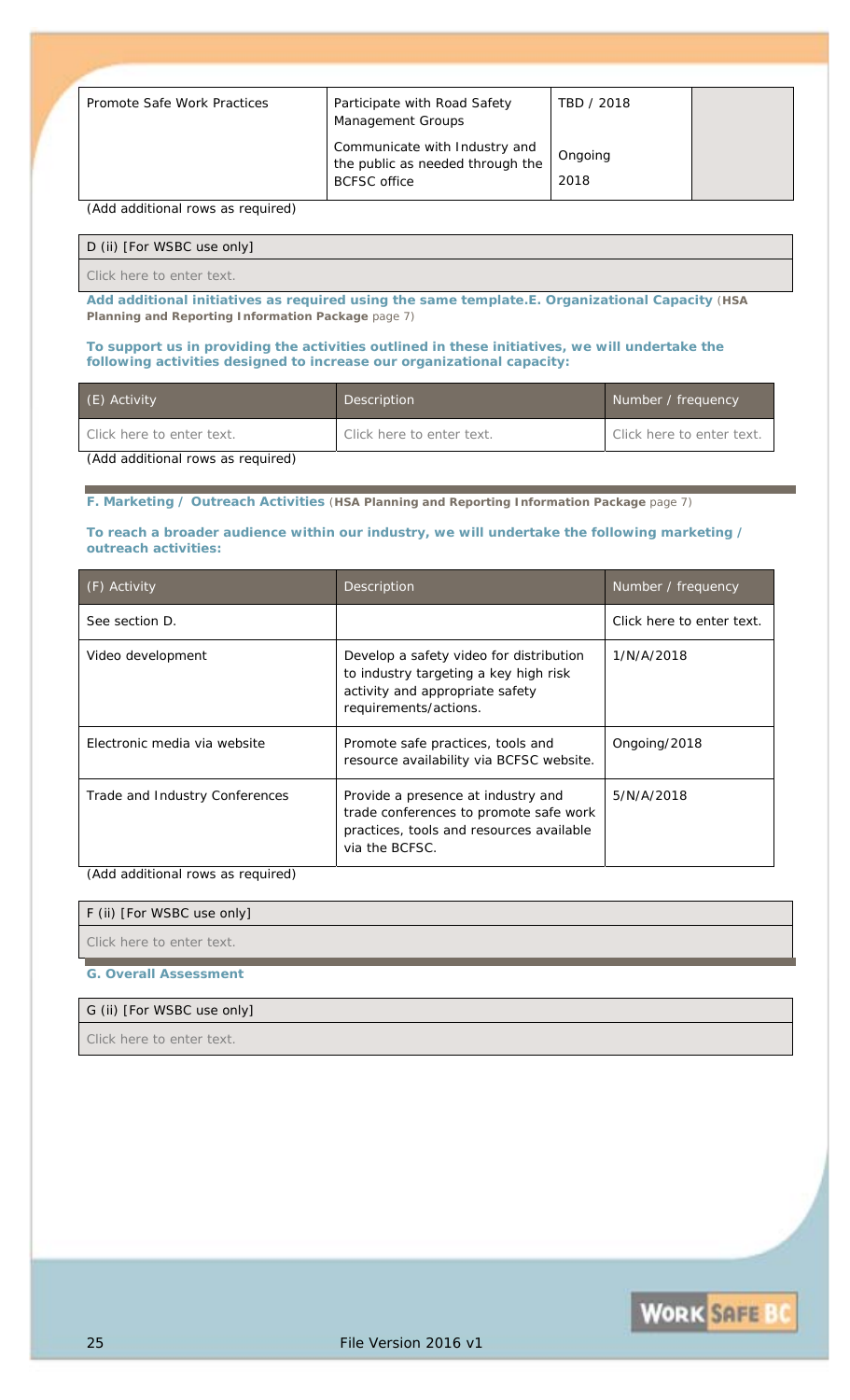### **Initiative #4:** *Data Acquisition and Analysis*

**Injury / Return-to-Work Issues** (**HSA Planning and Reporting Information Package** pages 2 and 3)

| G. Using data and information from the industry, we have identified the primary trends within our industry and<br>set the following objectives: |                                                                                                                                                                     |  |  |
|-------------------------------------------------------------------------------------------------------------------------------------------------|---------------------------------------------------------------------------------------------------------------------------------------------------------------------|--|--|
| A cohesive data set for high profile Log hauling incident data is<br>not available.                                                             | Develop a process that effectively and<br>accurately collects and reports on high profile<br>log hauling incidents. Focus will be on select<br>provincial agencies. |  |  |

*(Add additional rows as required)* 

**B. Behaviour-Based Outcomes** (**HSA Planning and Reporting Information Package** pages 4 and 11)

| B (i) To meet those objectives, workplace health<br>and safety behaviours and/or return-to-work<br>practices need to change in the following ways:                                                                                                                                                   | Not applicable |
|------------------------------------------------------------------------------------------------------------------------------------------------------------------------------------------------------------------------------------------------------------------------------------------------------|----------------|
| B (ii) [To be completed at the end of the reporting<br>year cycle]; Provide evidence that the changes<br>described in B(i) took place by the end of the<br>reporting year. This may be done through surveys,<br>job site visits, interviews, audits, or any other<br>method you feel is appropriate. |                |
| B (iii) [ <i>For WSBC use only</i> ]                                                                                                                                                                                                                                                                 |                |

#### **C. Knowledge-Based Outcomes** (**HSA Planning and Reporting Information Package** pages 5 and 11)

| C (i) This requires knowledge, understanding or<br>skills to be changed in the following ways:                                                                                                                                                                                                                  |
|-----------------------------------------------------------------------------------------------------------------------------------------------------------------------------------------------------------------------------------------------------------------------------------------------------------------|
| C (ii) [To be completed at the end of the reporting<br>year cycle]; Provide evidence that the changes<br>described in C(i) took place by the end of the<br>reporting year. This may be done through surveys,<br>post-session testing, focus groups, interviews, or<br>any other method you feel is appropriate. |
| C (iii) [For WSBC use only]                                                                                                                                                                                                                                                                                     |

#### **D. Planned Activities** (**HSA Planning and Reporting Information Package** pages 6 and 11)

| D (i) Therefore, we will undertake the following activities: |                                                                                              |                               |                              |
|--------------------------------------------------------------|----------------------------------------------------------------------------------------------|-------------------------------|------------------------------|
|                                                              |                                                                                              | Number / frequency / timeline |                              |
| Activity                                                     | <b>Description</b>                                                                           | Planned                       | D(ii) Actual                 |
| Develop Incident data reporting<br>resources                 | A consistent criteria and<br>methodology for reporting high<br>profile log hauling incidents | 2018                          | Click here to<br>enter text. |

*(Add additional rows as required)* 

### D (ii) [For WSBC use only]

*Click here to enter text.*

*Add additional initiatives as required using the same template.* 

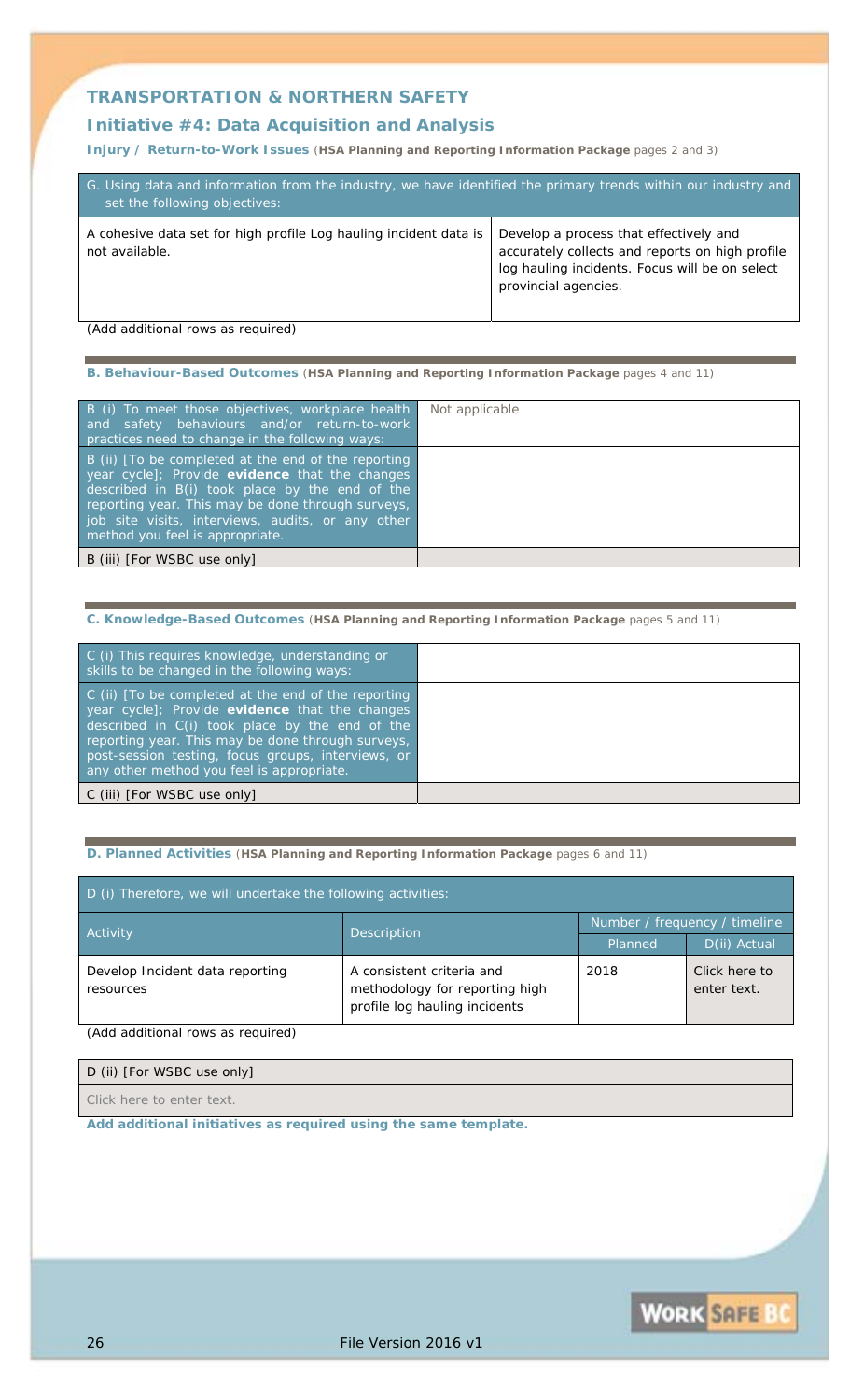**E. Organizational Capacity** (**HSA Planning and Reporting Information Package** page 7)

**To support us in providing the activities outlined in these initiatives, we will undertake the following activities designed to increase our organizational capacity:** 

| (E) Activity                      | Description               | Number / frequency        |
|-----------------------------------|---------------------------|---------------------------|
| Click here to enter text.         | Click here to enter text. | Click here to enter text. |
| (Add additional rule as required) |                           |                           |

*(Add additional rows as required)* 

**F. Marketing / Outreach Activities** (**HSA Planning and Reporting Information Package** page 7)

#### **To reach a broader audience within our industry, we will undertake the following marketing / outreach activities:**

| (F) Activity                                           | <b>Description</b>                                                                                                                                | Number / frequency |
|--------------------------------------------------------|---------------------------------------------------------------------------------------------------------------------------------------------------|--------------------|
| Promotion of incident data collection<br>and reporting | Create awareness and buy in regarding<br>incident data collection and reporting.<br>This will be done through outreach to<br>Provincial Agencies. | ongoing            |

*(Add additional rows as required)* 

#### F (ii) [For WSBC use only]

*Click here to enter text.*

#### **G. Overall Assessment**

### G (ii) [For WSBC use only]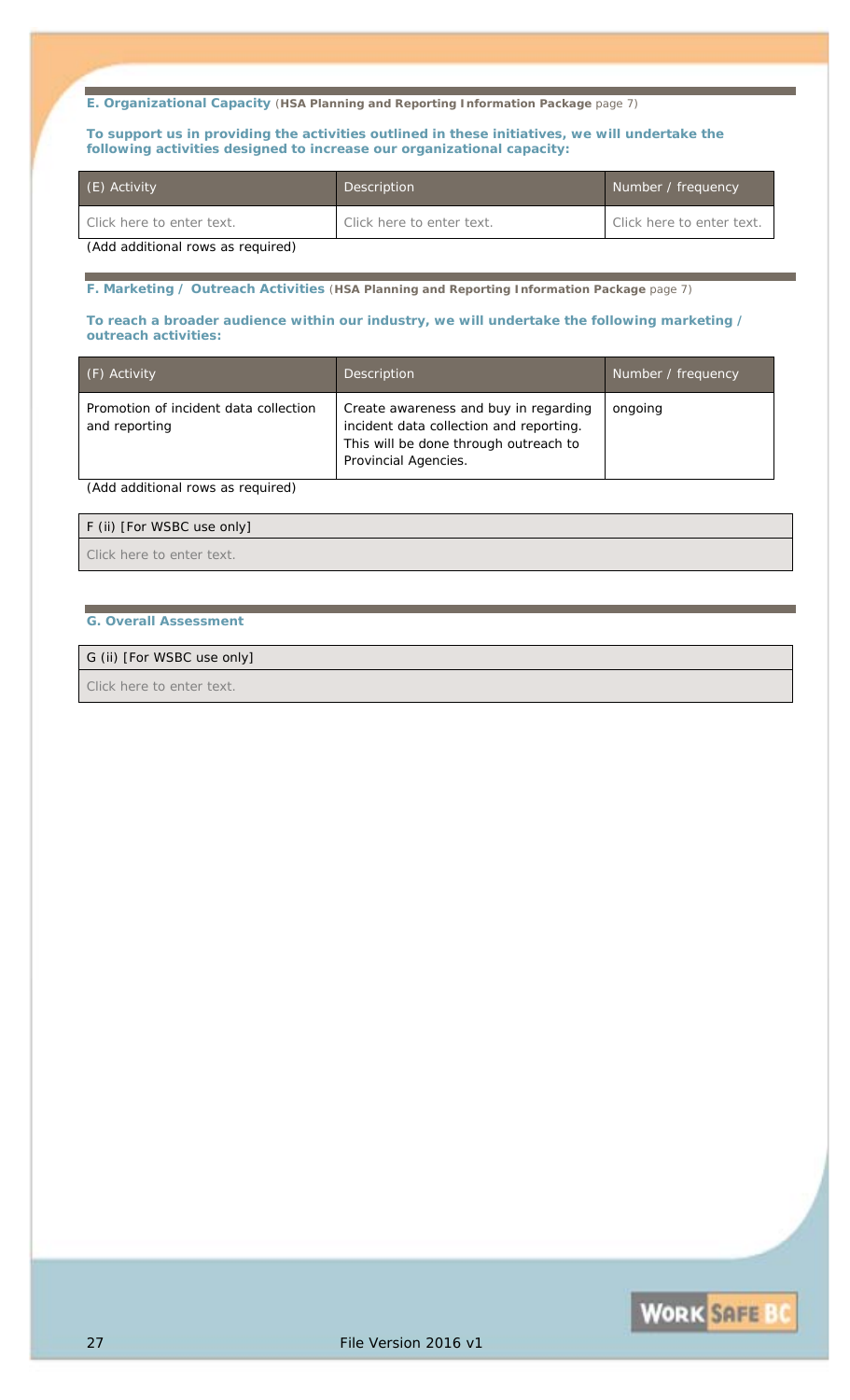# **Initiative #5:** *Log Truck Technical Advisory Committee (LTTAC)*

**Injury / Return-to-Work Issues** (**HSA Planning and Reporting Information Package** pages 2 and 3)

| H. Using data and information from the industry, we have identified the primary trends within our industry and<br>set the following objectives:                                                                                           |                                                                                                                                                                                                                                                                                            |  |  |
|-------------------------------------------------------------------------------------------------------------------------------------------------------------------------------------------------------------------------------------------|--------------------------------------------------------------------------------------------------------------------------------------------------------------------------------------------------------------------------------------------------------------------------------------------|--|--|
| Log hauling Classification Unit (CU) has 132 Short Term<br>Disability, Long Term Disability, or Fatality Claim (SLF) claims<br>per year on average. Motor Vehicle Incidents (MVIs) account<br>for approx. 29% of these claims on average. | Objective is to engage log truck drivers to<br>assist with identifying key issues affecting log<br>truck operator safety and with their support<br>develop tools and resources to effectively<br>address key safety issue and reduce MVIs and<br>SLF claims within the log hauling sector. |  |  |

*(Add additional rows as required)* 

**B. Behaviour-Based Outcomes** (**HSA Planning and Reporting Information Package** pages 4 and 11)

| B (i) To meet those objectives, workplace health<br>and safety behaviours and/or return-to-work<br>practices need to change in the following ways:                                                                                                                                                   | Log truck operators, harvesting contractors, loader man,<br>licensees need to recognize that they each contribute to<br>every load arriving at the mill safely. |
|------------------------------------------------------------------------------------------------------------------------------------------------------------------------------------------------------------------------------------------------------------------------------------------------------|-----------------------------------------------------------------------------------------------------------------------------------------------------------------|
| B (ii) [To be completed at the end of the reporting<br>year cycle]; Provide evidence that the changes<br>described in B(i) took place by the end of the<br>reporting year. This may be done through surveys,<br>job site visits, interviews, audits, or any other<br>method you feel is appropriate. |                                                                                                                                                                 |
| B (iii) [For WSBC use only]                                                                                                                                                                                                                                                                          |                                                                                                                                                                 |

**C. Knowledge-Based Outcomes** (**HSA Planning and Reporting Information Package** pages 5 and 11)

| C (i) This requires knowledge, understanding or<br>skills to be changed in the following ways:                                                                                                                                                                                                                  | Expand industry knowledge with regards to log hauling<br>safety issues and solution via input and collaboration<br>from key log hauling contractors, provincial and federal<br>agency representatives and non-profit organizations.<br>Use LTTAC perspectives to inform BCFSC and working<br>group priorities and work plan.<br>Improve and confirm Log hauling expertise and safety<br>knowledge through training and professional<br>endorsement programs.<br>Pilot a provincial resource road maintenance guideline<br>that addresses key road condition safety issues.<br>Develop and promote professional practice materials<br>aimed at log haulers.<br>Conduct an industry SWP gap analysis for log hauling and<br>develop resources to address any gaps. |
|-----------------------------------------------------------------------------------------------------------------------------------------------------------------------------------------------------------------------------------------------------------------------------------------------------------------|------------------------------------------------------------------------------------------------------------------------------------------------------------------------------------------------------------------------------------------------------------------------------------------------------------------------------------------------------------------------------------------------------------------------------------------------------------------------------------------------------------------------------------------------------------------------------------------------------------------------------------------------------------------------------------------------------------------------------------------------------------------|
| C (ii) [To be completed at the end of the reporting<br>year cycle]; Provide evidence that the changes<br>described in C(i) took place by the end of the<br>reporting year. This may be done through surveys,<br>post-session testing, focus groups, interviews, or<br>any other method you feel is appropriate. |                                                                                                                                                                                                                                                                                                                                                                                                                                                                                                                                                                                                                                                                                                                                                                  |
| C (iii) [For WSBC use only]                                                                                                                                                                                                                                                                                     |                                                                                                                                                                                                                                                                                                                                                                                                                                                                                                                                                                                                                                                                                                                                                                  |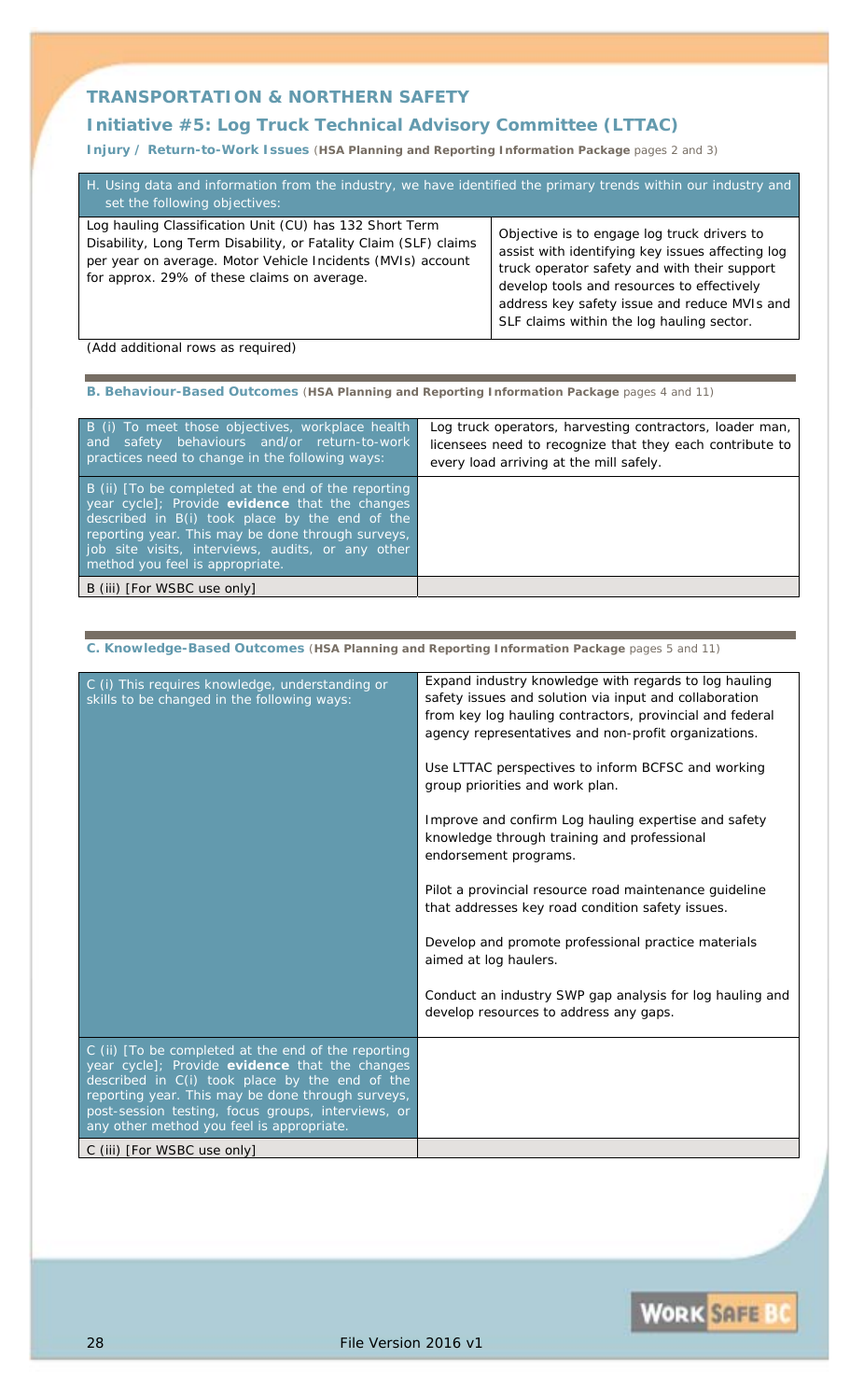**D. Planned Activities** (**HSA Planning and Reporting Information Package** pages 6 and 11)

| D (i) Therefore, we will undertake the following activities: |                                                                                                                                                                        |                               |                              |
|--------------------------------------------------------------|------------------------------------------------------------------------------------------------------------------------------------------------------------------------|-------------------------------|------------------------------|
| Activity                                                     | Description                                                                                                                                                            | Number / frequency / timeline |                              |
|                                                              |                                                                                                                                                                        |                               | D(ii) Actual                 |
| Log truck driver training program.                           | Participate with teaching and<br>training facilities to expand the<br>awareness and delivery of the log<br>truck driver program.                                       | Ongoing<br>2018               | Click here to<br>enter text. |
| Log truck driver professional<br>endorsement and assessment. | Finalize log truck driver<br>professional endorsement of<br>qualification process and<br>resources.<br>Identify and train Log Truck<br>Driver Assessors.               | Ongoing<br>2018               |                              |
| Meetings                                                     | Committee meeting intended to<br>ensure current initiatives are kept<br>on track, and further Identify key<br>issues and initiatives to improve<br>log hauling safety. | 4/Quarterly/2018              |                              |
| Meetings                                                     | LTTAC representative<br>coordination with Trucking and<br>Harvesting Advisory Group                                                                                    | 4/Quarterly/2018              |                              |
| Road Maintenance Guideline                                   | Pilot a provincial road<br>maintenance guideline. Promote<br>to Industry and Government<br>agencies.                                                                   | Ongoing<br>2018               |                              |

*(Add additional rows as required)* 

### D (ii) [For WSBC use only]

*Click here to enter text.*

*Add additional initiatives as required using the same template.* 

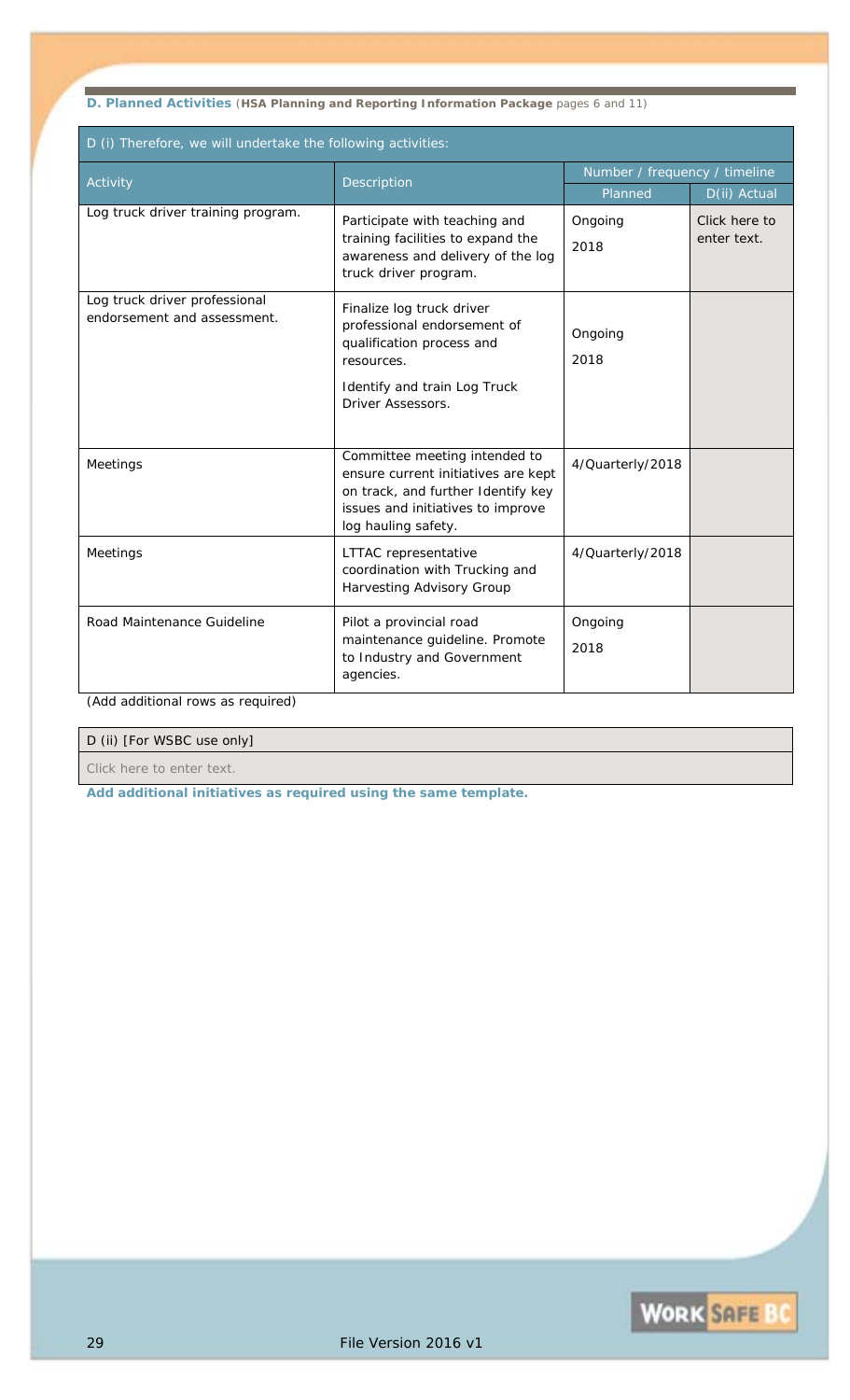**E. Organizational Capacity** (**HSA Planning and Reporting Information Package** page 7)

**To support us in providing the activities outlined in these initiatives, we will undertake the following activities designed to increase our organizational capacity:** 

| (E) Activity                      | Description               | Number / frequency        |
|-----------------------------------|---------------------------|---------------------------|
| Click here to enter text.         | Click here to enter text. | Click here to enter text. |
| (Add additional rule as required) |                           |                           |

*(Add additional rows as required)* 

**F. Marketing / Outreach Activities** (**HSA Planning and Reporting Information Package** page 7)

#### **To reach a broader audience within our industry, we will undertake the following marketing / outreach activities:**

| (F) Activity                                                          | <b>Description</b>                                                                                    | Number / frequency              |
|-----------------------------------------------------------------------|-------------------------------------------------------------------------------------------------------|---------------------------------|
| Make related info, tools and resources<br>available on BCFSC website. | Promotion of LTTAC related objectives,<br>tools and resources via website.                            | 4 / Review, update<br>quarterly |
| Articles                                                              | Awareness and promotion log truck<br>driver training and professional<br>endorsement via print media. | 2 / Biannually                  |

*(Add additional rows as required)* 

# F (ii) [For WSBC use only]

*Click here to enter text.*

### **G. Overall Assessment**

# G (ii) [For WSBC use only]

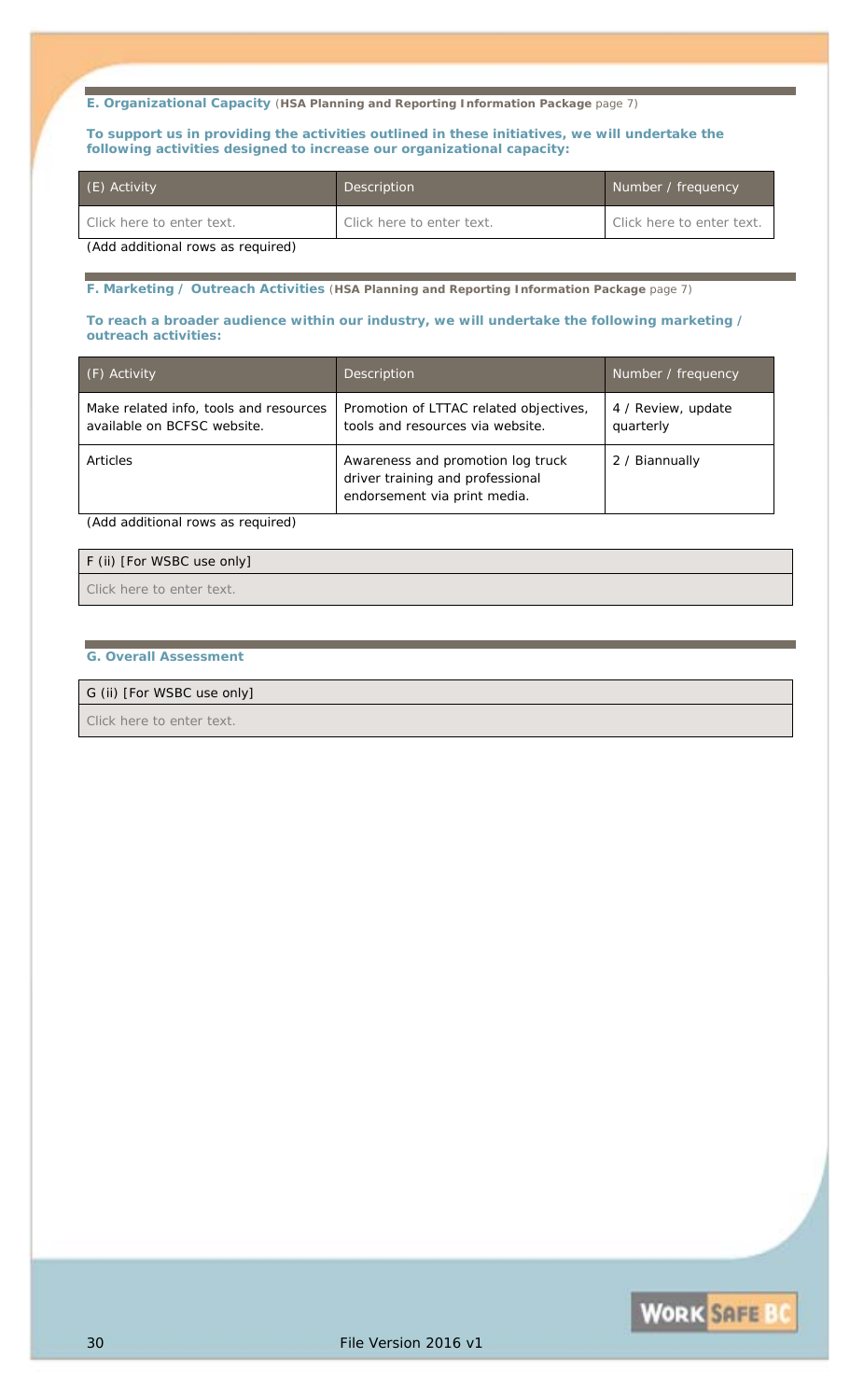## **Initiative #6:** *Marine Forest Safety Advisory Group (MFSAG)*

**Injury / Return-to-Work Issues** (**HSA Planning and Reporting Information Package** pages 2 and 3)

| 1. Using data and information from the industry, we have identified the primary trends within our industry and<br>set the following objectives: |                                                                                                    |
|-------------------------------------------------------------------------------------------------------------------------------------------------|----------------------------------------------------------------------------------------------------|
| 783 WorkSafeBC injury claims have occurred since 2006<br>involving boats in the forestry CU's.                                                  | Identify key initiatives to improve marine<br>forest safety and prioritize Workplan<br>initiatives |

*(Add additional rows as required)* 

**B. Behaviour-Based Outcomes** (**HSA Planning and Reporting Information Package** pages 4 and 11)

| B (i) To meet those objectives, workplace<br>health and safety behaviours and/or return-<br>to-work practices need to change in the<br>following ways:                                                                                                                                               | Companies contracting and conducting work that<br>requires the operation or use of marine vessels<br>need to prioritize the safety of marine related tasks<br>when planning and conducting work. |
|------------------------------------------------------------------------------------------------------------------------------------------------------------------------------------------------------------------------------------------------------------------------------------------------------|--------------------------------------------------------------------------------------------------------------------------------------------------------------------------------------------------|
| B (ii) [To be completed at the end of the reporting<br>year cycle]; Provide evidence that the changes<br>described in B(i) took place by the end of the<br>reporting year. This may be done through surveys,<br>job site visits, interviews, audits, or any other<br>method you feel is appropriate. |                                                                                                                                                                                                  |
| B (iii) [For WSBC use only]                                                                                                                                                                                                                                                                          |                                                                                                                                                                                                  |

**C. Knowledge-Based Outcomes** (**HSA Planning and Reporting Information Package** pages 5 and 11)

| C (i) This requires knowledge, understanding or<br>skills to be changed in the following ways:                                                                                                                                                                                                                 | Companies contracting and operating marine forestry<br>operators need to understand the contributing factors to<br>marine forestry incidents.<br>Companies operating vessels must be competent (skills,<br>attributes, knowledge) to perform the work<br>Operators must ensure that vessels are maintained and<br>inspected to prevent unsafe mechanical conditions |
|----------------------------------------------------------------------------------------------------------------------------------------------------------------------------------------------------------------------------------------------------------------------------------------------------------------|---------------------------------------------------------------------------------------------------------------------------------------------------------------------------------------------------------------------------------------------------------------------------------------------------------------------------------------------------------------------|
| C (ii) To be completed at the end of the reporting<br>year cycle]; Provide evidence that the changes<br>described in C(i) took place by the end of the<br>reporting year. This may be done through surveys,<br>post-session testing, focus groups, interviews, or<br>any other method you feel is appropriate. | Click here to enter text.                                                                                                                                                                                                                                                                                                                                           |
| C (iii) [ <i>For WSBC use only</i> ]                                                                                                                                                                                                                                                                           |                                                                                                                                                                                                                                                                                                                                                                     |

**D. Planned Activities** (**HSA Planning and Reporting Information Package** pages 6 and 11)

| D (i) Therefore, we will undertake the following activities: |                                                                                       |                  |                               |  |
|--------------------------------------------------------------|---------------------------------------------------------------------------------------|------------------|-------------------------------|--|
|                                                              | Activity<br>Description                                                               |                  | Number / frequency / timeline |  |
|                                                              |                                                                                       |                  | D(ii) Actual                  |  |
| <b>Quarterly Meetings</b>                                    | Facilitate quarterly meetings of<br>MFSAG to identify and act upon<br>key initiatives | 4/quarterly/2017 | Click here to<br>enter text.  |  |

*(Add additional rows as required)* 

### D (ii) [For WSBC use only]

*Click here to enter text.*

*Add additional initiatives as required using the same template.* 

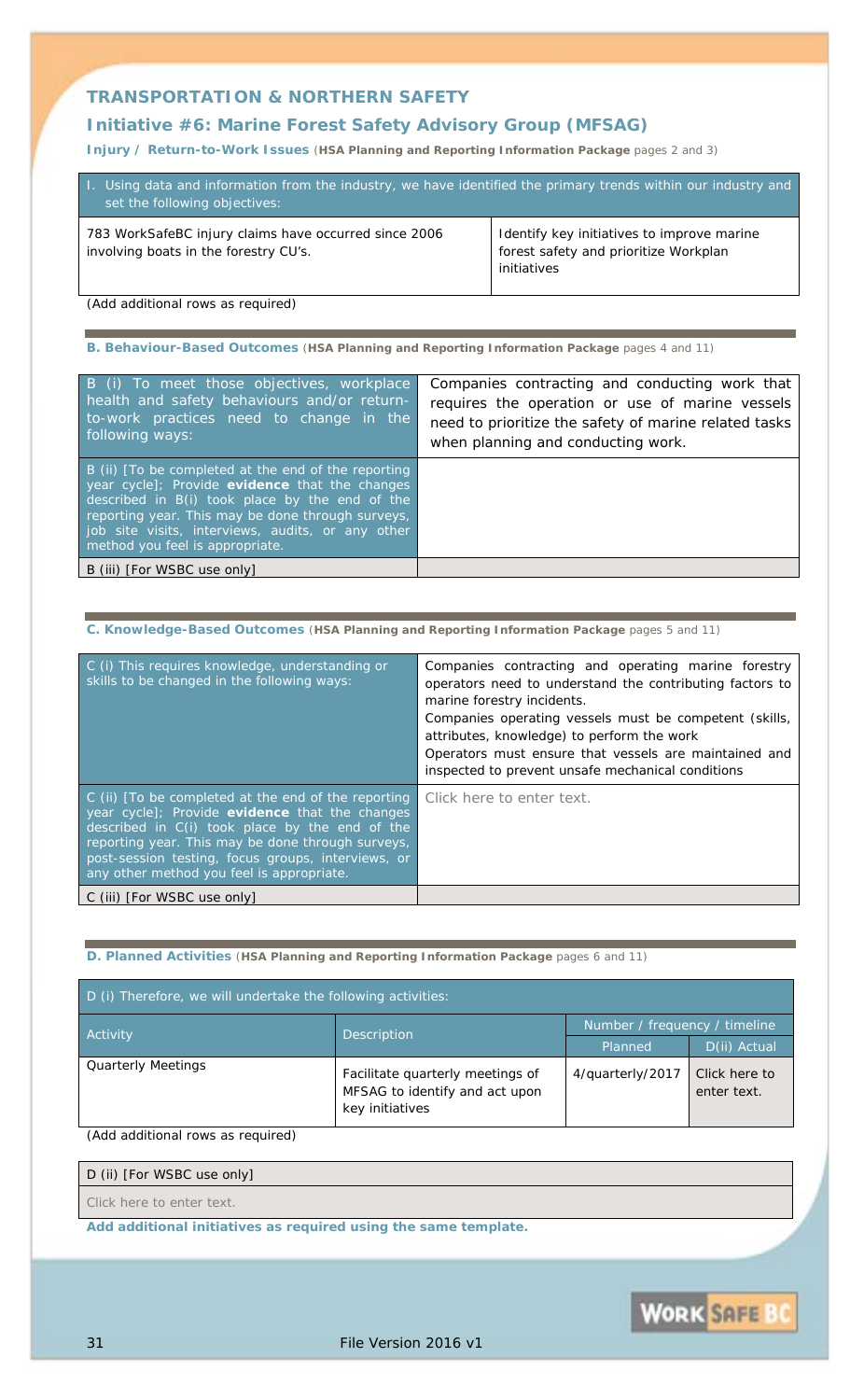#### **E. Organizational Capacity** (**HSA Planning and Reporting Information Package** page 7)

#### **To support us in providing the activities outlined in these initiatives, we will undertake the following activities designed to increase our organizational capacity:**

| (E) Activity                                                                                                 | Description                                                                     | Number / frequency |
|--------------------------------------------------------------------------------------------------------------|---------------------------------------------------------------------------------|--------------------|
| Build and maintain system for<br>delivery of marine forest<br>communications                                 | Develop tool to manage<br>communications to marine operators<br>and contractors | <i>Jan 2018</i>    |
| Develop communications that will<br>improve safe operating practices for<br>marine operators and contractors | Create bulletins, articles, and other<br>resources                              | 4/quarterly        |

*(Add additional rows as required)* 

**F. Marketing / Outreach Activities** (**HSA Planning and Reporting Information Package** page 7)

#### **To reach a broader audience within our industry, we will undertake the following marketing / outreach activities:**

| (F) Activity               | Description                                                                                           | Number / frequency |
|----------------------------|-------------------------------------------------------------------------------------------------------|--------------------|
| Promote awareness of MFSAG | Promotion of awareness of group via<br>THAG, CHAG members, conferences<br>and print and website media | Ongoing $/2018$    |

*(Add additional rows as required)* 

| F (ii) [For WSBC use only] |  |
|----------------------------|--|
| Click here to enter text.  |  |

#### **G. Overall Assessment**

### G (ii) [For WSBC use only]

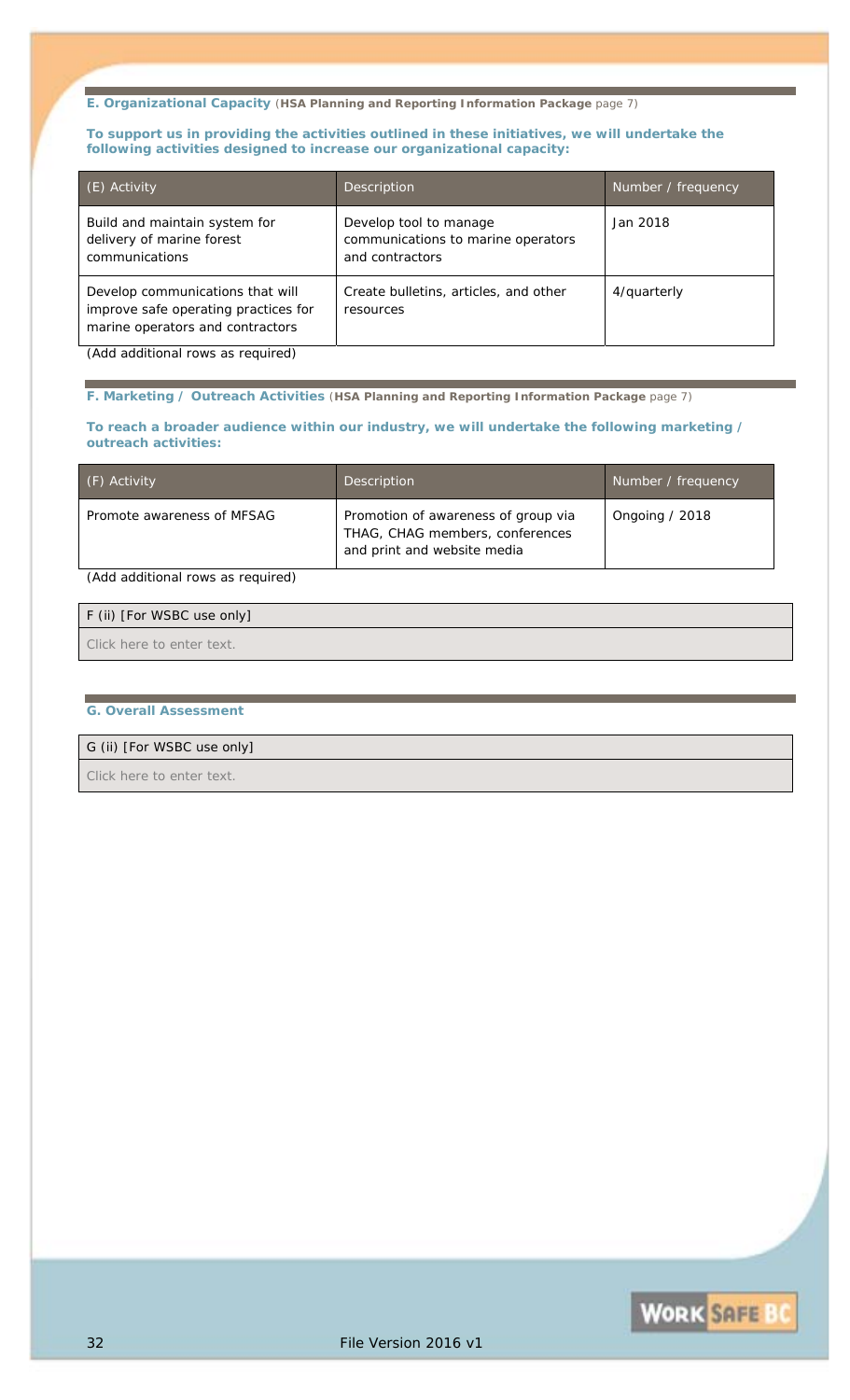## **Initiative #7:** *Vehicle Identification Number Project (VIN)*

**Injury / Return-to-Work Issues** (**HSA Planning and Reporting Information Package** pages 2 and 3)

| J. Using data and information from the industry, we have identified the primary trends within our industry and<br>set the following objectives:                  |                                                                                                                                                                        |
|------------------------------------------------------------------------------------------------------------------------------------------------------------------|------------------------------------------------------------------------------------------------------------------------------------------------------------------------|
| MVIS account for approx. 29.4% of the SLF claims from 2011<br>to 2015 for Log Hauling CU 732044 and 8.7% of the SLF<br>claims for Integrated Forestry CU 703008. | Maintain an online tool for users to register<br>vehicles in the VIN program. Include an<br>online incident / near miss reporting tool for<br>resource road incidents. |

*(Add additional rows as required)* 

**B. Behaviour-Based Outcomes** (**HSA Planning and Reporting Information Package** pages 4 and 11)

| B (i) To meet those objectives, workplace health<br>and safety behaviours and/or return-to-work<br>practices need to change in the following ways:                                                                                                                                                   | Utilize leading indicators to engage resource road users<br>(including licensees, contractors and drivers) to reduce<br>the risk of unsafe behaviours and unsafe conditions. |
|------------------------------------------------------------------------------------------------------------------------------------------------------------------------------------------------------------------------------------------------------------------------------------------------------|------------------------------------------------------------------------------------------------------------------------------------------------------------------------------|
| B (ii) [To be completed at the end of the reporting<br>year cycle]; Provide evidence that the changes<br>described in B(i) took place by the end of the<br>reporting year. This may be done through surveys,<br>job site visits, interviews, audits, or any other<br>method you feel is appropriate. |                                                                                                                                                                              |
| B (iii) [ <i>For WSBC use only</i> ]                                                                                                                                                                                                                                                                 |                                                                                                                                                                              |

**C. Knowledge-Based Outcomes** (**HSA Planning and Reporting Information Package** pages 5 and 11)

| C (i) This requires knowledge, understanding or<br>skills to be changed in the following ways:                                                                                                                                                                                                                  | Click here to enter text. |
|-----------------------------------------------------------------------------------------------------------------------------------------------------------------------------------------------------------------------------------------------------------------------------------------------------------------|---------------------------|
| C (ii) [To be completed at the end of the reporting<br>year cycle]; Provide evidence that the changes<br>described in C(i) took place by the end of the<br>reporting year. This may be done through surveys,<br>post-session testing, focus groups, interviews, or<br>any other method you feel is appropriate. | Click here to enter text. |
| C (iii) [For WSBC use only]                                                                                                                                                                                                                                                                                     |                           |

**D. Planned Activities** (**HSA Planning and Reporting Information Package** pages 6 and 11)

| D (i) Therefore, we will undertake the following activities: |                                                                           |                               |                              |
|--------------------------------------------------------------|---------------------------------------------------------------------------|-------------------------------|------------------------------|
|                                                              |                                                                           | Number / frequency / timeline |                              |
| <b>Activity</b>                                              | Description                                                               | Planned                       | D(ii) Actual                 |
| Website incident data reporting                              | Review and report on vehicle<br>related incident reporting via<br>website | Ongoing<br>2018               | Click here to<br>enter text. |

*(Add additional rows as required)* 

| D (ii) [For WSBC use only]                                                                                                                                                                                                                                                                                                     |  |
|--------------------------------------------------------------------------------------------------------------------------------------------------------------------------------------------------------------------------------------------------------------------------------------------------------------------------------|--|
| $\bigcap_{i=1}^{n}$ $\bigcup_{i=1}^{n}$ $\bigcap_{i=1}^{n}$ $\bigcap_{i=1}^{n}$ $\bigcap_{i=1}^{n}$ $\bigcap_{i=1}^{n}$ $\bigcap_{i=1}^{n}$ $\bigcap_{i=1}^{n}$ $\bigcap_{i=1}^{n}$ $\bigcap_{i=1}^{n}$ $\bigcap_{i=1}^{n}$ $\bigcap_{i=1}^{n}$ $\bigcap_{i=1}^{n}$ $\bigcap_{i=1}^{n}$ $\bigcap_{i=1}^{n}$ $\bigcap_{i=1}^{n$ |  |

*Click here to enter text.*

*Add additional initiatives as required using the same template.*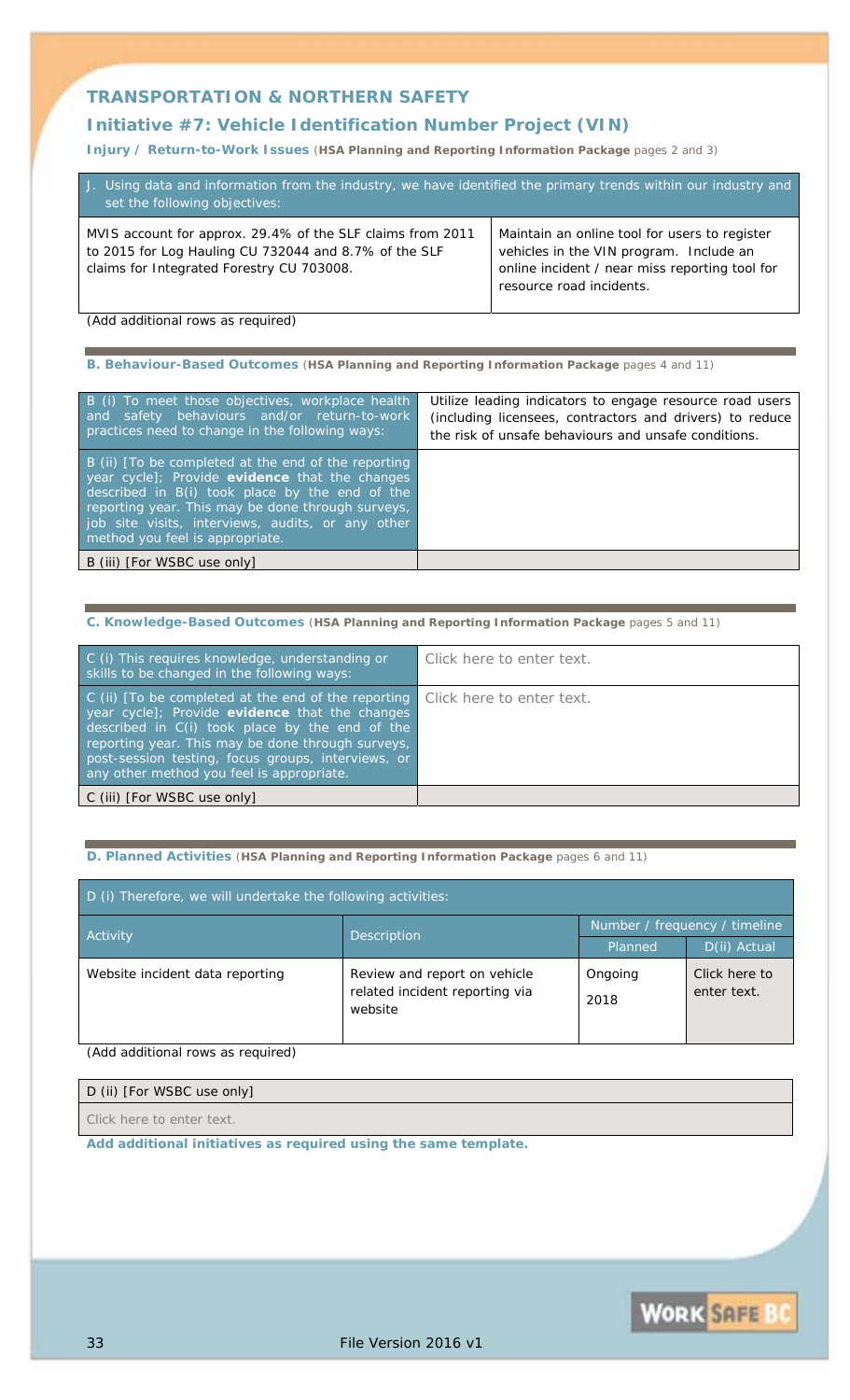**E. Organizational Capacity** (**HSA Planning and Reporting Information Package** page 7)

**To support us in providing the activities outlined in these initiatives, we will undertake the following activities designed to increase our organizational capacity:** 

| (E) Activity'             | <b>Description</b>                                                                          | Number / frequency |
|---------------------------|---------------------------------------------------------------------------------------------|--------------------|
| <b>VIN Report process</b> | Develop processes and communications<br>plan for BCFSC staff when VIN report is<br>received | <i>Jan 2018</i>    |

*(Add additional rows as required)* 

**F. Marketing / Outreach Activities** (**HSA Planning and Reporting Information Package** page 7)

#### **To reach a broader audience within our industry, we will undertake the following marketing / outreach activities:**

| (F) Activity                                                          | Description                                                                                  | Number / frequency |
|-----------------------------------------------------------------------|----------------------------------------------------------------------------------------------|--------------------|
| Promote VIN program and incident<br>reporting to industry and public  | Promote VIN Project objectives and<br>related resources/tools via print and<br>website media | TBD                |
| Make related info, tools and resources<br>available on BCFSC website. | Promotion of VIN Project, related<br>objectives, tools and resources via<br>website.         | Ongoing            |
| <b>VIN Registration</b>                                               | Provide service/resources to facilitate<br>and maintain vehicle registrations.               | Ongoing            |

# *(Add additional rows as required)*

### F (ii) [For WSBC use only]

*Click here to enter text.*

#### **G. Overall Assessment**

#### G (ii) [For WSBC use only]

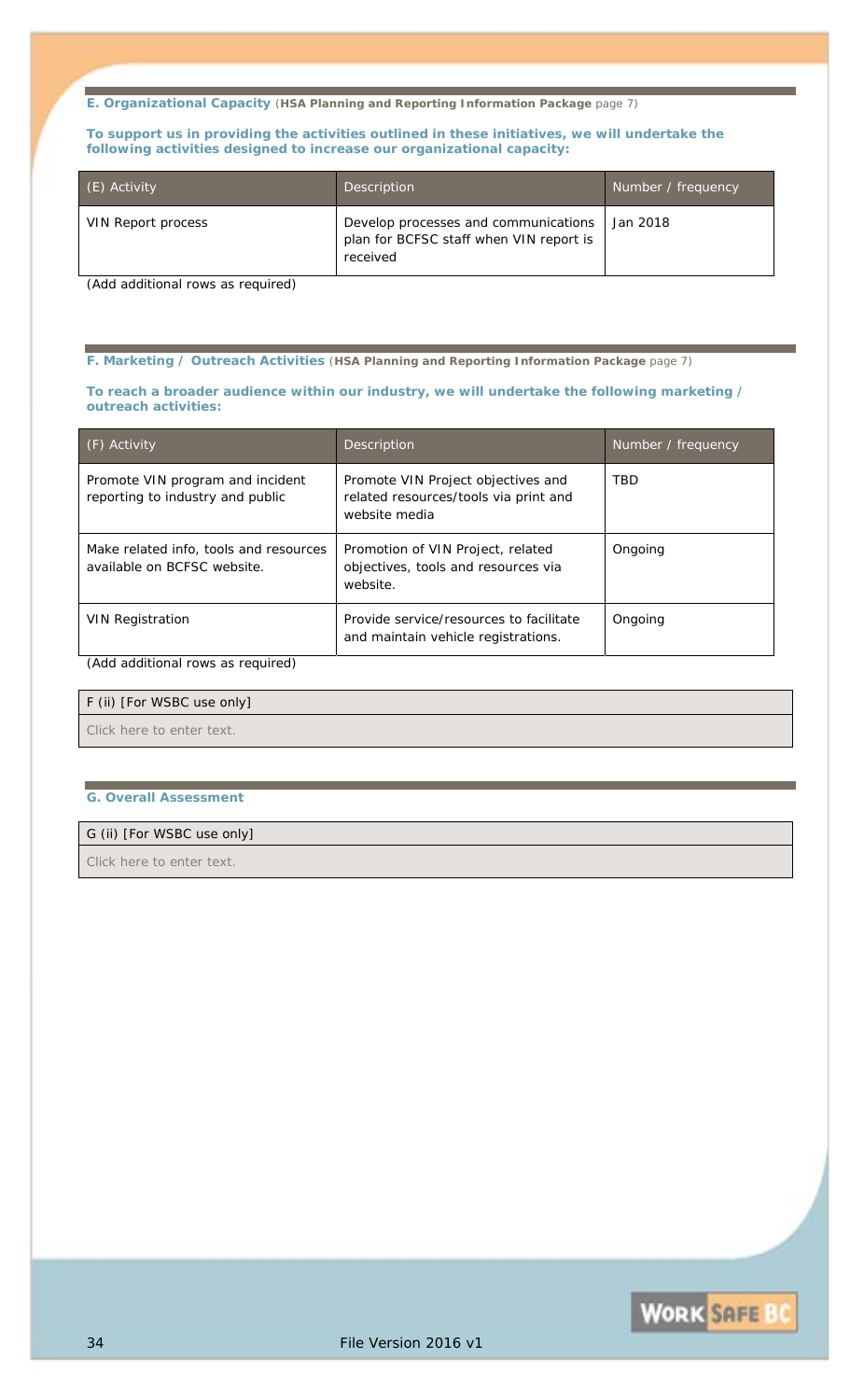# **Initiative #8:** *Woodlot License and Community Forest Agreement Safety Committee (WL-CFA SC)*

**Injury / Return-to-Work Issues** (**HSA Planning and Reporting Information Package** pages 2 and 3)

| K. Using data and information from the industry, we have identified the primary trends within our industry and<br>set the following objectives:                  |                                                                               |  |
|------------------------------------------------------------------------------------------------------------------------------------------------------------------|-------------------------------------------------------------------------------|--|
| Within Forestry there were 5,002 SLF claims between 2011<br>and 2015. These claims included forestry workers operating<br>within Woodlots and Community Forests. | Improve safety performance within woodlot<br>and community forest operations. |  |

*(Add additional rows as required)* 

**B. Behaviour-Based Outcomes** (**HSA Planning and Reporting Information Package** pages 4 and 11)

| B (i) To meet those objectives, workplace health<br>and safety behaviours and/or return-to-work<br>practices need to change in the following ways:                                                                                                                                                   |  |
|------------------------------------------------------------------------------------------------------------------------------------------------------------------------------------------------------------------------------------------------------------------------------------------------------|--|
| B (ii) [To be completed at the end of the reporting<br>year cycle]; Provide evidence that the changes<br>described in B(i) took place by the end of the<br>reporting year. This may be done through surveys,<br>job site visits, interviews, audits, or any other<br>method you feel is appropriate. |  |
| B (iii) [ <i>For WSBC use only</i> ]                                                                                                                                                                                                                                                                 |  |

#### **C. Knowledge-Based Outcomes** (**HSA Planning and Reporting Information Package** pages 5 and 11)

| C (i) This requires knowledge, understanding or<br>skills to be changed in the following ways:                                                                                                                                                                                                                  | Knowledge specific to the type, conditions, and factors<br>related to safety related incidents within community<br>forests and woodlots is lacking. In addition, safety<br>management system knowledge and capability within this<br>group ranges from very limited to comprehensive. Given<br>this better knowledge on both these fronts needs to be<br><i>improved.</i><br>addition, improving awareness<br>In<br>safety<br>Οf<br>responsibilities and actions required by regulation to<br>protect workers within woodlots and community forests is<br>critical in improving knowledge and safety performance. |
|-----------------------------------------------------------------------------------------------------------------------------------------------------------------------------------------------------------------------------------------------------------------------------------------------------------------|-------------------------------------------------------------------------------------------------------------------------------------------------------------------------------------------------------------------------------------------------------------------------------------------------------------------------------------------------------------------------------------------------------------------------------------------------------------------------------------------------------------------------------------------------------------------------------------------------------------------|
| C (ii) [To be completed at the end of the reporting<br>year cycle]; Provide evidence that the changes<br>described in C(i) took place by the end of the<br>reporting year. This may be done through surveys,<br>post-session testing, focus groups, interviews, or<br>any other method you feel is appropriate. |                                                                                                                                                                                                                                                                                                                                                                                                                                                                                                                                                                                                                   |
| C (iii) [For WSBC use only]                                                                                                                                                                                                                                                                                     |                                                                                                                                                                                                                                                                                                                                                                                                                                                                                                                                                                                                                   |

### **D. Planned Activities** (**HSA Planning and Reporting Information Package** pages 6 and 11)

| D (i) Therefore, we will undertake the following activities:                                                                                                                                                                                                              |                                                                                                                |                               |                              |
|---------------------------------------------------------------------------------------------------------------------------------------------------------------------------------------------------------------------------------------------------------------------------|----------------------------------------------------------------------------------------------------------------|-------------------------------|------------------------------|
| Activity                                                                                                                                                                                                                                                                  | <b>Description</b>                                                                                             | Number / frequency / timeline |                              |
|                                                                                                                                                                                                                                                                           |                                                                                                                | Planned                       | D(ii) Actual                 |
| Development and publication of<br>awareness articles relating to the<br><b>Woodlot Licencees and Community</b><br><b>Forests Agreement Holder safety</b><br>management responsibilities,<br>processes, resources and tools<br>available to improve safety<br>performance. | Promotion to Woodlot Licencees<br>and Community Forest<br>Agreement Holders via print and<br>electronic media. | 4/Quarterly/<br>2018          | Click here to<br>enter text. |

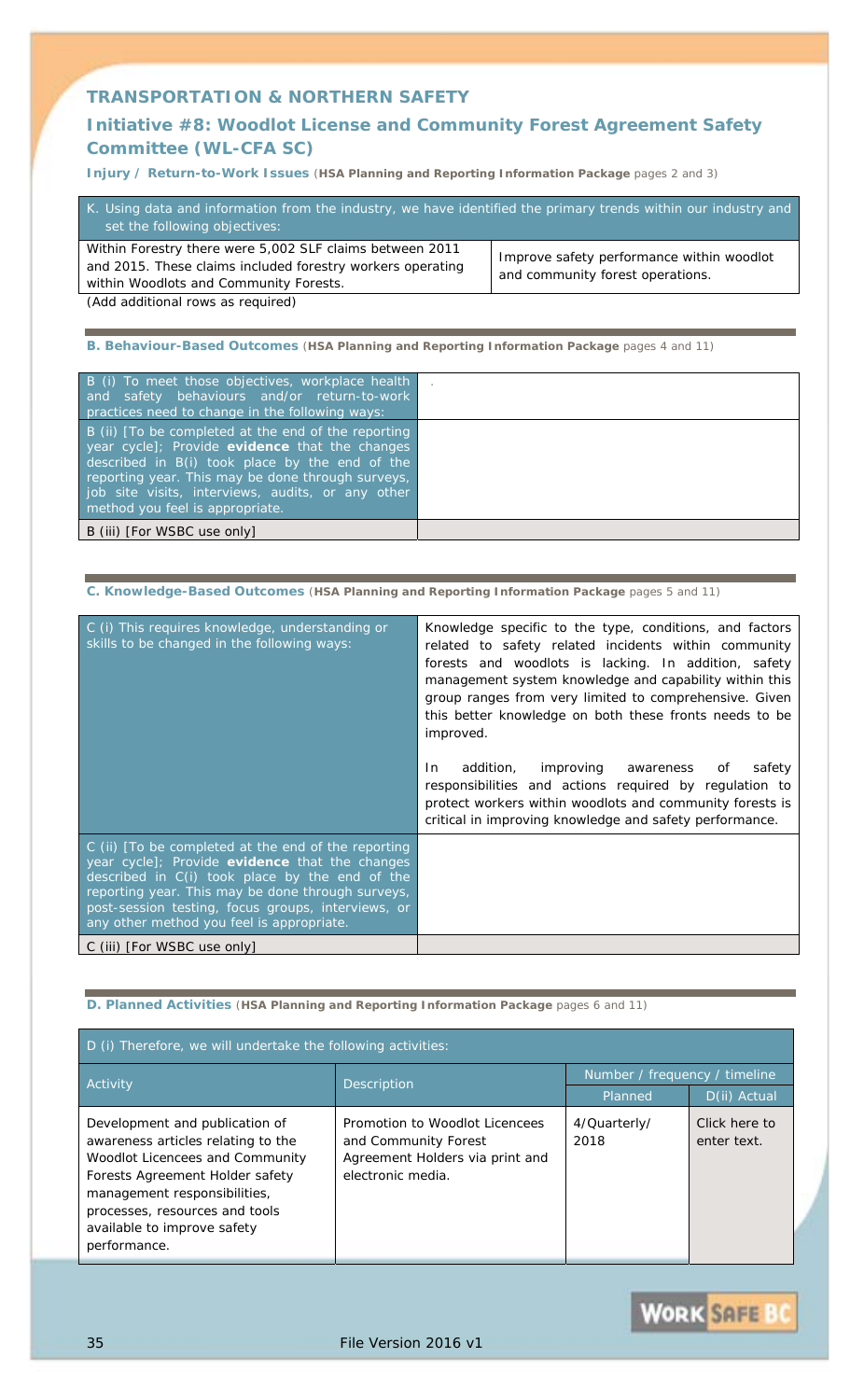| Develop and distribute survey for<br>both WL and CFA members. Collate<br>and analyze resulting data.                       | Survey will target both woodlot<br>Licencees and CFA holders with<br>the intent of gathering safety<br>related information specific to<br>their operations and solicit<br>feedback regarding key focus<br>areas for improving safety<br>performance. Information will be<br>used to aid the WL-CFA SC in<br>determining and prioritizing<br>activities and initiatives. | 1/annually/2018 |  |
|----------------------------------------------------------------------------------------------------------------------------|-------------------------------------------------------------------------------------------------------------------------------------------------------------------------------------------------------------------------------------------------------------------------------------------------------------------------------------------------------------------------|-----------------|--|
| Develop and promote safe work<br>practices via revised and updated<br>safety program for woodlots and<br>community forests | Develop revised safety program<br>aimed at woodlots and<br>community forests that address<br>the range of work activities from<br>contracting services to direct<br>completion of forest management<br>activities by the licence holder.                                                                                                                                | 1/1/2018        |  |

*(Add additional rows as required)* 

### D (ii) [For WSBC use only]

*Click here to enter text.*

*Add additional initiatives as required using the same template.* 

**E. Organizational Capacity** (**HSA Planning and Reporting Information Package** page 7)

#### **To support us in providing the activities outlined in these initiatives, we will undertake the following activities designed to increase our organizational capacity:**

| (E) Activity                         | Description               | Number / frequency        |
|--------------------------------------|---------------------------|---------------------------|
| Click here to enter text.            | Click here to enter text. | Click here to enter text. |
| $(1$ dd additional rows as required) |                           |                           |

*(Add additional rows as required)* 

**F. Marketing / Outreach Activities** (**HSA Planning and Reporting Information Package** page 7)

#### **To reach a broader audience within our industry, we will undertake the following marketing / outreach activities:**

| (F) Activity                                                          | <b>Description</b>                                                                 | Number / frequency            |
|-----------------------------------------------------------------------|------------------------------------------------------------------------------------|-------------------------------|
| Make related info, tools and resources<br>available on BCFSC website. | Promotion of WL-CFA SC, related<br>objectives, tools and resources via<br>website. | 4/Review, update<br>quarterly |
| (Add additional rows as required)                                     |                                                                                    |                               |

| F (ii) [For WSBC use only] |  |
|----------------------------|--|
| Click here to enter text.  |  |

### **G. Overall Assessment**

### G (ii) [For WSBC use only]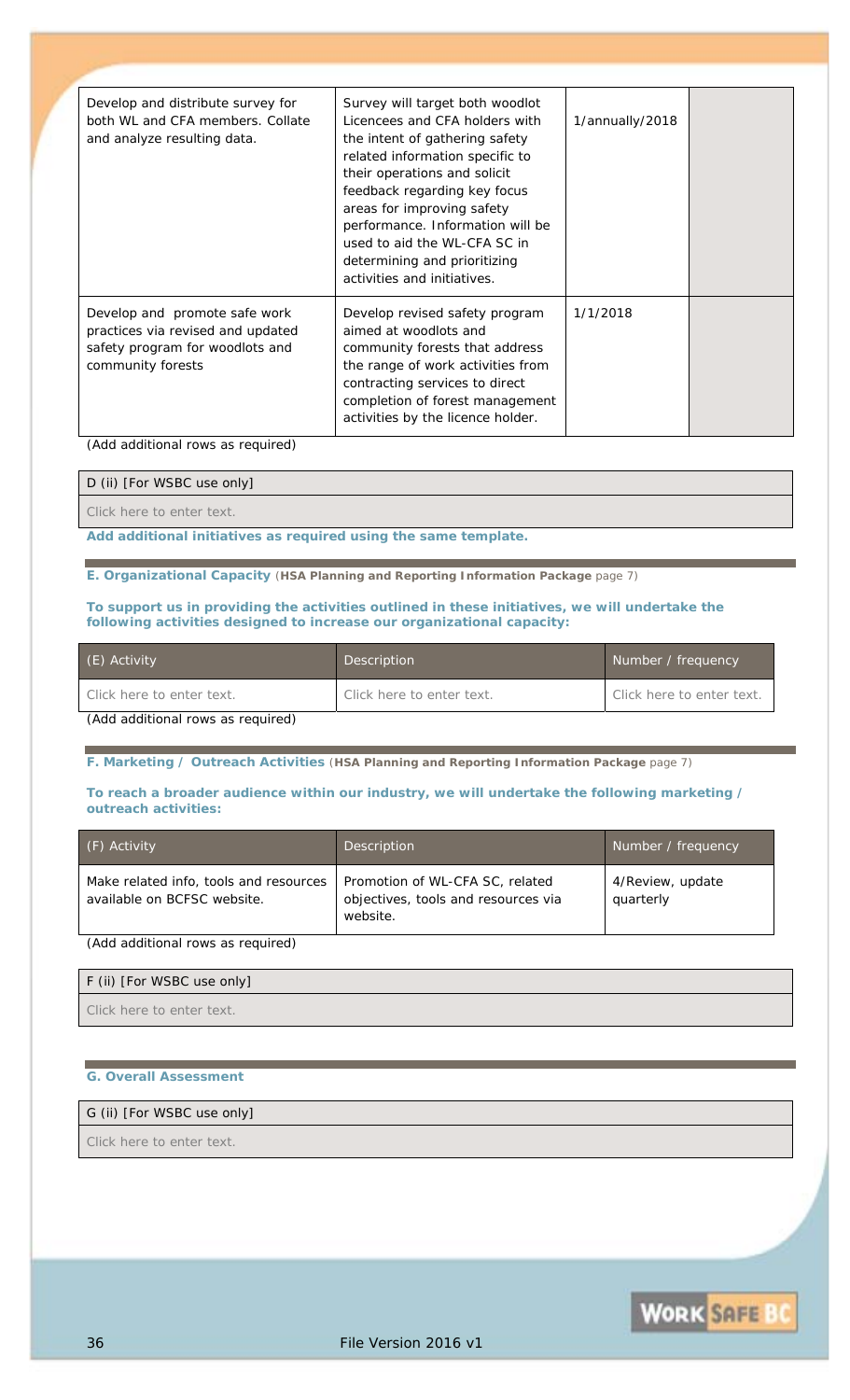# **Initiative #9:** *Trucking and Harvesting Advisory Group (THAG)*

**Injury / Return-to-Work Issues** (**HSA Planning and Reporting Information Package** pages 2 and 3)

| L. Using data and information from the industry, we have identified the primary trends within our industry and<br>set the following objectives: |                                                                                                                                                               |  |
|-------------------------------------------------------------------------------------------------------------------------------------------------|---------------------------------------------------------------------------------------------------------------------------------------------------------------|--|
| The average number of SLF claims for Integrated Forest<br>Management is 387, with Log hauling SLF claims at 133.                                | Reduce the number of SLF claims in<br>Integrated Forest Management in 2018<br>provincially. Reduce the number of log<br>hauling SLF claims 2018 provincially. |  |
|                                                                                                                                                 | Assess 5% of log truck drivers (estimate 3000<br>employed in industry) for competency in<br>2018.                                                             |  |
| (Add additional route as required)                                                                                                              |                                                                                                                                                               |  |

*(Add additional rows as required)* 

**B. Behaviour-Based Outcomes** (**HSA Planning and Reporting Information Package** pages 4 and 11)

| B (i) To meet those objectives, workplace health<br>and safety behaviours and/or return-to-work<br>practices need to change in the following ways:                                                                                                                                                   | Licensees, Contractors, workers need to identify why<br>workers accept risk and incorporate changes to safety<br>programs and cultures that reduce at risk behaviour.<br>Logging truck operators must be competent to perform<br>their duties, including the ability to recognize and<br>manage the risks. |
|------------------------------------------------------------------------------------------------------------------------------------------------------------------------------------------------------------------------------------------------------------------------------------------------------|------------------------------------------------------------------------------------------------------------------------------------------------------------------------------------------------------------------------------------------------------------------------------------------------------------|
| B (ii) [To be completed at the end of the reporting<br>year cycle]; Provide evidence that the changes<br>described in B(i) took place by the end of the<br>reporting year. This may be done through surveys,<br>job site visits, interviews, audits, or any other<br>method you feel is appropriate. |                                                                                                                                                                                                                                                                                                            |
| B (iii) [ <i>For WSBC use only</i> ]                                                                                                                                                                                                                                                                 |                                                                                                                                                                                                                                                                                                            |

**C. Knowledge-Based Outcomes** (**HSA Planning and Reporting Information Package** pages 5 and 11)

| C (i) This requires knowledge, understanding or<br>skills to be changed in the following ways:                                                                                                                                                                                                                  | Log haulers and forest workers need to be aware of the<br>current safety issues facing the industry, and the key<br>factors relating to incidents.<br>Provided with this information, key education and<br>awareness initiatives can be developed to reduce the<br>potential for such events. |
|-----------------------------------------------------------------------------------------------------------------------------------------------------------------------------------------------------------------------------------------------------------------------------------------------------------------|-----------------------------------------------------------------------------------------------------------------------------------------------------------------------------------------------------------------------------------------------------------------------------------------------|
| C (ii) [To be completed at the end of the reporting<br>year cycle]; Provide evidence that the changes<br>described in C(i) took place by the end of the<br>reporting year. This may be done through surveys,<br>post-session testing, focus groups, interviews, or<br>any other method you feel is appropriate. | Click here to enter text.                                                                                                                                                                                                                                                                     |
| C (iii) [ <i>For WSBC use only</i> ]                                                                                                                                                                                                                                                                            |                                                                                                                                                                                                                                                                                               |

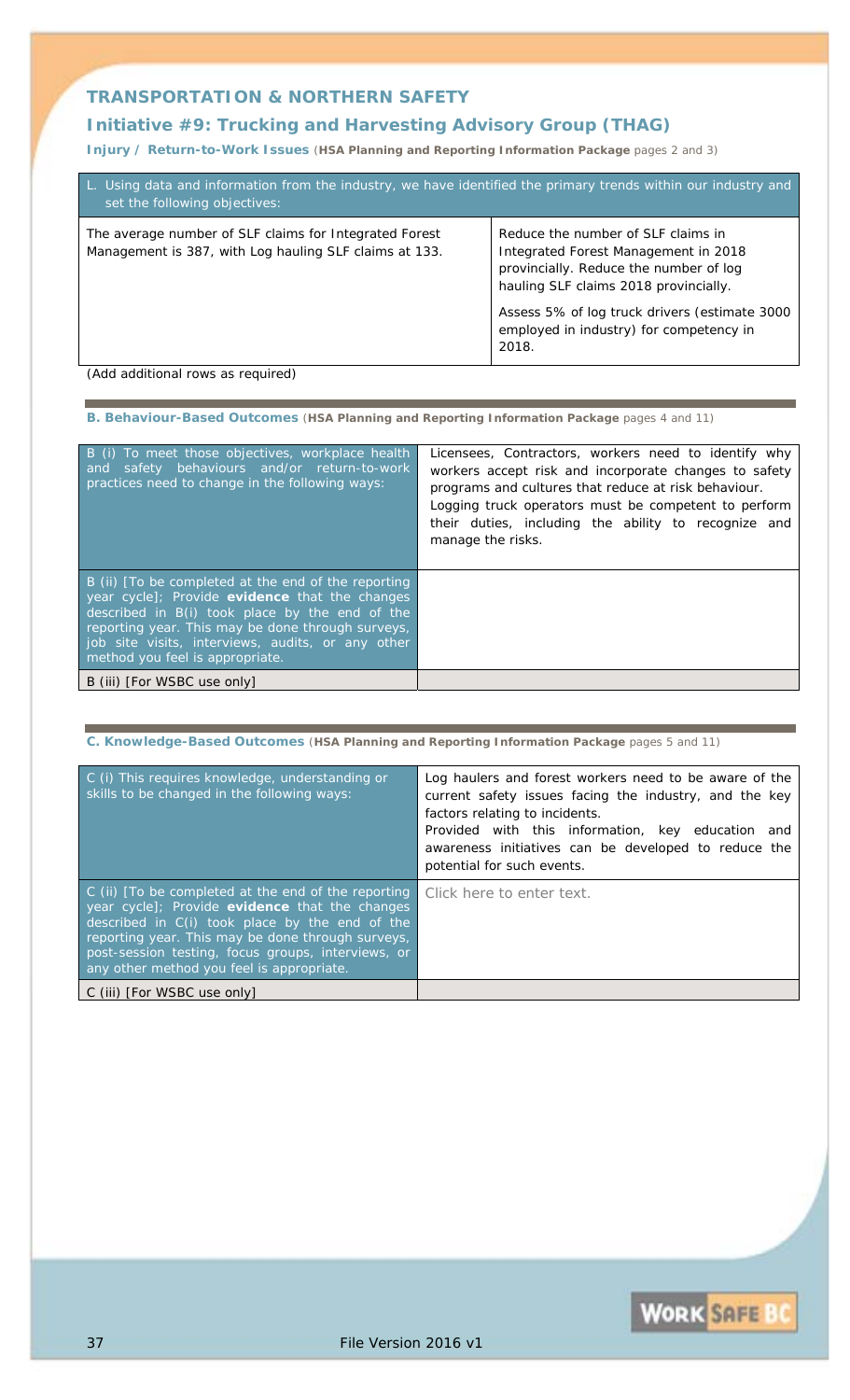**D. Planned Activities** (**HSA Planning and Reporting Information Package** pages 6 and 11)

| D (i) Therefore, we will undertake the following activities:                                                     |                                                                                                                                                               |                                              |                              |  |  |
|------------------------------------------------------------------------------------------------------------------|---------------------------------------------------------------------------------------------------------------------------------------------------------------|----------------------------------------------|------------------------------|--|--|
| Activity                                                                                                         | <b>Description</b>                                                                                                                                            | Number / frequency / timeline                |                              |  |  |
|                                                                                                                  |                                                                                                                                                               | Planned                                      | D(ii) Actual                 |  |  |
| Awareness sessions:<br>Anatomy of a Rollover<br>Standard of Care<br>Your Greatest Risk<br>Fatigue awareness      | Awareness/training sessions that<br>target log truck and forestry<br>occupations                                                                              | 15/Spring 2018                               | Click here to<br>enter text. |  |  |
| Implementation of a Resource Road<br>Maintenance Best Practices Guideline                                        | Best practices guideline for<br>maintenance of resource roads for<br>safe log hauling use.                                                                    | # (Pilot with<br><b>TAG</b><br>Members)/2018 |                              |  |  |
| Develop a comprehensive incident<br>data system to consistently collect and<br>analyse harvesting incident data. | Consistent data collection process<br>that will be used to assist in<br>identifying<br>industry<br>incident<br>trends                                         | Quarterly                                    |                              |  |  |
| Collection, analyze and report on log<br>hauling incident data                                                   | Log hauling incident data will be<br>compiled and analysed to support<br>industry safety initiatives focused<br>on reducing serious log hauling<br>incidents. | Quarterly                                    |                              |  |  |

*(Add additional rows as required)* 

#### D (ii) [For WSBC use only]

*Click here to enter text.*

*Add additional initiatives as required using the same template.* 

**E. Organizational Capacity** (**HSA Planning and Reporting Information Package** page 7)

### **To support us in providing the activities outlined in these initiatives, we will undertake the following activities designed to increase our organizational capacity:**

| (E) Activity              | Description               | Number / frequency        |
|---------------------------|---------------------------|---------------------------|
| Click here to enter text. | Click here to enter text. | Click here to enter text. |

*(Add additional rows as required)*